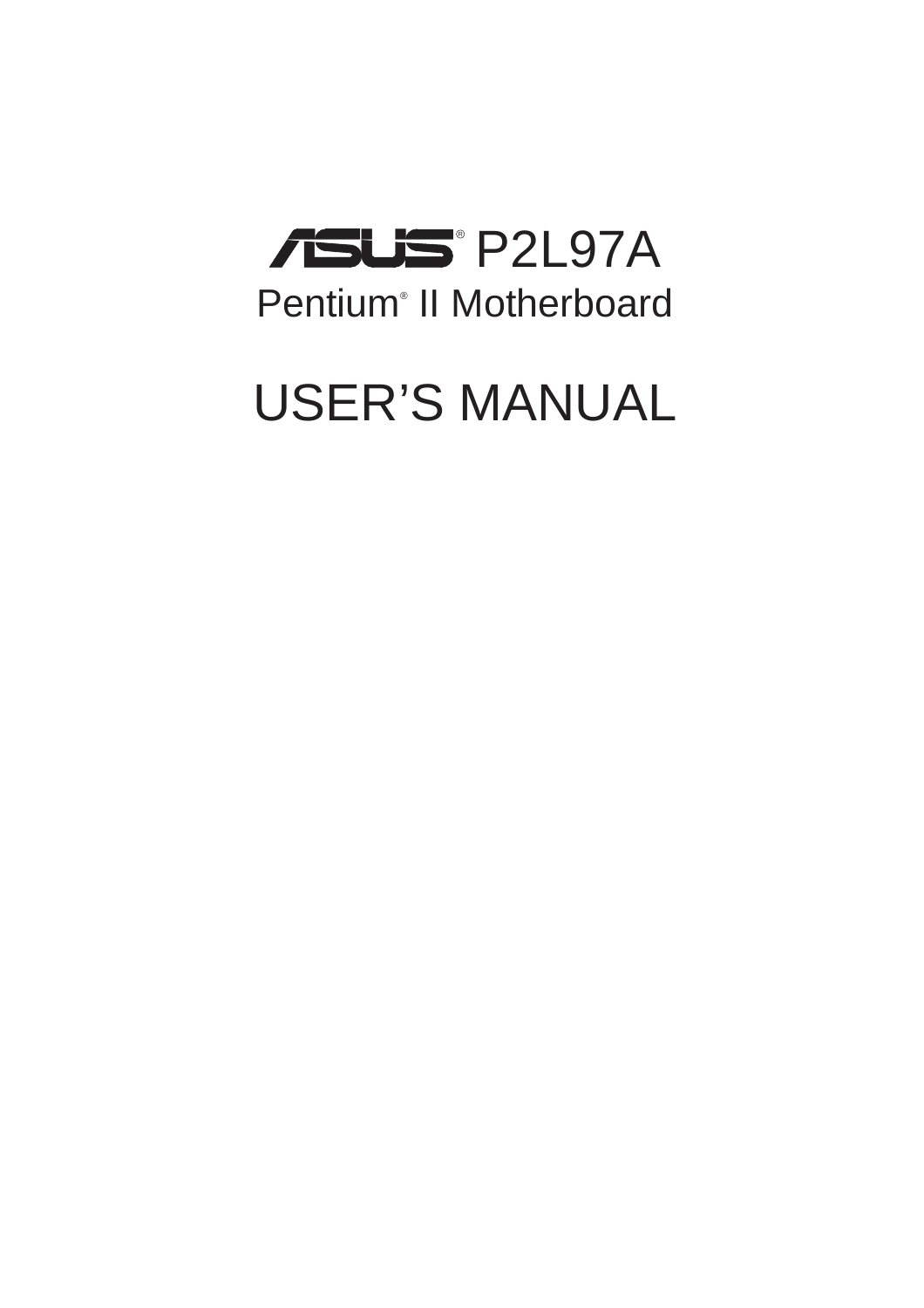No part of this manual, including the products and software described in it, may be reproduced, transmitted, transcribed, stored in a retrieval system, or translated into any language in any form or by any means, except documentation kept by the purchaser for backup purposes, without the express written permission of ASUSTeK COMPUTER INC. ("ASUS").

ASUS PROVIDES THIS MANUAL "AS IS" WITHOUT WARRANTY OF ANY KIND, EITHER EXPRESS OR IMPLIED, INCLUDING BUT NOT LIMITED TO THE IMPLIED WARRANTIES OR CONDITIONS OF MERCHANTABILITY OR FITNESS FOR A PAR-TICULAR PURPOSE. IN NO EVENT SHALL ASUS, ITS DIRECTORS, OFFICERS, EMPLOYEES OR AGENTS BE LIABLE FOR ANY INDIRECT, SPECIAL, INCIDEN-TAL, OR CONSEQUENTIAL DAMAGES (INCLUDING DAMAGES FOR LOSS OF PROFITS, LOSS OF BUSINESS, LOSS OF USE OR DATA, INTERRUPTION OF BUSI-NESS AND THE LIKE), EVEN IF ASUS HAS BEEN ADVISED OF THE POSSIBILITY OF SUCH DAMAGES ARISING FROM ANY DEFECT OR ERROR IN THIS MANUAL OR PRODUCT.

Products and corporate names appearing in this manual may or may not be registered trademarks or copyrights of their respective companies, and are used only for identification or explanation and to the owners' benefit, without intent to infringe.

- Intel, LANDesk, and Pentium are registered trademarks of Intel Corporation.
- ATI and 3D RAGE are registered trademarks of ATI Technologies Inc.
- IBM and OS/2 are registered trademarks of International Business Machines.
- Symbios is a registered trademark of Symbios Logic Corporation.
- Windows and MS-DOS are registered trademarks of Microsoft Corporation.
- Adobe and Acrobat are registered trademarks of Adobe Systems Incorporated.

The product name and revision number are both printed on the board itself. Manual revisions are released for each board design represented by the digit before and after the period of the manual revision number. Manual updates are represented by the third digit in the manual revision number.

For previous or updated manuals, BIOS, drivers, or product release information, contact ASUS at http://www.asus.com.tw or through any of the means indicated on the following page.

SPECIFICATIONS AND INFORMATION CONTAINED IN THIS MANUAL ARE FUR-NISHED FOR INFORMATIONAL USE ONLY, AND ARE SUBJECT TO CHANGE AT ANY TIME WITHOUT NOTICE, AND SHOULD NOT BE CONSTRUED AS A COM-MITMENT BY ASUS. ASUS ASSUMES NO RESPONSIBILITY OR LIABILITY FOR ANY ERRORS OR INACCURACIES THAT MAY APPEAR IN THIS MANUAL, INCLUD-ING THE PRODUCTS AND SOFTWARE DESCRIBED IN IT.

#### **Copyright © 1997 ASUSTeK COMPUTER INC. All Rights Reserved.**

Product Name: **ASUS P2L97A** Manual Revision: **1.03** Release Date: **November 1997**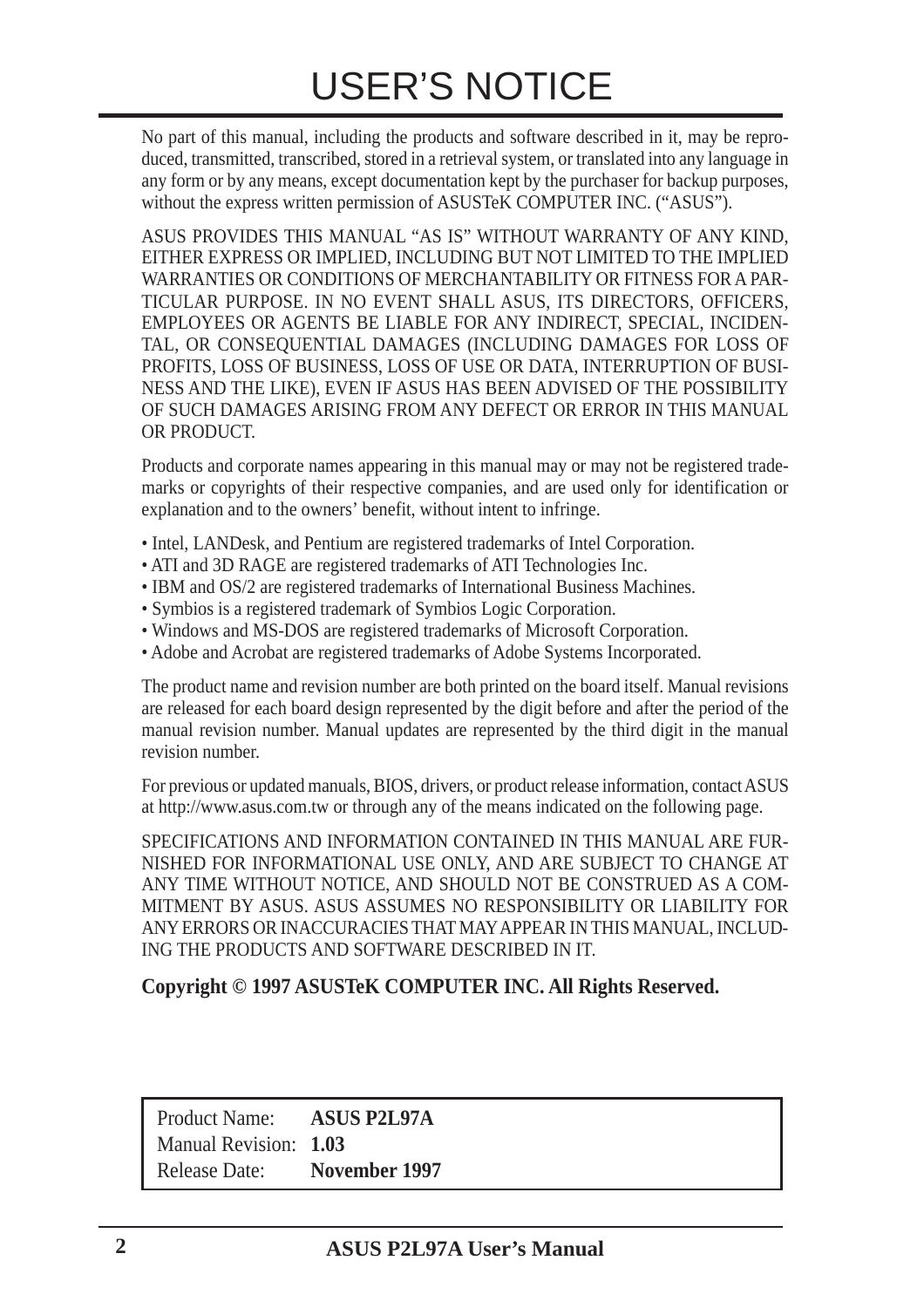## ASUS CONTACT INFORMATION

### ASUSTeK COMPUTER INC.

#### Marketing Info

Address: 150 Li-Te Road, Peitou, Taipei, Taiwan 112, ROC Telephone: +886-2-894-3447 Fax: +886-2-894-3449 Email: info@asus.com.tw

#### Technical Support

| Fax:    | $+886 - 2 - 895 - 9254$  |
|---------|--------------------------|
| BBS:    | $+886 - 2 - 896 - 4667$  |
| Email:  | tsd@asus.com.tw          |
| WWW:    | www.asus.com.tw          |
| Gopher: | gopher.asus.com.tw       |
| FTP:    | ftp.asus.com.tw/pub/ASUS |

## ASUS COMPUTER INTERNATIONAL

### Marketing Info

| Address:   | 721 Charcot Avenue, San Jose, CA 95131, USA |
|------------|---------------------------------------------|
| Telephone: | $+1-408-474-0567$                           |
| Fax:       | $+1-408-474-0568$                           |
| Email:     | info-usa@asus.com.tw                        |

#### Technical Support

| BBS:   | $+1 - 408 - 474 - 0569$ |
|--------|-------------------------|
| Email: | $tsd-usa@assus.com.tw$  |
| WWW:   | www.asus.com            |

### ASUS COMPUTER GmbH

#### Marketing Info

| Address:   | Harkort Str. 25, 40880 Ratingen, BRD, Germany |
|------------|-----------------------------------------------|
| Telephone: | 49-2102-445011                                |
| Fax:       | 49-2102-442066                                |
| Email:     | info-ger@asus.com.tw                          |

#### Technical Support

| Hotline: | 49-2102-499712             |
|----------|----------------------------|
| BBS:     | 49-2102-448690             |
| Email:   | $tsd-ger@$ as us.com.tw    |
| WWW:     | www.asuscom.de             |
| FTP:     | ftp.asuscom.de/pub/ASUSCOM |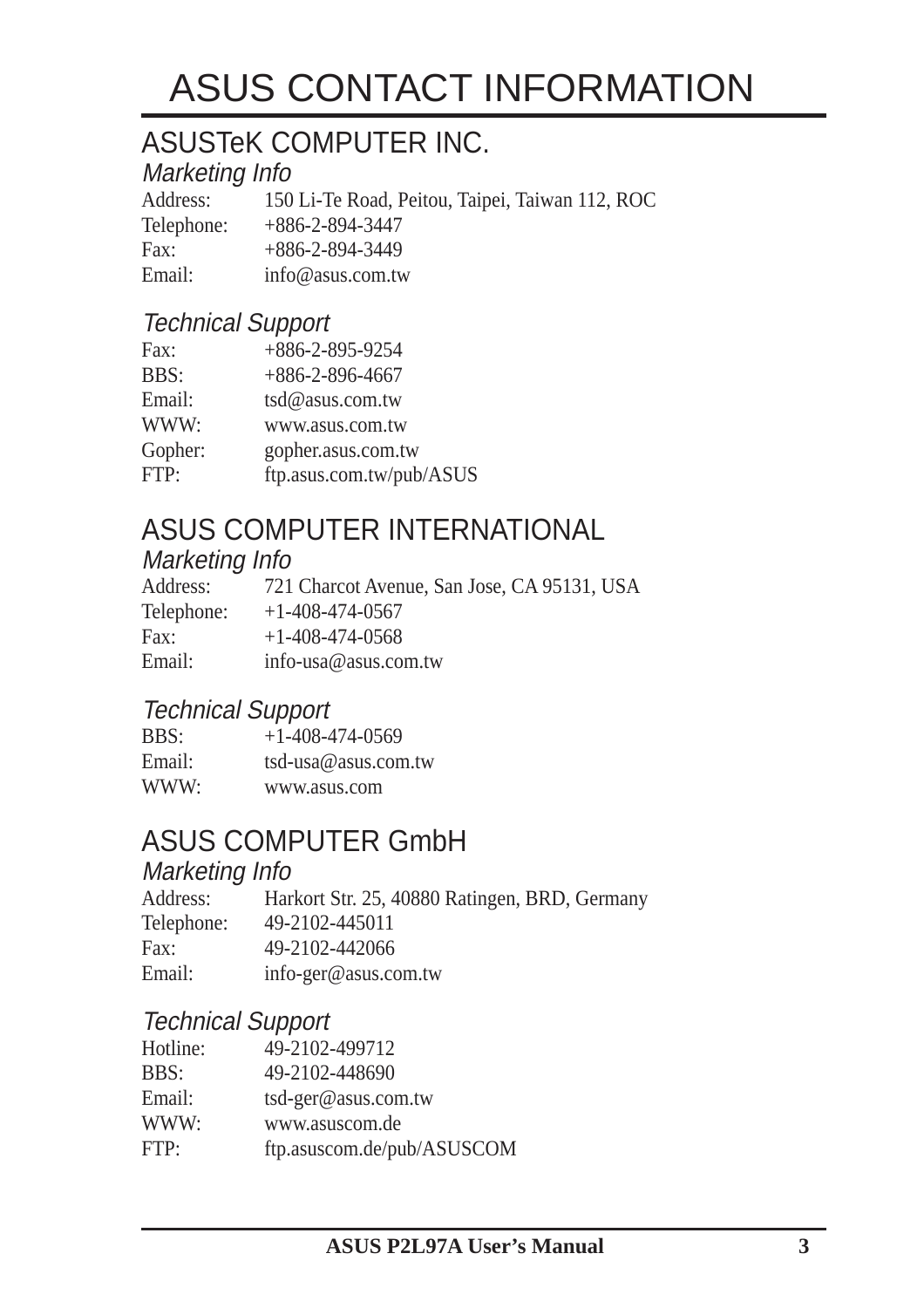## **CONTENTS**

| <b>I. INTRODUCTION</b>   |    |
|--------------------------|----|
|                          |    |
|                          |    |
| <b>II. FEATURES</b>      | 8  |
|                          |    |
|                          |    |
| <b>III. INSTALLATION</b> | 10 |
|                          |    |
|                          |    |
|                          |    |
|                          |    |
|                          |    |
|                          |    |
|                          |    |
|                          |    |
|                          |    |
|                          |    |
|                          |    |
|                          |    |
|                          |    |
|                          |    |
| <b>IV. BIOS SOFTWARE</b> | 30 |
|                          |    |
|                          |    |
|                          |    |
|                          |    |
|                          |    |
|                          |    |
|                          |    |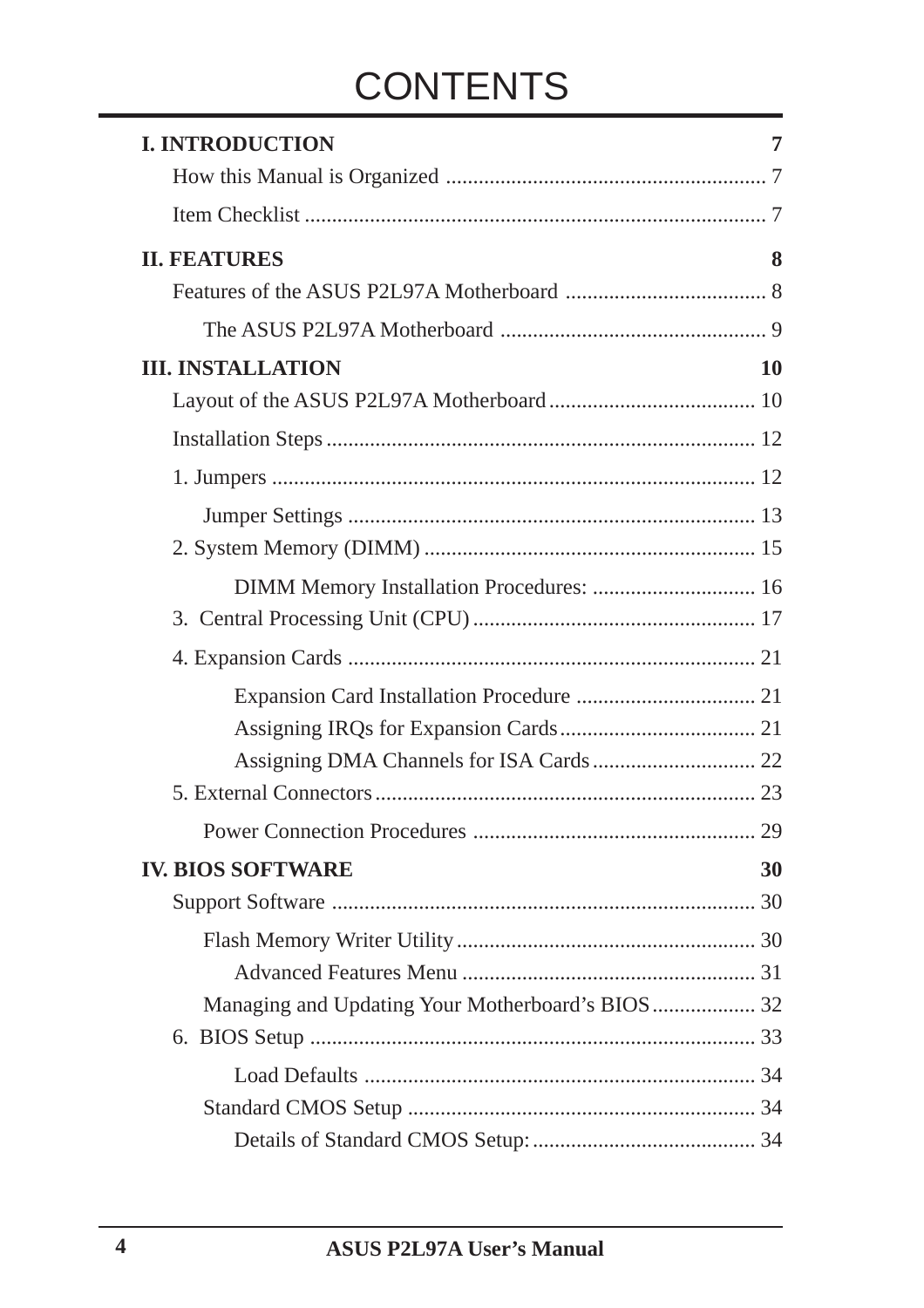## **CONTENTS**

| V. DESKTOP MANAGEMENT                                 | 52 |
|-------------------------------------------------------|----|
|                                                       |    |
| Introducing the ASUS DMI Configuration Utility  52    |    |
|                                                       |    |
|                                                       |    |
| <b>VI. ASUS PCI SCSI Cards</b>                        | 55 |
|                                                       |    |
|                                                       |    |
|                                                       |    |
| Setting the INT Assignment for the ASUS PCI-SC200  56 |    |
|                                                       |    |
|                                                       |    |
|                                                       |    |
|                                                       |    |
|                                                       |    |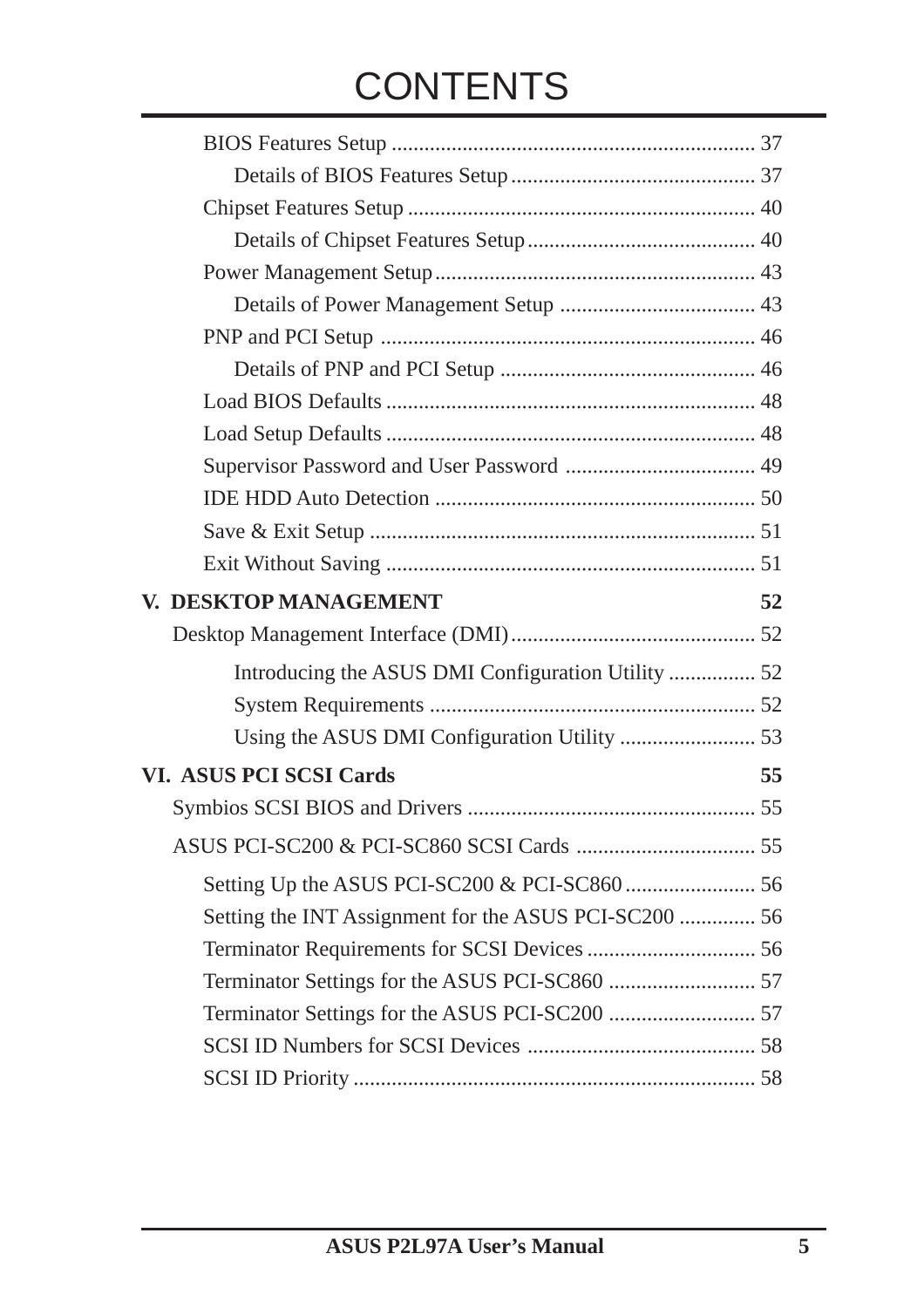## FCC & DOC COMPLIANCE

### **Federal Communications Commission Statement**

This device complies with FCC Rules Part 15. Operation is subject to the following two conditions:

- This device may not cause harmful interference, and
- This device must accept any interference received, including interference that may cause undesired operation.

This equipment has been tested and found to comply with the limits for a Class B digital device, pursuant to Part 15 of the FCC Rules. These limits are designed to provide reasonable protection against harmful interference in a residential installation. This equipment generates, uses and can radiate radio frequency energy and, if not installed and used in accordance with manufacturer's instructions, may cause harmful interference to radio communications. However, there is no guarantee that interference will not occur in a particular installation. If this equipment does cause harmful interference to radio or television reception, which can be determined by turning the equipment off and on, the user is encouraged to try to correct the interference by one or more of the following measures:

- Re-orient or relocate the receiving antenna.
- Increase the separation between the equipment and receiver.
- Connect the equipment to an outlet on a circuit different from that to which the receiver is connected.
- Consult the dealer or an experienced radio/TV technician for help.

**WARNING!** The use of shielded cables for connection of the monitor to the graphics card is required to assure compliance with FCC regulations. Changes or modifications to this unit not expressly approved by the party responsible for compliance could void the user's authority to operate this equipment.

#### **Canadian Department of Communications Statement**

This digital apparatus does not exceed the Class B limits for radio noise emissions from digital apparatus set out in the Radio Interference Regulations of the Canadian Department of Communications.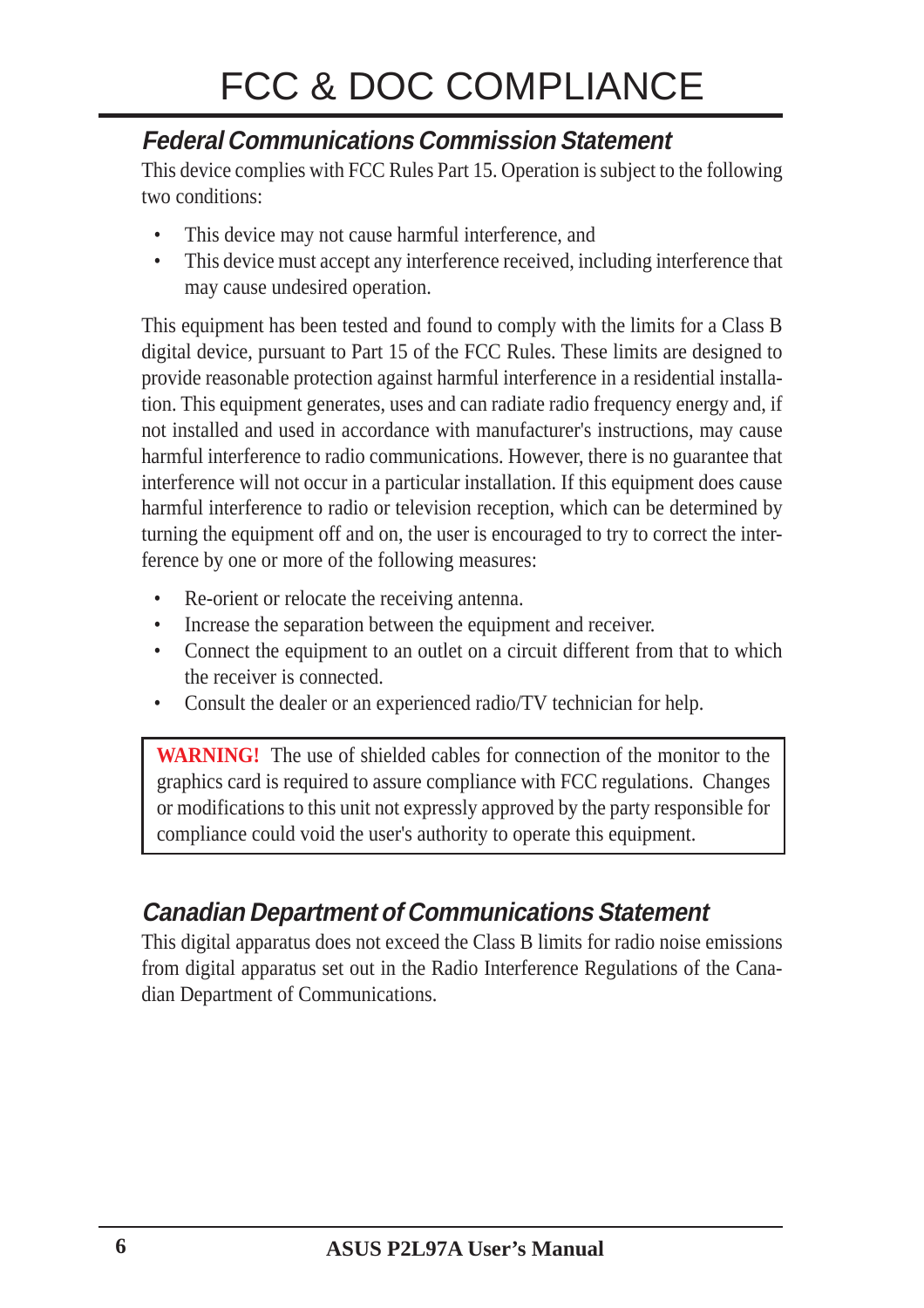## I. INTRODUCTION

## How this Manual is Organized

This manual is divided into the following sections:

- **I.** Introduction Manual information and checklist
- **II.** Features Information and specifications concerning this product
- **III.** Installation Instructions on setting up the motherboard
- **IV. BIOS Software** Instructions on setting up the BIOS software
- **V. Desktop Management** BIOS supported Desktop Management Interface
	-
- VI. ASUS SCSI Cards Installation of ASUS SCSI cards (optional)

## Item Checklist

Please check that your package is complete. If you discover damaged or missing items, please contact your retailer.

- $\Box$  (1) ASUS motherboard
- $\Box$  (1) Retention mechanism
- $\Box$  (2) Attach mount bridges (factory installed)
- $\Box$  (1) IDE ribbon cable for master and slave drives
- (1) Floppy ribbon cable for (1) 5.25inch floppy and (2) 3.5inch floppies
- $\Box$  (1) bag of spare jumpers
- $\Box$  (1) disk or CD with support drivers and utilities:
	- Flash Memory Writer utility to update the onboard programmable BIOS
	- Desktop Management Interface (DMI) utility
	- Readme files for descriptions and use of the files
	- Technical Support Form
- $\Box$  (1) User's Manual
- ASUS PCI-SC200 Fast-SCSI or PCI-SC860 Ultra-Fast SCSI Card (optional)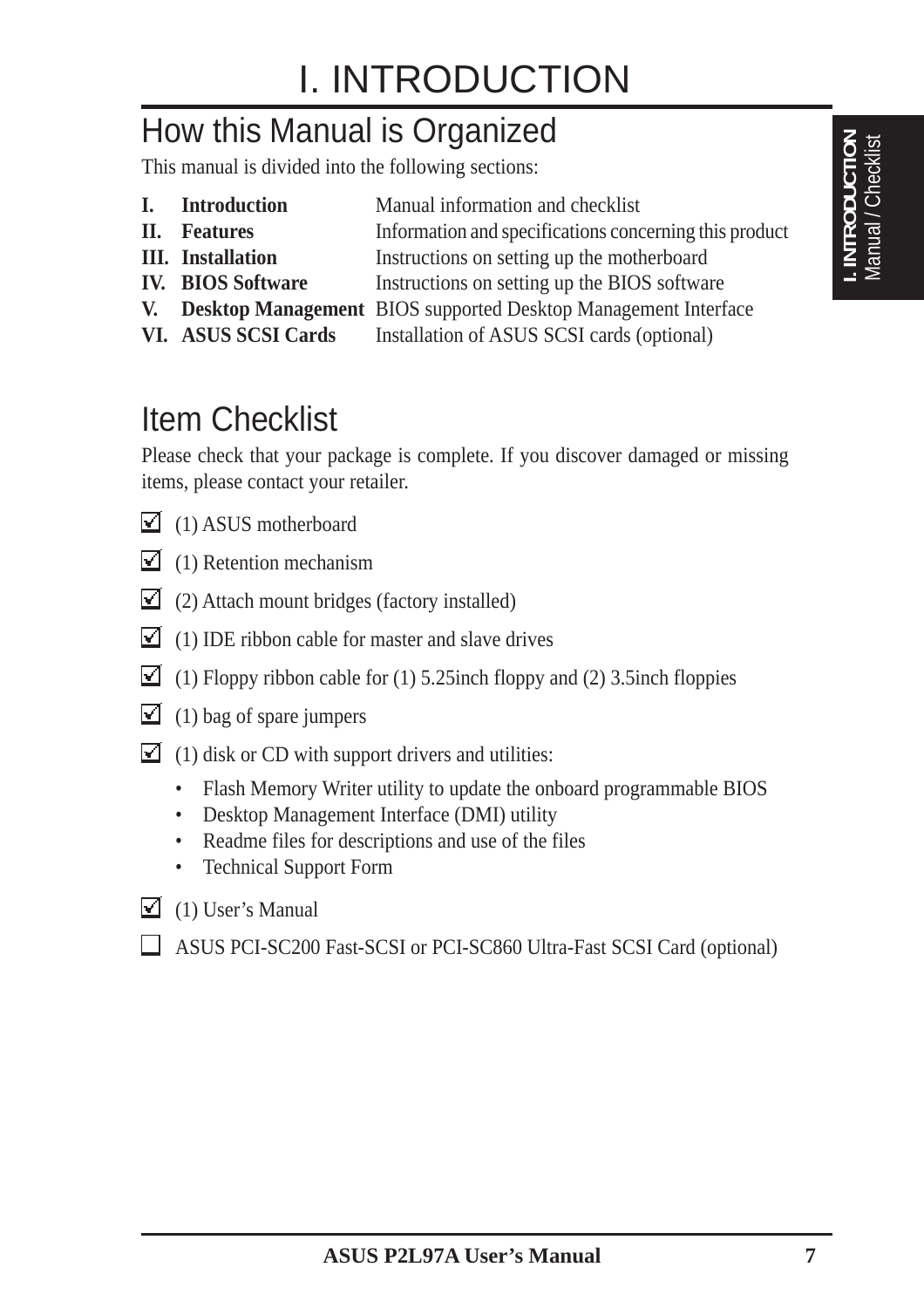## II. FEATURES

## Features of the ASUS P2L97A Motherboard

The ASUS P2L97A is carefully designed for the discriminating PC user who wants many features processed by the fastest CPU. This motherboard:

- **Processor Support:** Intel Pentium® II (233MHz–333MHz) processor.
- **Intel Chipset:** Features Intel's 440LX AGPset with I/O subsystems.
- **AGP Chipset:** Provides ATI 3D RAGE Graphics Accelerator chipset, with onboard video controller and 4MB of 64-bit SGRAM memory. Accelerated Graphics Port (AGP) features high performance, component level interconnectivity targeted at 3D graphical display applications.
- **AMC Connector:** Supports ATI Multimedia Channel (AMC) for additional capabilities, such as optional TV tuner card available for video capture, video capture, videophone, TV overlay, or TV tuner applications.
- **Easy Installation:** Supports autodetection of hard drives, PS/2 mouse, and Plug and Play devices to make setup of hard drives, expansion cards, and other devices virtually automatic.
- **ISA & PCI Expansion Slots:** Provides two 16-bit ISA and four 32-bit PCI slots.
- **Super Multi-I/O:** Provides one high-speed UART compatible serial port and one parallel port with EPP and ECP capabilities.
- **Desktop Management Interface (DMI):** Supports DMI through BIOS, which allows hardware to communicate within a standard protocol creating a higher level of compatibility. (Requires DMI-enabled components.) (See section V)
- **CPU Built-In Level 2 Cache:** 512KB or 256KB Pipelined Burst Level 2 cache in the Pentium II Single Edge Contact (SEC) cartridge.
- **Versatile Memory Support:** Equipped with three DIMM sockets to support (8, 16, 32, 64, or 128MB) 168-pin SDRAM/EDO memory modules up to 384MB.
- **PCI Bus Master IDE Controller:** Comes with an onboard PCI Bus Master IDE controller with two connectors that supports four IDE devices in two channels, supports PIO Modes 3 and 4 and Bus Master IDE DMA Mode 2, and supports Enhanced IDE devices such as Tape Backup and CD-ROM drives. Supports two drives of either 5.25-inch (360KB or 1.2MB) or 3.5-inch (720KB, 1.44MB, or 2.88MB) disk drives. Supports Japanese "Floppy 3 mode" (3.5-inch disk drive: 1.2MB) and LS-120 floppy disk drives (3.5-inch disk drive: 120 MB, 1.44MB, 720K). BIOS supports IDE CD-ROM or SCSI device boot-up.
- **Performance:** 528MB/s data transfer rate using SDRAM, 33MB/s IDE transfer rate using Bus Master UltraDMA/33 IDE, concurrent PCI allows multiple PCI transfers.
- **SCSI Bios:** Supports optional ASUS SCSI controller cards through onboard SYMBIOS firmware.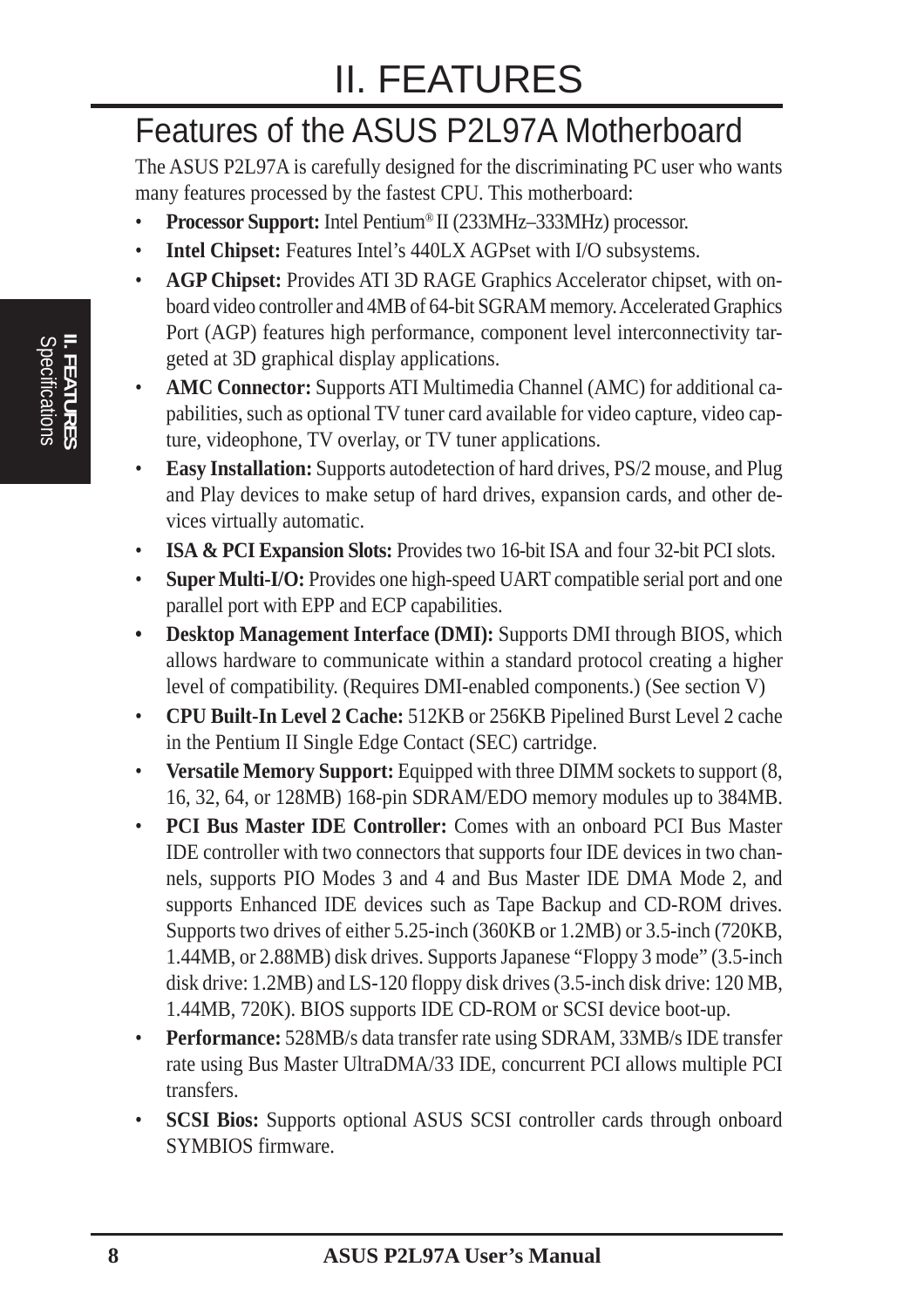## II. FEATURES

### The ASUS P2L97A Motherboard

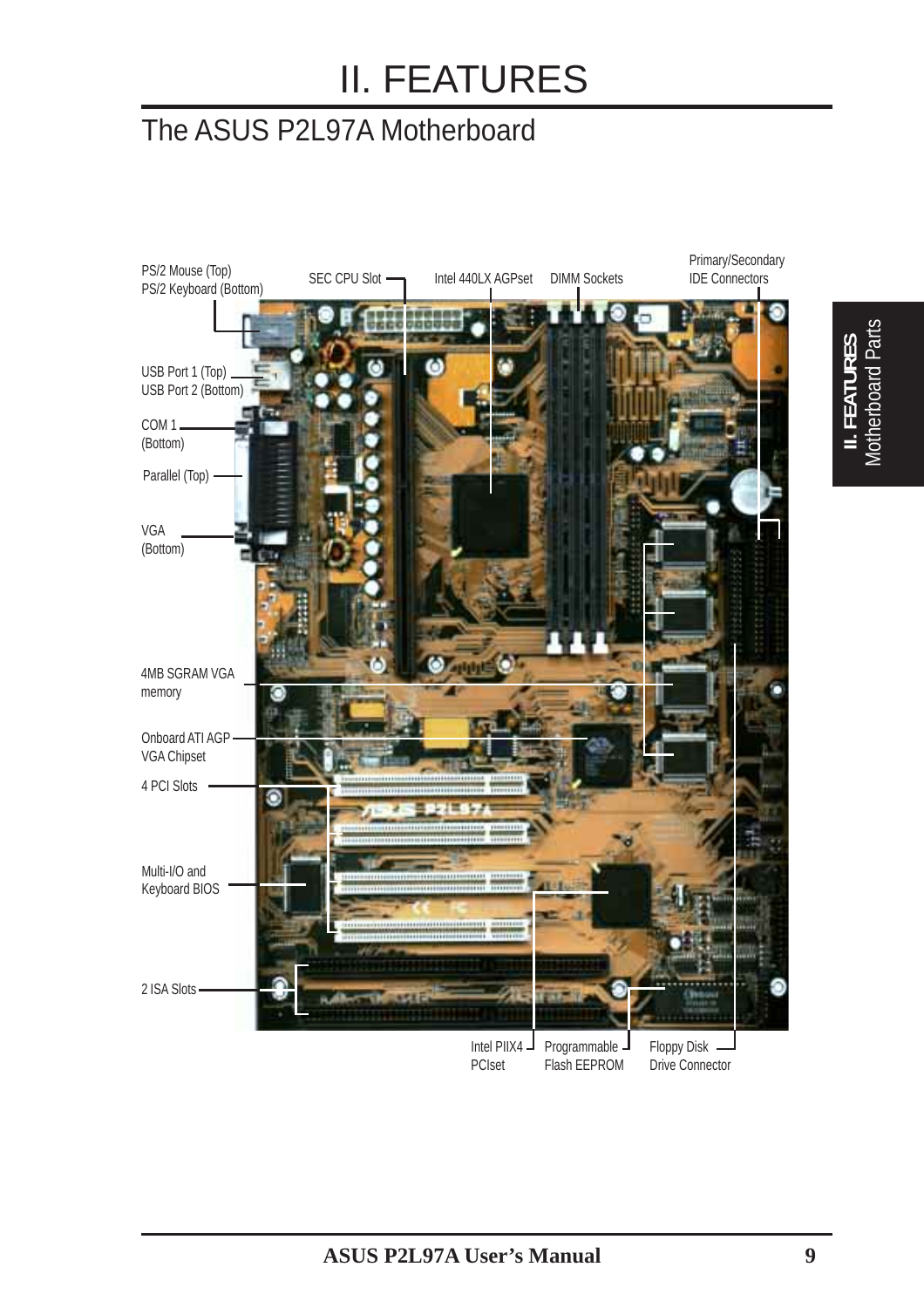## Layout of the ASUS P2L97A Motherboard



**III. INSTALLATIONII. INSTALLATION** Board Layout Board Layout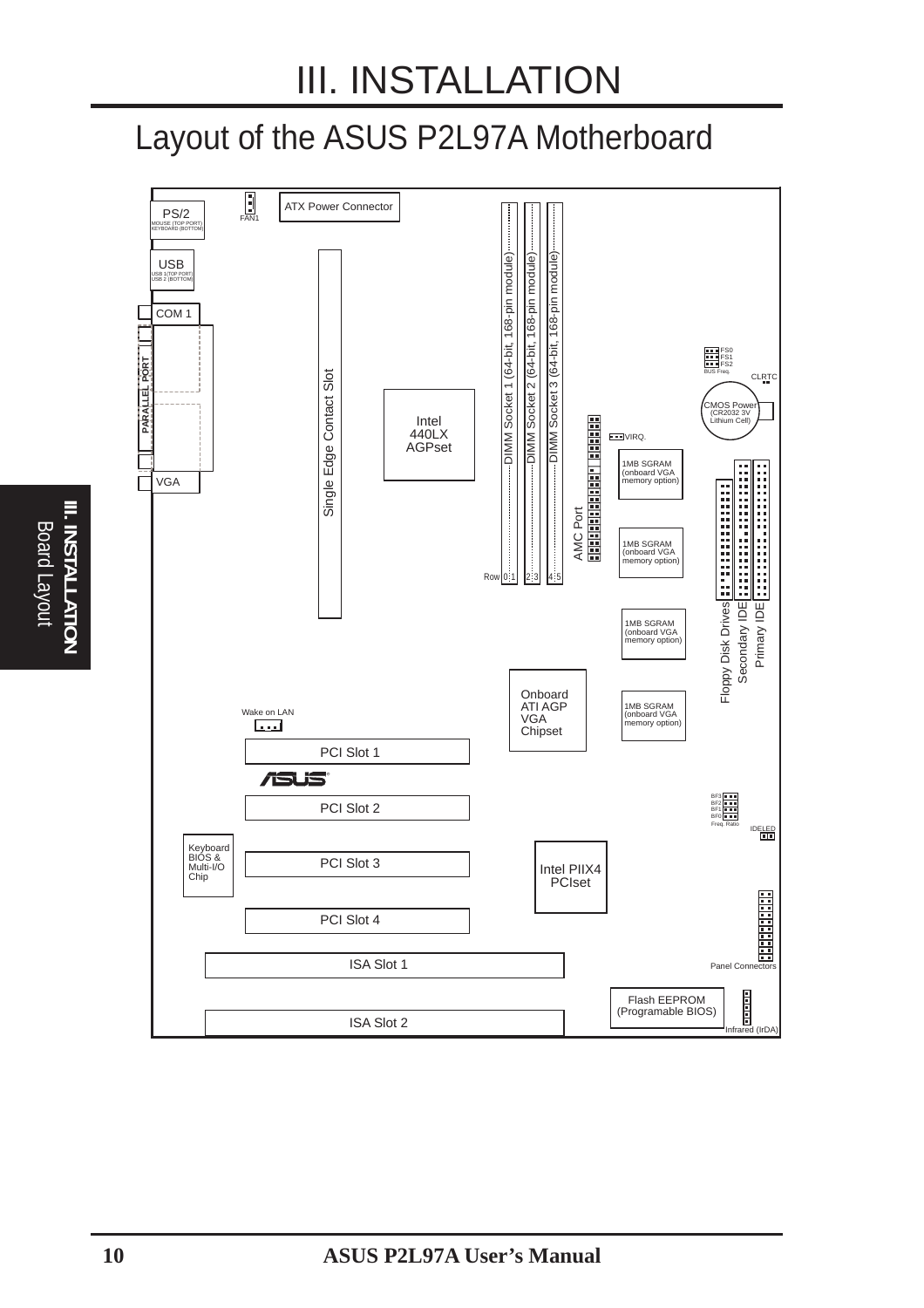#### **Jumpers**

- 
- 
- 
- 

#### **Expansion Slots/Sockets**

- 
- 
- 
- 
- 1) CLRTC p. 13 Real Time Clock (RTC) (Short/Clear CMOS)
- 2) VIRQ p. 13 VGA Interrupt Selection
- 3) FS0, FS1, FS2 p. 14 CPU Bus Frequency
- 4) BF0, BF1, BF2, BF3 p. 14 CPU Core:Bus Frequency Multiple
- 1) DIMM Sockets p. 15 DIMM Memory Module Support
- 2) SEC CPU Slot p. 15 Single Edge Contact CPU Support
- 3) SLOT1, SLOT2 p. 21 16-bit ISA Bus Expansion Slots
- 4) PCI1, PCI2, PCI3, PCI4 p. 21 32-bit PCI Bus Expansion Slots

#### **Connectors**

1) PS2KBMS p. 23 PS/2 Keyboard Connector (6-pin Female) 2) PS2KBMS p. 23 PS/2 Mouse Connector (6-pin Female) 3) PRINTER p. 24 Parallel (Printer) Port Connector (25-pin Female) 4) COM1 p. 24 Serial Port COM1 (One 9-pin Male) 5) VGA p. 24 Monitor (VGA) Output Connector (15-pin Female) 6) USB p. 25 Universal Serial BUS Ports 1 & 2 (two 4-pin Female) 7) FLOPPY p. 25 Floppy Drive Connector (34-1 pin block) 8) FAN1 p. 25 CPU Fan Power Lead (3 pins) 9) PRIMARY/SECOND. IDE p. 26 Primary / Secondary IDE Connector (40-1 pin blocks) 10) IDELED p. 26 IDE LED Activity Light (2 pins) 11) WOL CON p. 26 Wake On LAN Connector (3 pins) 12) IR p. 27 Infrared Port Module Connector (5 pins) 13) ATXPWR p. 27 ATX Motherboard Power Connector (20-pin block) 14) MSG.LED (PANEL) p. 28 LED Lead (2 pins) 15) SMI (PANEL) p. 28 SMI Switch Switch Lead (2 pins) 16) PWR.SW (PANEL) p. 28 ATX Power Switch / Soft Power Switch (2 pins) 17) RESET (PANEL) p. 28 Reset Switch Lead (2 pins) 18) PWR LED (PANEL) p. 28 System Power LED Lead (3 pins) 19) SPEAKER (PANEL) p. 28 Speaker Connector (4 pins)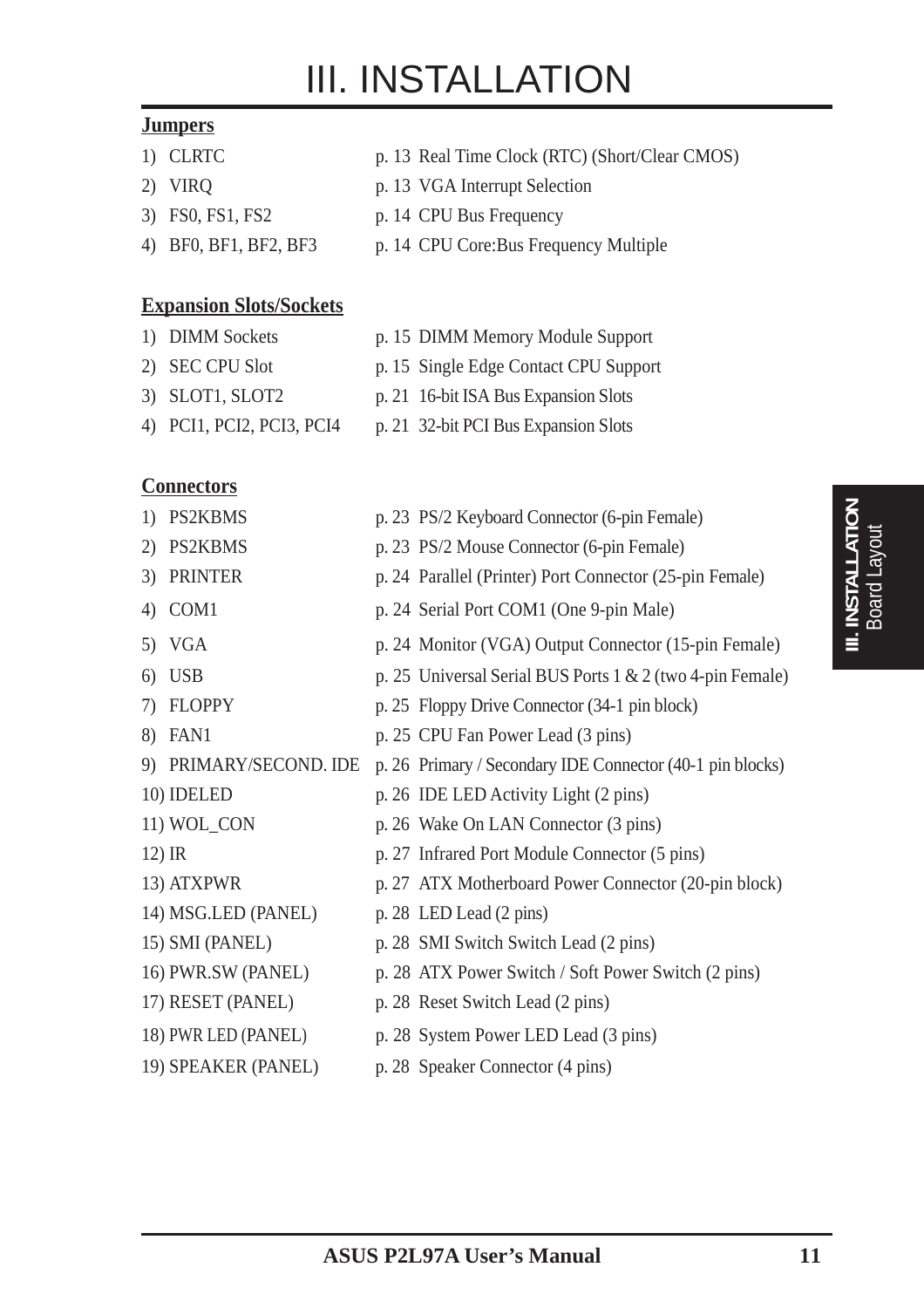## Installation Steps

Before using your computer, you must complete the following steps:

- **1. Set Jumpers**
- **2. Install DRAM Modules**
- **3. Install the Central Processing Unit (CPU)**
- **4. Install Expansion Cards**
- **5. Connect Ribbon Cables, Cabinet Wires, and Power Supply**
- **6. Setup the BIOS Software**

### 1. Jumpers

Several hardware settings are made through the use of jumper caps to connect jumper pins (JP) on the motherboard. See motherboard layout on page 10 for locations of jumpers. The jumper settings will be described numerically such as [----], [1-2], [2-3] for no connection, connect pins  $1&2$ , and connect pins  $2&3$  respectively. Pin 1 for our motherboards is always on top  $\int_{0}^{\pi}$  or on the left  $\int_{0}^{\pi}$  when holding the motherboard with the keyboard connector away from yourself. A "1" is written besides pin 1 on jumpers with three pins. The jumpers will also be shown graphically such as to connect pins  $1&2$  and to connect pins 2&3. Jumpers with two pins will be shown as **For** Short (On) and  $\boxed{p}$  or Open (Off). For manufacturing simplicity, the jumpers may be sharing pins from other groups. Use the diagrams in this manual instead of following the pin layout on the board. Settings with two jumper numbers require that both jumpers be moved together. To connect the pins, simply place a plastic jumper cap over the two pins as diagramed.

**WARNING!** Computer motherboards and expansion cards contain very delicate Integrated Circuit (IC) chips. To protect them against damage from static electricity, you should follow some precautions whenever you work on your computer.

- 1. Unplug your computer when working on the inside.
- 2. Use a grounded wrist strap before handling computer components. If you do not have one, touch both of your hands to a safely grounded object or to a metal object, such as the power supply case.
- 3. Hold components by the edges and try not to touch the IC chips, leads or connectors, or other components.
- 4. Place components on a grounded antistatic pad or on the bag that came with the component whenever the components are separated from the system.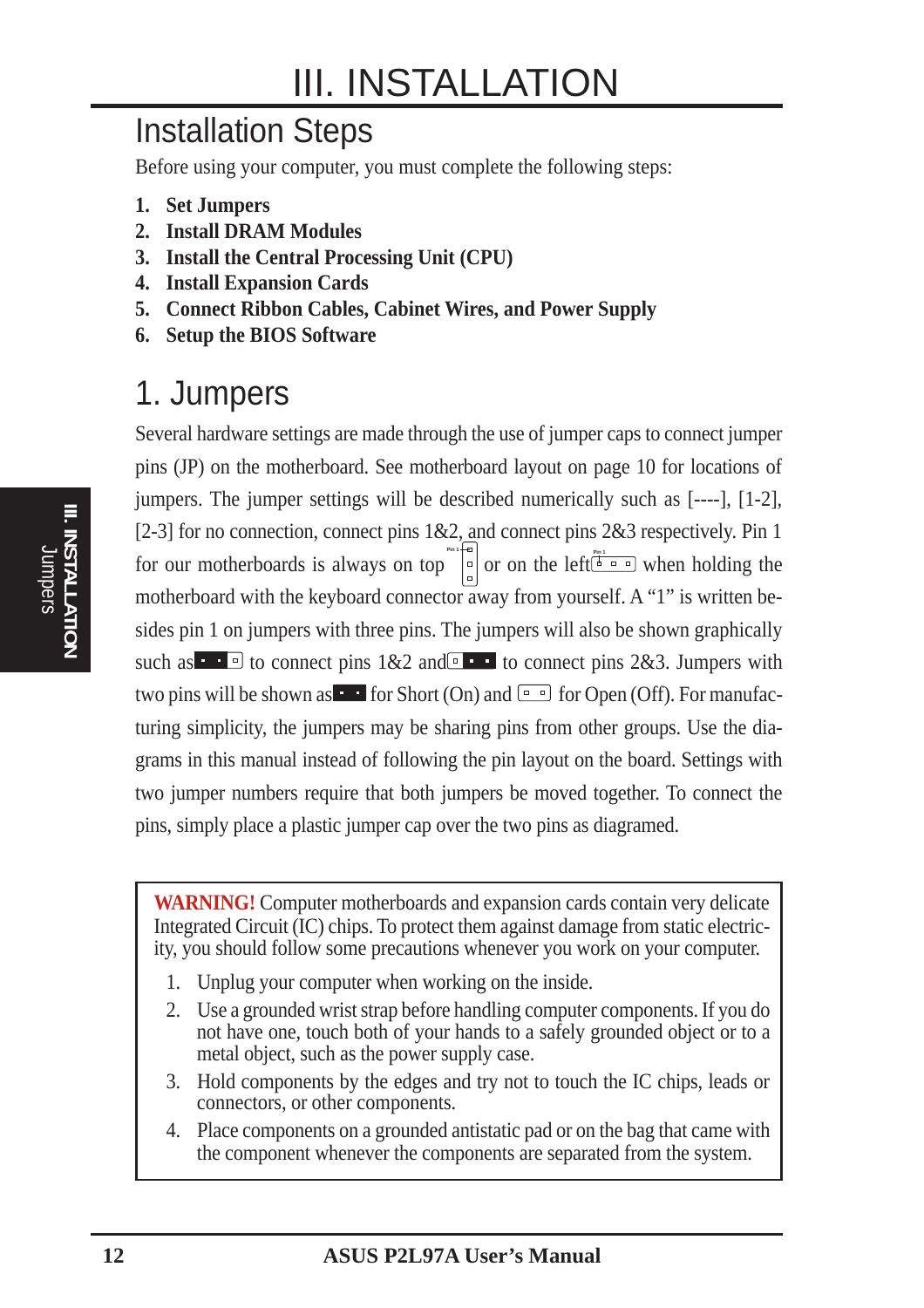### Jumper Settings

#### **1. Real Time Clock (RTC) RAM (CLRTC)**

The CMOS RAM is powered by the onboard button cell battery. To clear the RTC data: (1) Turn off your computer and unplug your AC power, (2) Short the two points (Labeled: CLRTC), (3) Turn on your computer, (4) Hold down <Delete> during bootup and enter BIOS setup to re-enter user preferences.



#### **2. VGA Interrupt Selection (VIRQ)**

These jumpers allow you to set the VGA interrupt method. The default disables the chipset's interrupt routing. Some video capture cards may require that interrupts be assigned by the onboard chipset.

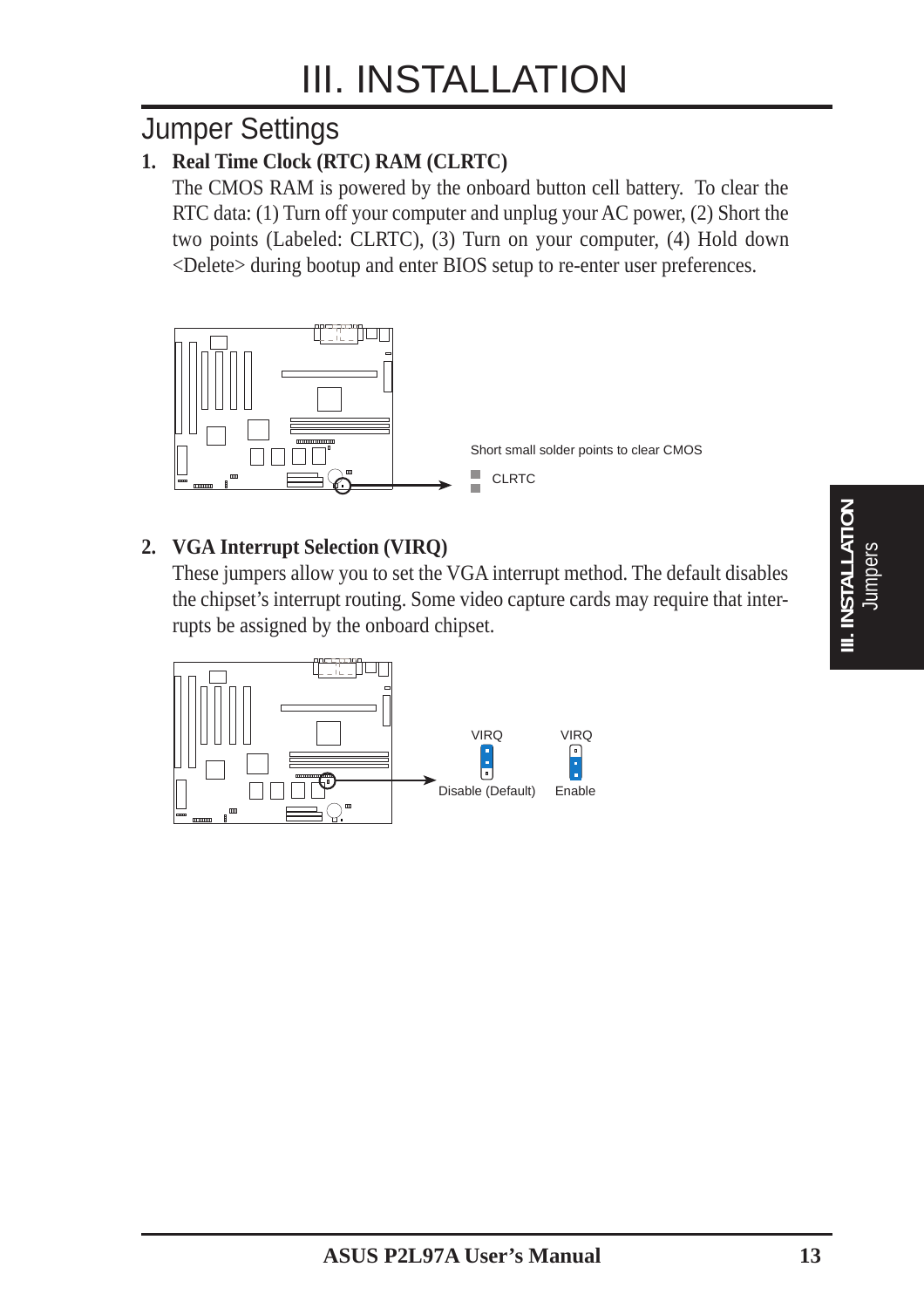#### **3. CPU Bus Frequency (FS0, FS1, FS2)**

This option tells the clock generator what frequency to send to the CPU. This allows the selection of the CPU's *External* frequency (or *BUS Clock*). The BUS Clock multiplied by the BUS Ratio equals the CPU's *Internal* frequency (the advertised CPU speed).

#### **4. CPU Core:BUS Frequency Multiple (BF0, BF1, BF2, BF3)**

This option sets the frequency ratio between the *Internal* frequency of the CPU and the CPU's *External* frequency. These must be set in conjunction with the *CPU Bus Frequency.*



**WARNING!** Frequencies above 66Mhz exceed the specifications for the onboard Intel Chipset and are not guaranteed to be stable.

| ٠ | <b><i>RAMILIANI</i></b> |  |
|---|-------------------------|--|
|   |                         |  |

Intel Pentium II Processor in an SEC Cartridge (233-333MHz 256/512KB L2 Cache)

*Set the jumpers by the Internal speed of your processor as follows:*

|                         |        |              |        | $\overline{\phantom{1}}$ (BUS Freq.)                                                                                                                                                            |     |            |     | (Freq. Ratio)                                                                                          |  |
|-------------------------|--------|--------------|--------|-------------------------------------------------------------------------------------------------------------------------------------------------------------------------------------------------|-----|------------|-----|--------------------------------------------------------------------------------------------------------|--|
| <b>CPU Model</b>        | Freq.  | <b>Ratio</b> | BUS F. | FS0<br><b>FS1</b>                                                                                                                                                                               | FS2 | <b>BF0</b> | BF1 | <b>BF2 BF3</b>                                                                                         |  |
| Intel Pentium II        | 300MHz | 4.5x         | 66MHz  | $\lceil 1-2 \rceil$ $\lceil 1-2 \rceil$ $\lceil 1-2 \rceil$                                                                                                                                     |     |            |     | $\begin{bmatrix} 1-2 \\ 2-3 \\ 1-2 \\ 2 \end{bmatrix}$ $\begin{bmatrix} 1-2 \\ 2-3 \\ 1 \end{bmatrix}$ |  |
| Intel Pentium II 266MHz |        | 4.0x         | 66MHz  | $\lceil 1-2 \rceil$ $\lceil 1-2 \rceil$ $\lceil 1-2 \rceil$                                                                                                                                     |     |            |     | $\begin{bmatrix} 2-3 \\ 1-2 \\ 1 \end{bmatrix}$ $\begin{bmatrix} 2-3 \\ 1-2 \\ 1 \end{bmatrix}$        |  |
| Intel Pentium II 233MHz |        | 3.5x         | 66MHz  | $\begin{bmatrix} 1-2 \\ 1-2 \\ 1 \end{bmatrix}$ $\begin{bmatrix} 1-2 \\ 1-2 \\ 1 \end{bmatrix}$ $\begin{bmatrix} 1-2 \\ 1-2 \\ 1 \end{bmatrix}$ $\begin{bmatrix} 2-3 \\ 2-3 \\ 1 \end{bmatrix}$ |     |            |     |                                                                                                        |  |

**NOTES:** Overclocking your processor is not recommended. It may result in a slower speed. Voltage Regulator Output Selection (VID) is not needed for the Pentium II processor because it sends a VID signal directly to the onboard power controller.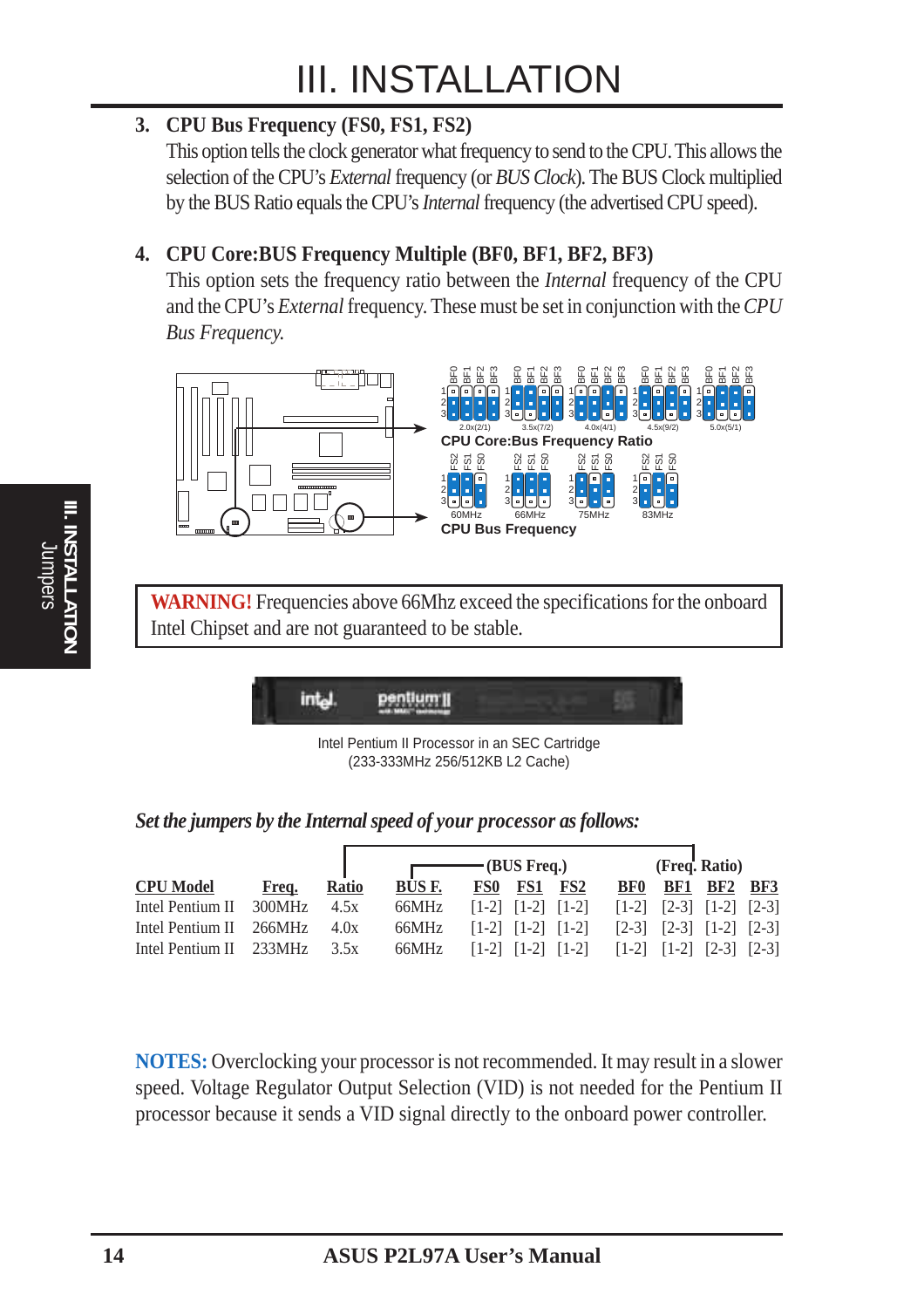## 2. System Memory (DIMM)

Only Dual Inline Memory Modules (DIMM's) can be used with this motherboard. Four sockets are available for **3.3Volt** (power level) Unbuffered Synchronous DRAMs (SDRAM) or EDO DRAM of either 8, 16, 32, 64, or 128MB to form a memory size between 8MB to 512MB. One side (with memory chips) of the DIMM module takes up one Row on the motherboard.

To utilize the chipset's Error Checking and Correction (ECC) feature, you must use a DIMM module with 9 chips per side (standard 8 chips/side + 1 parity chip) and make the proper settings in the BIOS Chipset Features Setup.

**IMPORTANT:** Memory speed setup is required through "Auto Configuration" in BIOS Chipset Features Setup.

| <b>DIMM</b> Location     | <b>168-pin DIMM Memory Modules</b>     |     | <b>Total Memory</b> |
|--------------------------|----------------------------------------|-----|---------------------|
| Socket $0$ (Rows $0&1$ ) | SDRAM/EDO 8, 16, 32, 64, 128MB         | x1  |                     |
| Socket 1 (Rows $2\&3$ )  | SDRAM/EDO 8, 16, 32, 64, 128MB         | x1  |                     |
| Socket 2 (Rows $4&5$ )   | SDRAM/EDO 8, 16, 32, 64, 128MB         | x1  |                     |
|                          | <b>Total System Memory (Max 384MB)</b> | $=$ |                     |

#### *Install memory in any combination as follows:*

#### **ASUS Memory Examples:**



Parity EDO DIMM (9 chips)



Non-Parity SDRAM DIMM (8 chips)

#### **General DIMM Notes: (not true for all memory modules)**

- Four possible memory chips are supported: EDO or SDRAM with and without parity.
- SDRAM chips are generally thinner with higher pin density than EDO chips.
- BIOS shows EDO or SDRAM memory on bootup screen.
- 8 chip/side modules do not support parity, only 9 chip/side modules support parity.
- Single sided modules are usually 16 or 64 MB, double sided are usually 8, 32, or 128MB.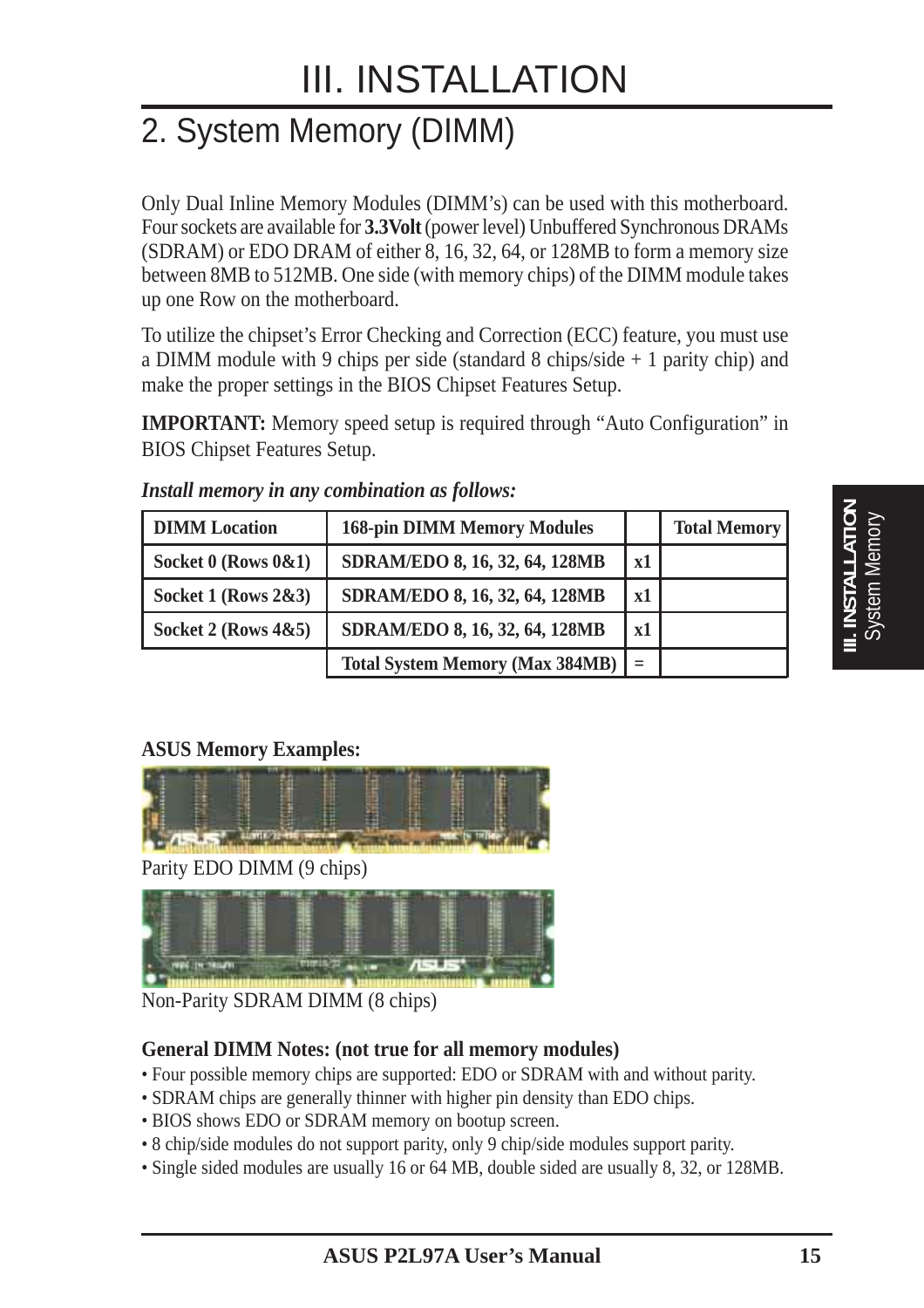### DIMM Memory Installation Procedures:

Insert the module(s) as shown. Because the number of pins are different on either side of the breaks, the module will only fit in the orientation as shown. DRAM SIMM modules have the same pin contact on both sides. SDRAM DIMM modules have a different pin contact on each side and therefore have a higher pin density.



#### **168 Pin DIMM Memory Sockets**

The Dual Inline Memory Module (DIMM) memory modules must be 3.3Volt Unbuffered Synchronous DRAM (SDRAM) or Extended Data Output (EDO) . You can identify the type of DIMM module by the illustration below:

#### **168-Pin DIMM Notch Key Definitions (3.3V)**



The notch on the DIMM module will shift between left, center, or right to identify the type and also to prevent the wrong type to be inserted into the DIMM slot on the motherboard. You must ask your retailer for the specifications before purchasing. Four clock signals are supported on this motherboard.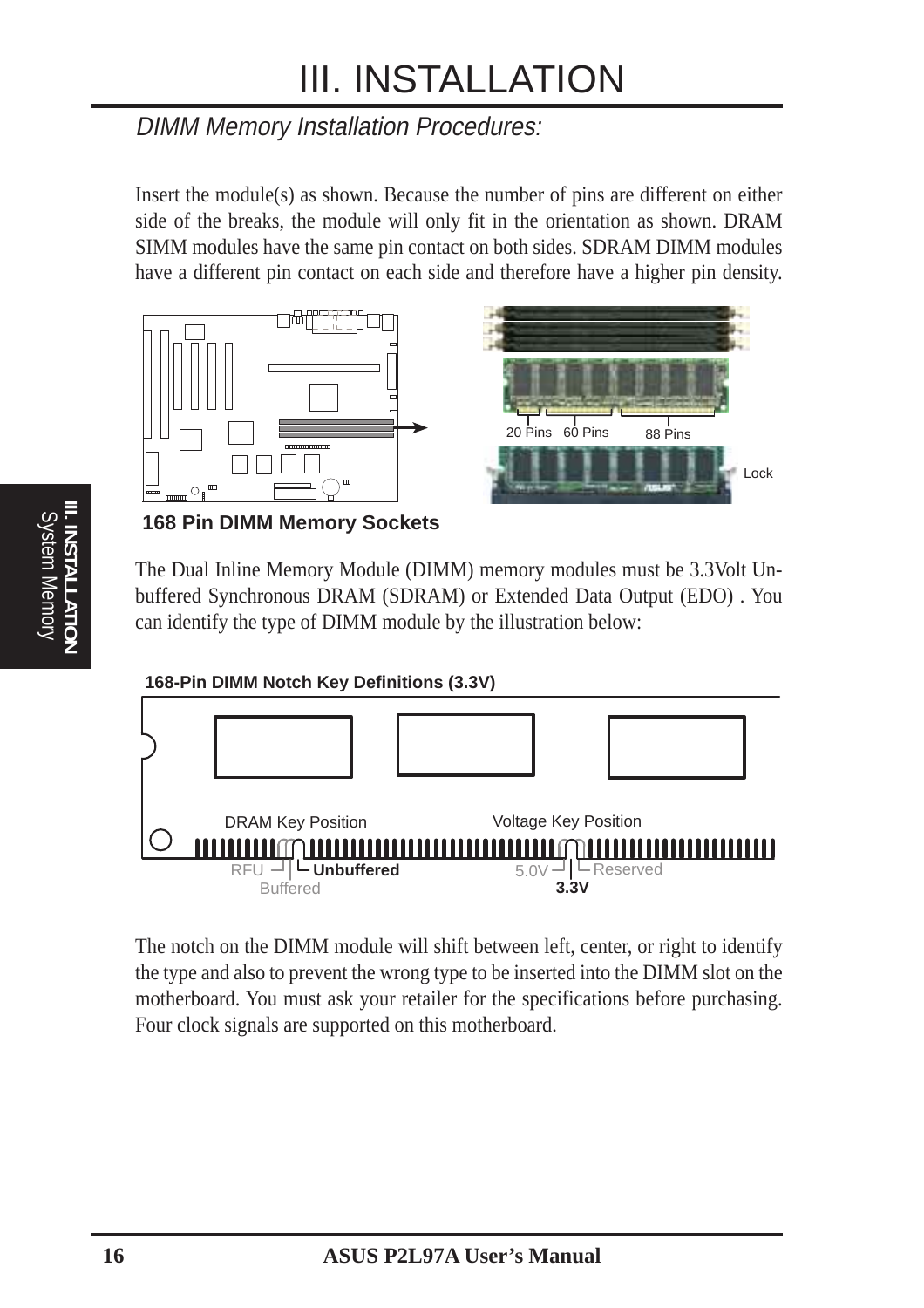## 3. Central Processing Unit (CPU)

The following items should have been included with your motherboard:



**Attach Mount Bridges**



**Heatsink Support Base/Top Bar** (for Passive Heatsink)

The following items must be purchased separately from ASUS or a third party vendor:



The heatsinks shown are only recommendations. Check with your vendor for other compatible heatsinks if you wish. The procedures shown in this manual are for installing the AAVID heatsink with fan. The procedures for installing the Elan Vital heatsink with fan is also similar as that for the AAVID heatsink. The Elan Vital heatsink, however, comes with a lever to clamp the heatsink into the SEC cartridge. Mount the heatsink in the orientation shown then flip the lever from "Unlock" to "Lock."

**WARNING!** Be sure that sufficient air circulation is available across the processor's heatsink by regularly checking that your CPU fan is working. Without sufficient circulation, the processor could overheat and damage both the processor and the motherboard. You may install an auxiliary fan, if necessary.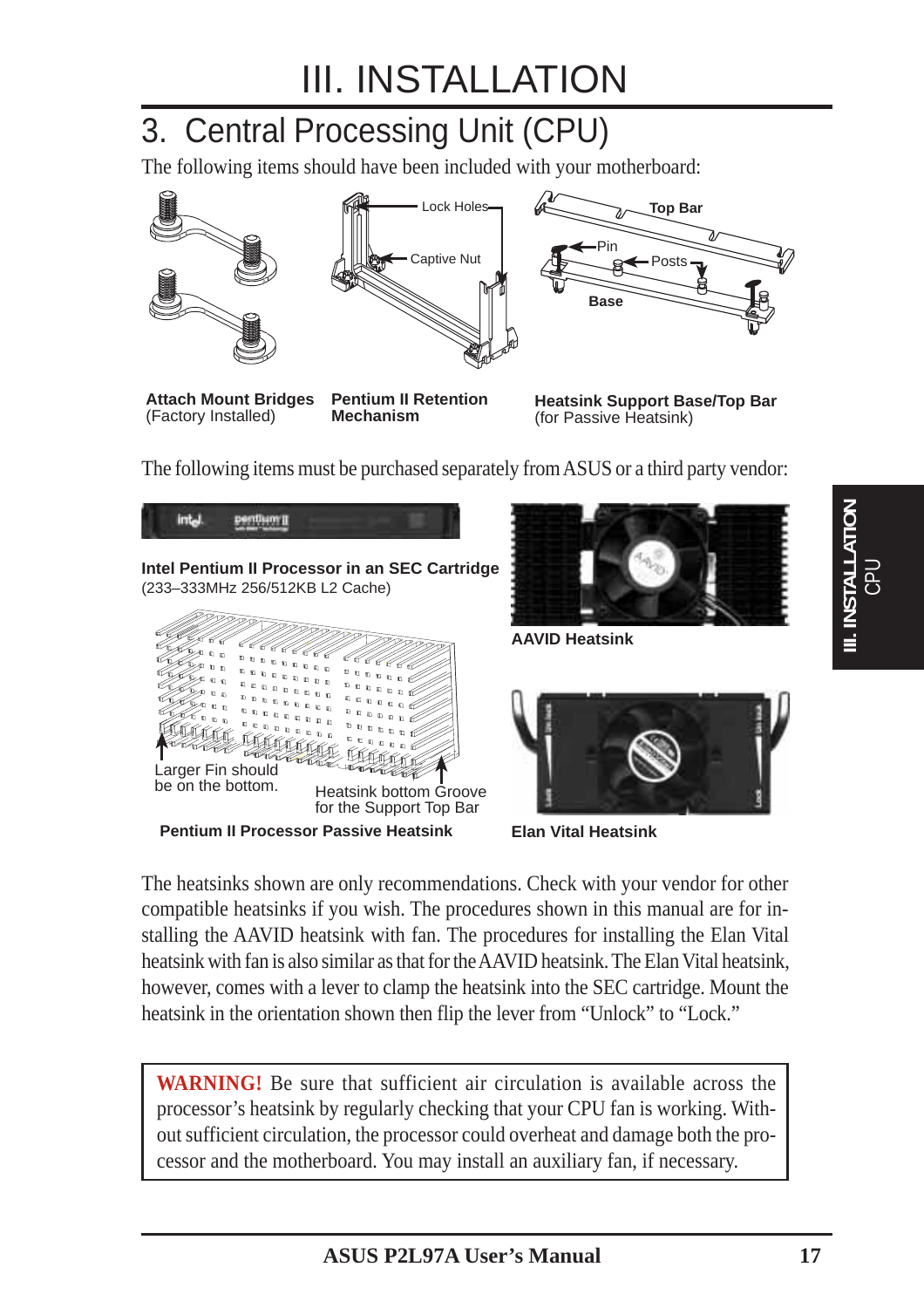#### **The Motherboard As Shipped**

The ASUS P2L97A is shipped with the attach mount bridges already installed.



SEC slot for the Pentium II processor

**NOTE:** Encircled items are points where the attach mount bridges are factory-installed

#### **Installing the Pentium II Processor**

**1. Mount the Pentium II Retention Mechanism:** The retention mechanism is designed to fit into the SEC slot only one way. Be sure to align the notch in the mechanism with the small rib on one side of the slot and that the mechanism is properly seated on the board. Then, screw the captive nuts in place.

**TIP:** Orient the mechanism's lock holes toward the motherboard's chipset (see motherboard layout for the location of the Intel 440LX AGPset).

WARNING! Do not overtighten the captive nuts. Doing so could damage your motherboard. Tighten captive nuts to no more than 6±1 inch/pound.

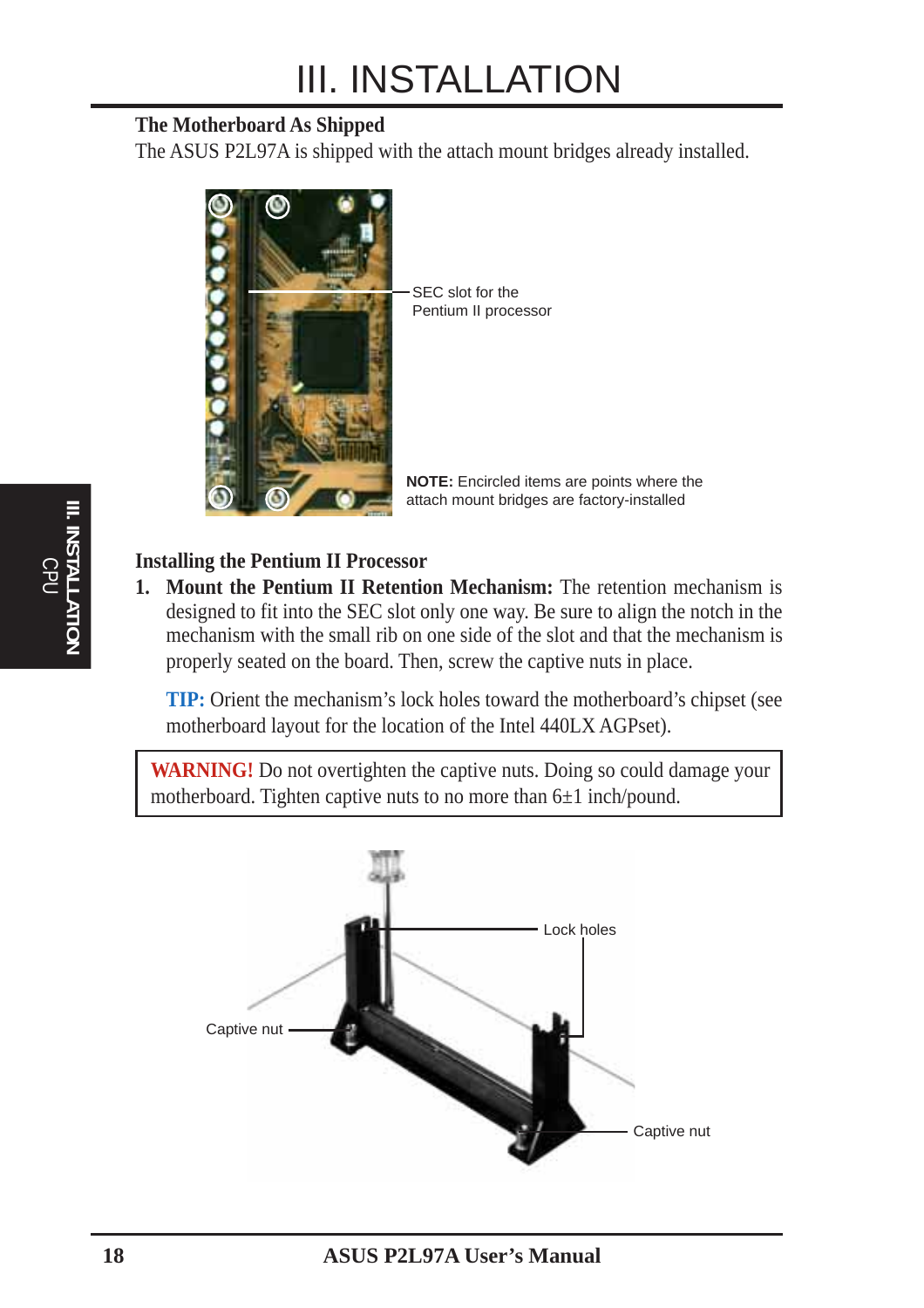**2. Mount the Heatsink:** Place the SEC cartridge face down on a flat surface and lay the heatsink flush on the back (metal side) of the SEC cartridge. Be sure that the heatsink is firmly pressed against the SEC cartridge. When correctly installed, no light must be showing through between the thermal pad of the heatsink and the SEC cartridge.

**WARNING!** If the heatsink is not mounted tightly against the SEC cartridge, the CPU will overheat. You may install an auxiliary fan to provide adequate circulation across the processor's passive heatsink.



**SEC Cartridge with Heatsink (Top View)**

**3. Insert the SEC Cartridge:** Push the SEC cartridge's two locks inward (the preceding picture shows the locks in the outward position and inward in the picture below). With the heatsink facing the motherboard's chipset, press the cartridge gently but firmly until it is full inserted.

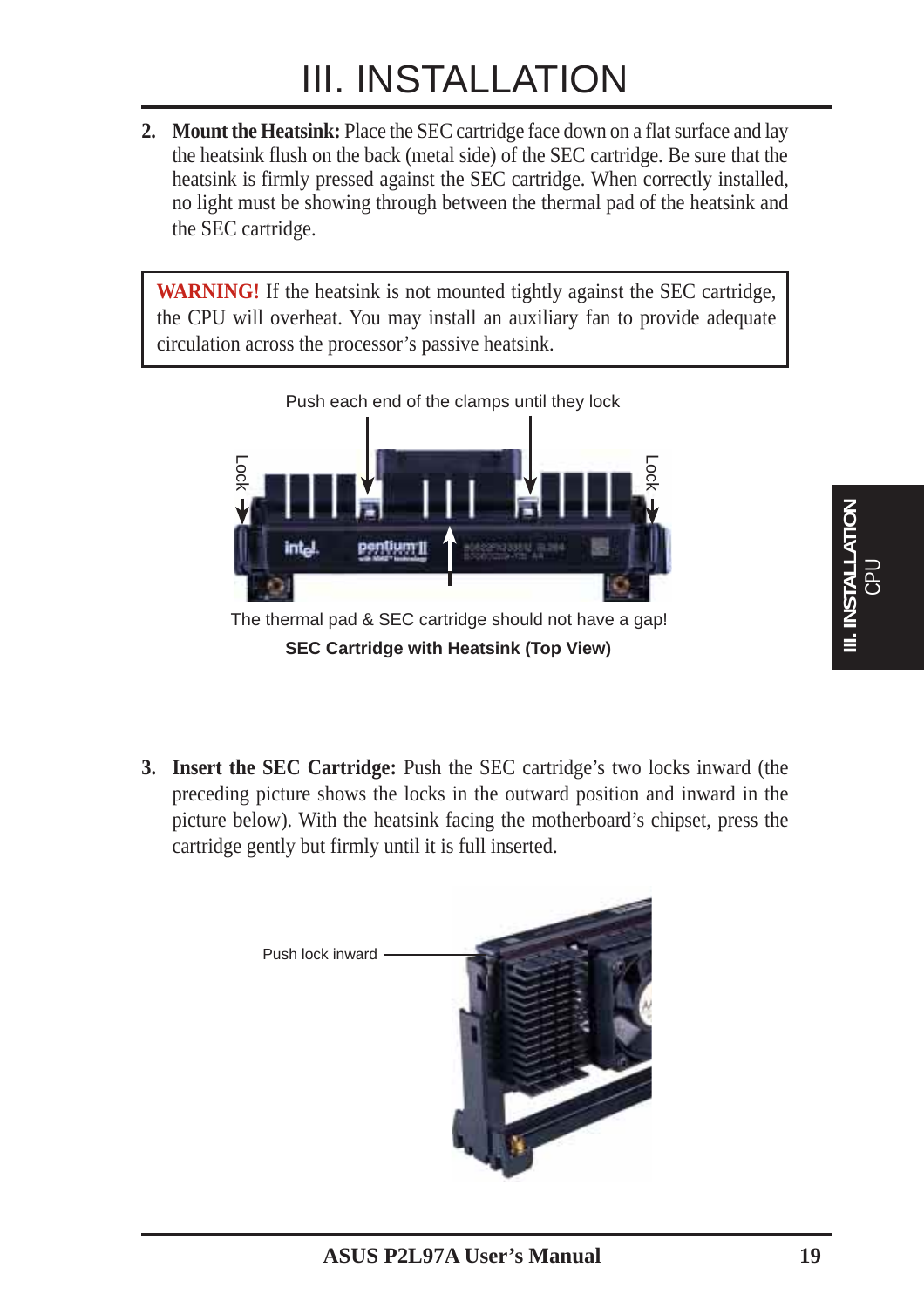**4. Secure the SEC Cartridge:** Secure the SEC cartridge in place by pushing the SEC cartridge locks outward so that the lock shows through the retention mechanism's lock holes.



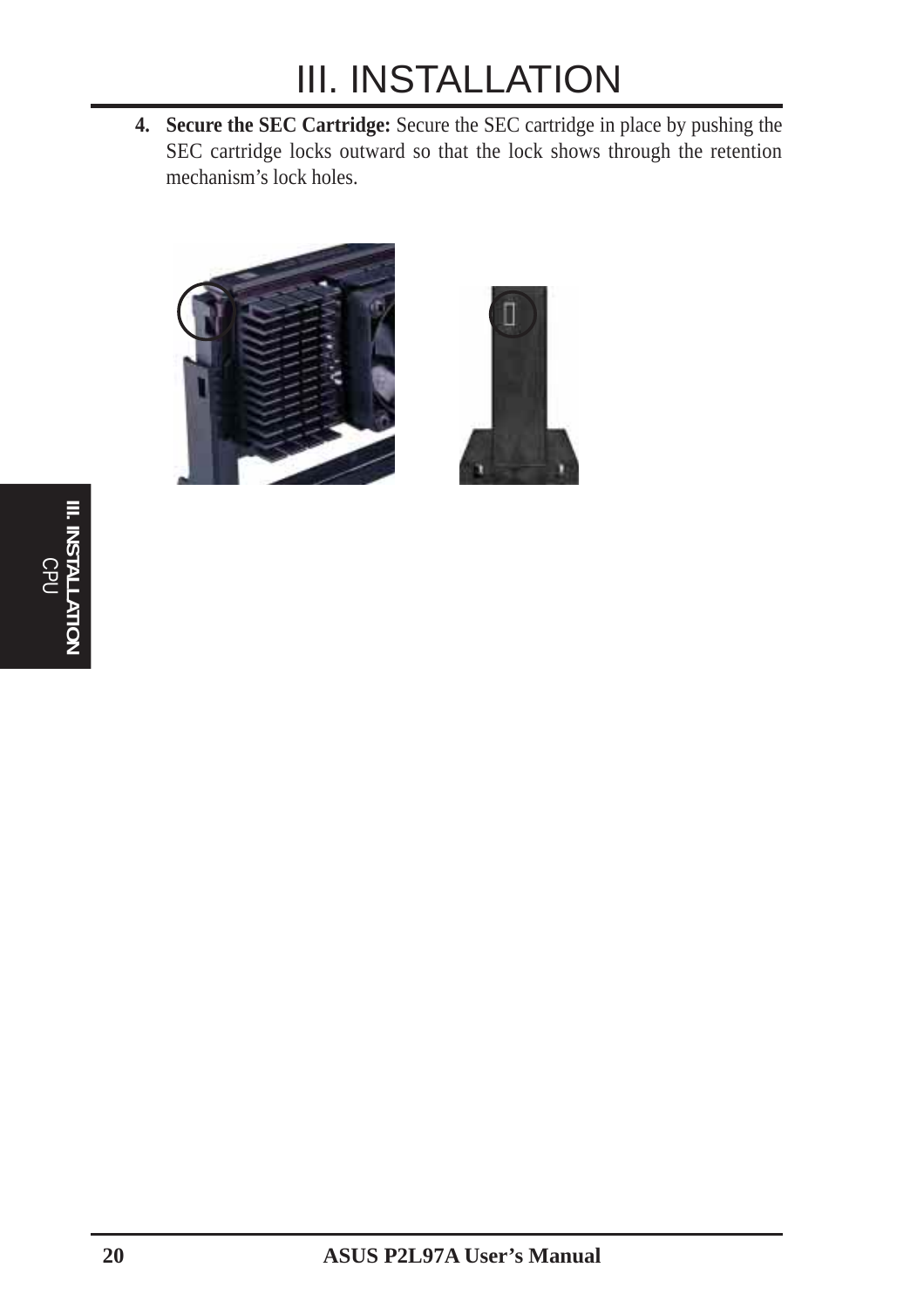## 4. Expansion Cards

**WARNING!** Unplug your power supply when adding or removing expansion cards or other system components. Failure to do so may cause severe damage to both your motherboard and expansion cards.

First read your expansion card documentation for hardware and software settings that may be required to set up your specific card.

#### Expansion Card Installation Procedure

- 1. Read the documentation for your expansion card.
- 2. Set any necessary jumpers on your expansion card.
- 3. Remove your computer system's cover.
- 4. Remove the bracket on the slot you intend to use. Keep the bracket for possible future use.
- 5. Carefully align the card's connectors and press firmly.
- 6. Secure the card on the slot with the screw you removed in step 4.
- 7. Replace the computer system's cover.
- 8. Set up the BIOS if necessary (such as *IRQ xx Used By ISA: Yes* in PNP AND PCI SETUP)
- 9. Install the necessary software drivers for your expansion card.

### Assigning IRQs for Expansion Cards

Some expansion cards need to use an IRQ to operate. Generally an IRQ must be exclusively assigned to one use. In a standard design there are 16 IRQs available but most of them are already in use, leaving 6 IRQs free for expansion cards.

Both ISA and PCI expansion cards may require to use IRQs. System IRQs are available to cards installed in the ISA expansion bus first, then any remaining IRQs are available to PCI cards. Currently, there are two types of ISA cards. The original ISA expansion card design, now referred to as legacy ISA cards, requires that you configure the card's jumpers manually and then install it in any available slot on the ISA bus. You may use Microsoft Diagnostics (MSD.EXE) utility located in the Windows directory to see a map of your used and free IRQs. If you use Windows 95, the **Resources** tab under **Device Manager** displays the resource settings being used by a particular device (to gain access, double-click the **System** icon under the **Control Panel** program). Ensure that no two devices share the same IRQs or your computer will experience problems when those two devices are in use at the same time.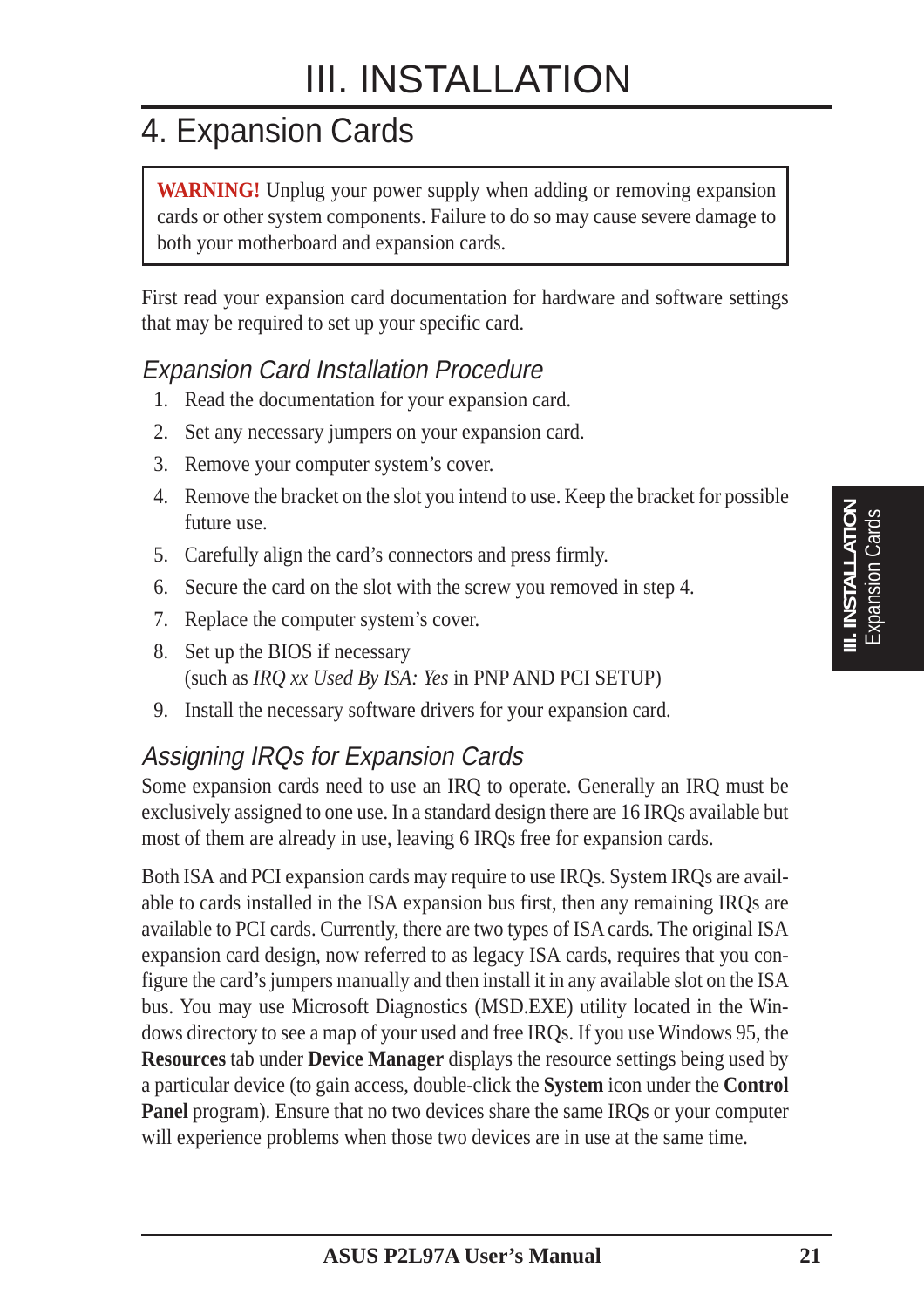To simplify this process, this motherboard complies with the Plug and Play (PnP) specification, which was developed to allow automatic system configuration whenever a PnP-compliant card is added to the system. For PnP cards, IRQs are assigned automatically from those available.

If the system has both legacy and PnP ISA cards installed, IRQs are assigned to PnP cards from those not used by legacy cards. The PCI and PNP configuration section of the BIOS setup utility can be used to assign which IRQs are being used by legacy cards. For older legacy cards that do not work with the BIOS, you may contact your vendor for an ISA Configuration Utility.

An IRQ number is automatically assigned to PCI expansion cards after those used by legacy and PnP ISA cards. In the PCI bus design, the BIOS automatically assigns an IRQ to a PCI slot that contains a card requiring an IRQ. To install a PCI card, you need to set the INT (interrupt) assignment. Since all the PCI slots on this motherboard use an INTA #, set the jumpers on your PCI cards to INT A.

### Assigning DMA Channels for ISA Cards

Some ISA cards, both legacy and PnP, may also need to use a DMA (Direct Memory Access) channel. DMA assignments for this motherboard are handled the same way as the IRQ assignment process described earlier. You can select a DMA channel in the PCI and PnP configuration section of the BIOS Setup utility.

**IMPORTANT:** To avoid conflicts, reserve the necessary IRQs and DMAs for legacy ISA cards (under PNP AND PCI SETUP of the BIOS SOFTWARE, choose *Yes* in *IRQ xx Used By ISA* and *DMA x Used By ISA* for those IRQs and DMAs you want to reserve).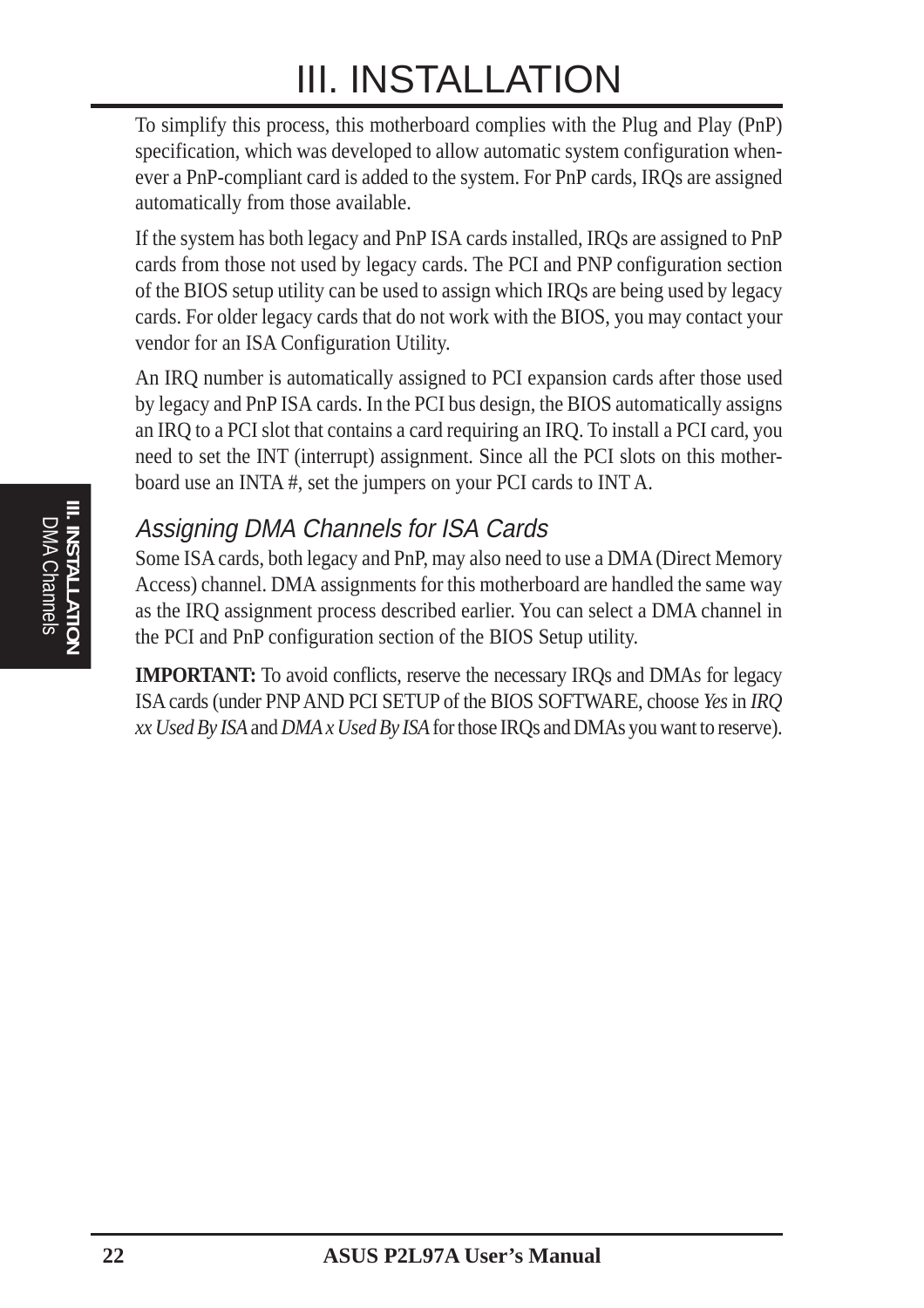## 5. External Connectors

**WARNING!** Some pins are used for connectors or power sources. These are clearly distinguished from jumpers as indicated in the motherboard layout. Placing jumper caps over these jumpers will cause damage to your motherboard.

**IMPORTANT:** Ribbon cables should always be connected with the red stripe on the Pin 1 side of the connector. The four corners of the connectors are labeled on the motherboard. Pin 1 is the side closest to the power connector on hard drives and floppy drives. IDE ribbon cable must be less than 46cm (18in), with the second drive connector no more than 15cm (6in) from the first connector.

#### **1. PS/2 Keyboard Connector (6-pin Female)**

This connection is for a standard keyboard using an PS/2 plug (mini DIN). **This connector will not allow standard AT size (large DIN) keyboard plugs. You may use a DIN to mini DIN adapter on standard AT keyboards.**



PS/2 Keyboard (6-pin Female)

#### **2. PS/2 Mouse Connector (6-pin Female)**

The system will direct IRQ12 to the PS/2 mouse if one is detected. If not detected, expansion cards can use IRQ12. See "PS/2 Mouse Control" in BIOS Features Setup of the BIOS SOFTWARE.

PS/2 Mouse (6-pin Female)

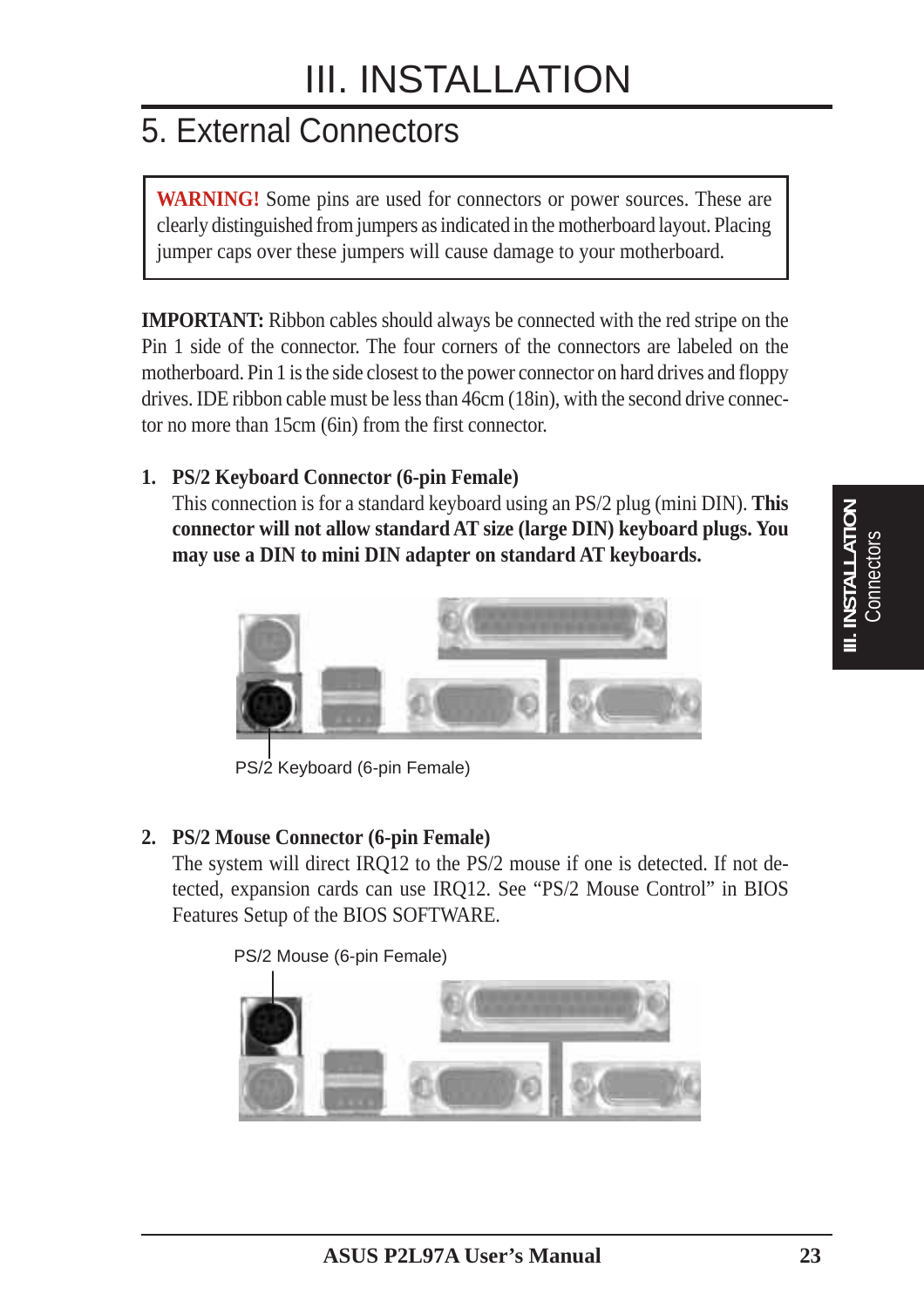#### **3. Parallel Printer Connector (25-pin Female)**

You can enable the parallel port and choose the IRQ through "Onboard Parallel Port" in Chipset Features Setup of the BIOS SOFTWARE. **NOTE**: Serial printers must be connected to the serial port.

Parallel (Printer) Port (25-pin Female)



#### **4. Serial Port COM1 Connectors (One 9-pin Male)**

One serial port can be used for pointing devices or other serial devices. See "Onboard Serial Port" in Chipset Features Setup of the BIOS SOFTWARE.



Serial Port COM 1 (9-pin Male)

**5. Monitor (VGA) Output Connector (One 15-pin Female)** This connector is for a VGA-compatible device.



VGA Port (15-pin Female)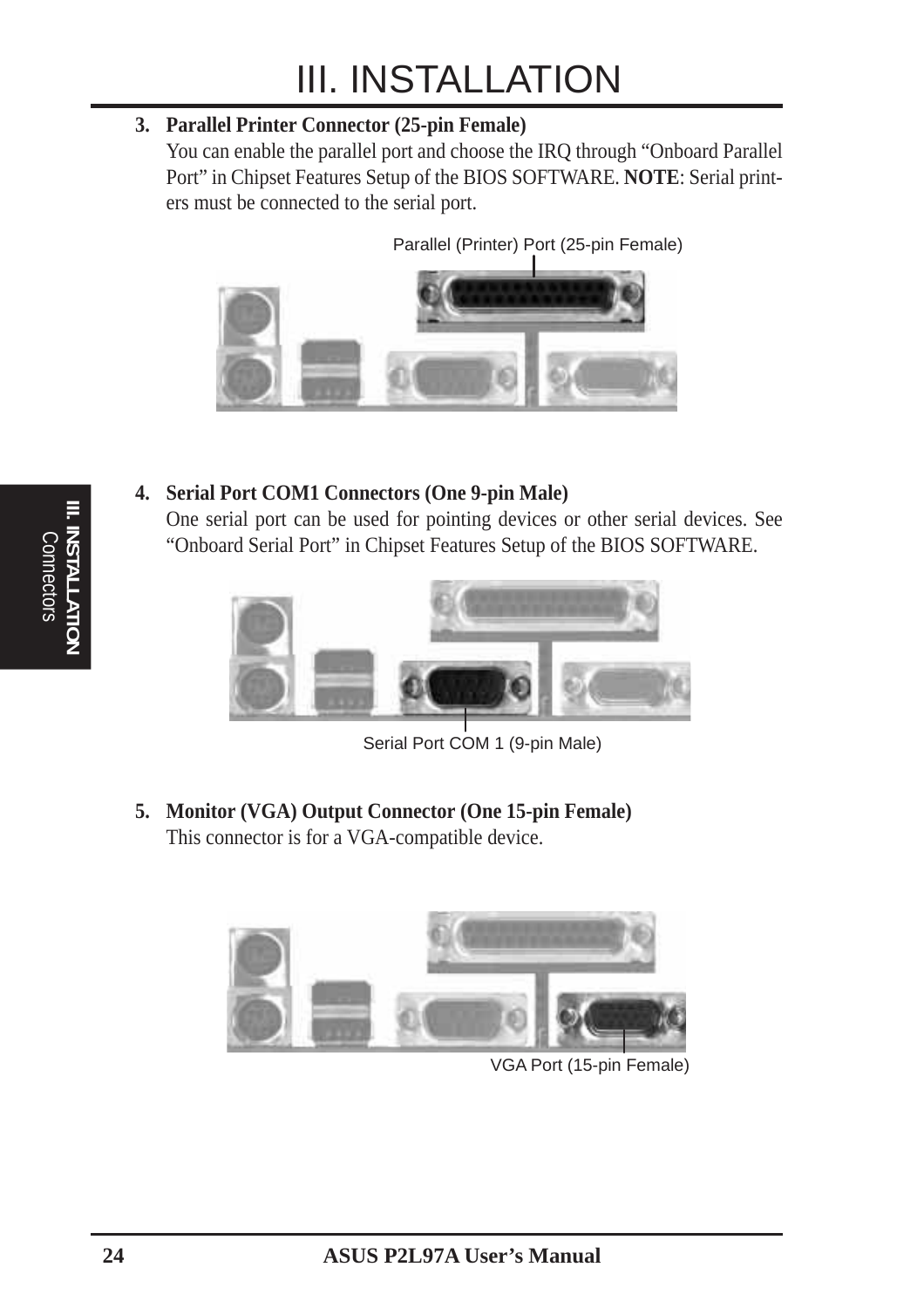**6. Universal Serial BUS Ports 1 & 2 (Two 4-pin Female Sockets)** Two USB ports are available for connecting USB devices.



Univeral Serial Bus (USB) 2

#### **7. Floppy Disk Drive Connector (34-1pin FLOPPY)**

This connector supports the provided floppy drive ribbon cable. After connecting the single end to the board, connect the two plugs on the other end to the floppy drives. **(Pin 5 is removed to prevent inserting in the wrong orientation when using ribbon cables with pin 5 plugged).**



**Floppy Disk Drive Connector**

#### **8. CPU Fan Power Lead (3-pin FAN1)**

These connectors support cooling fans of 500mA (6W) or less. Orient the fans so that the heatsink fins allow airflow to go across the onboard heatsink instead of the expansion slots. Depending on the fan manufacturer, the wiring and plug may be different. The red wire should be positive, while the black should be ground. Connect the fan's plug to the board taking into consideration the polarity of the this connector.



**12Volt Cooling Fan Power**

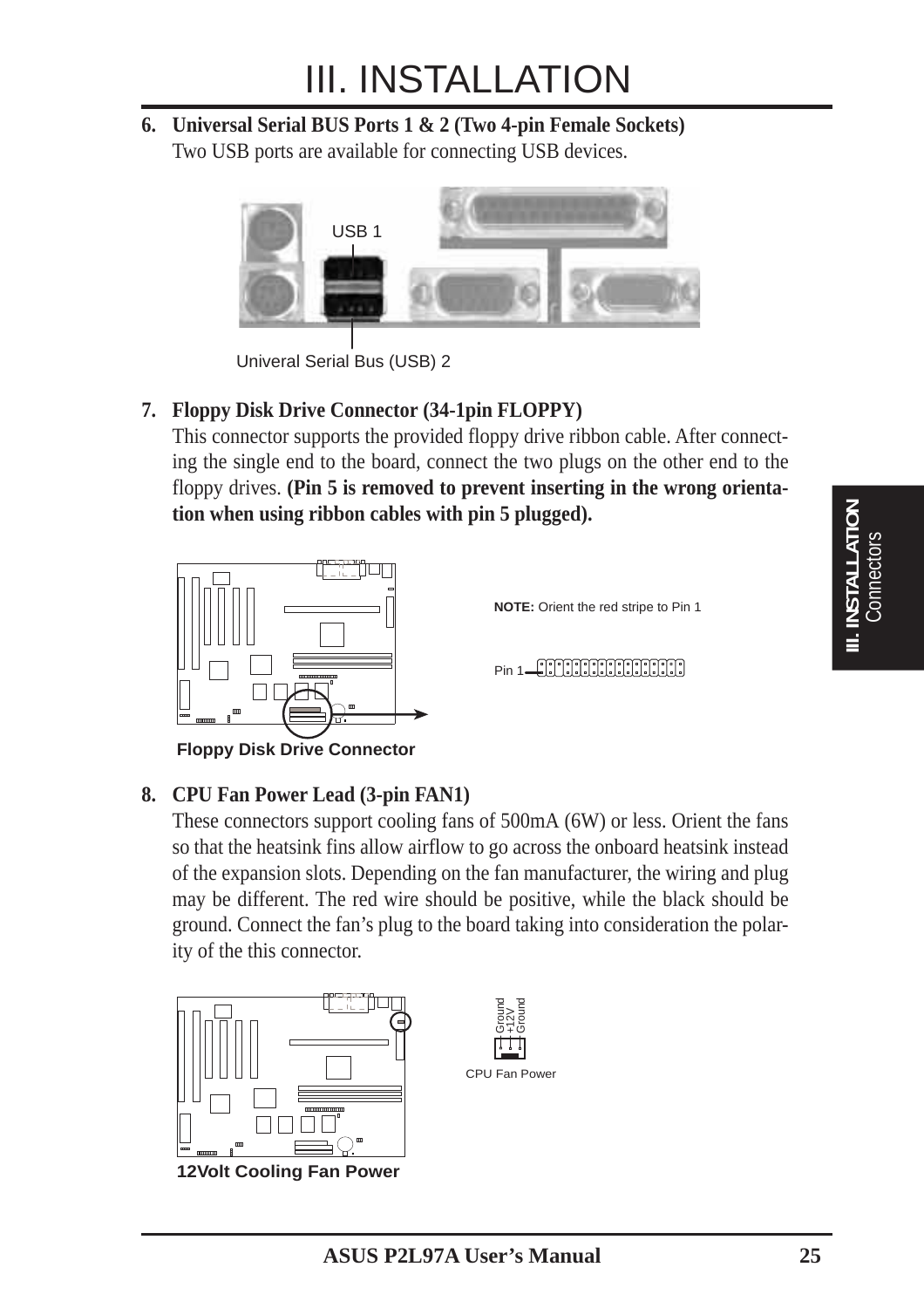#### **9. Primary / Secondary IDE Connectors (Two 40-1pin IDE)**

These connectors support the provided IDE hard disk ribbon cable. After connecting the single end to the board, connect the two plugs at the other end to your hard disk(s). If you install two hard disks, you must configure the second drive to Slave mode by setting its jumper accordingly. Refer to the documentation of your hard disk for the jumper settings. **(Pin 20 is removed to prevent inserting in the wrong orientation when using ribbon cables with pin 20 plugged).**



#### **10. IDE activity LED (2-pin IDELED)**

This connector supplies power to the cabinet's IDE activity LED. Read-and-write activity by devices connected to the IDE connectors will cause the LED to light up.



#### **11. Wake on LAN Connector (3-pin WOL\_CON)**

This connector coonects to LAN cards with a Wake On LAN output. When the system is in soft-off mode, LAN activity will power on the system.

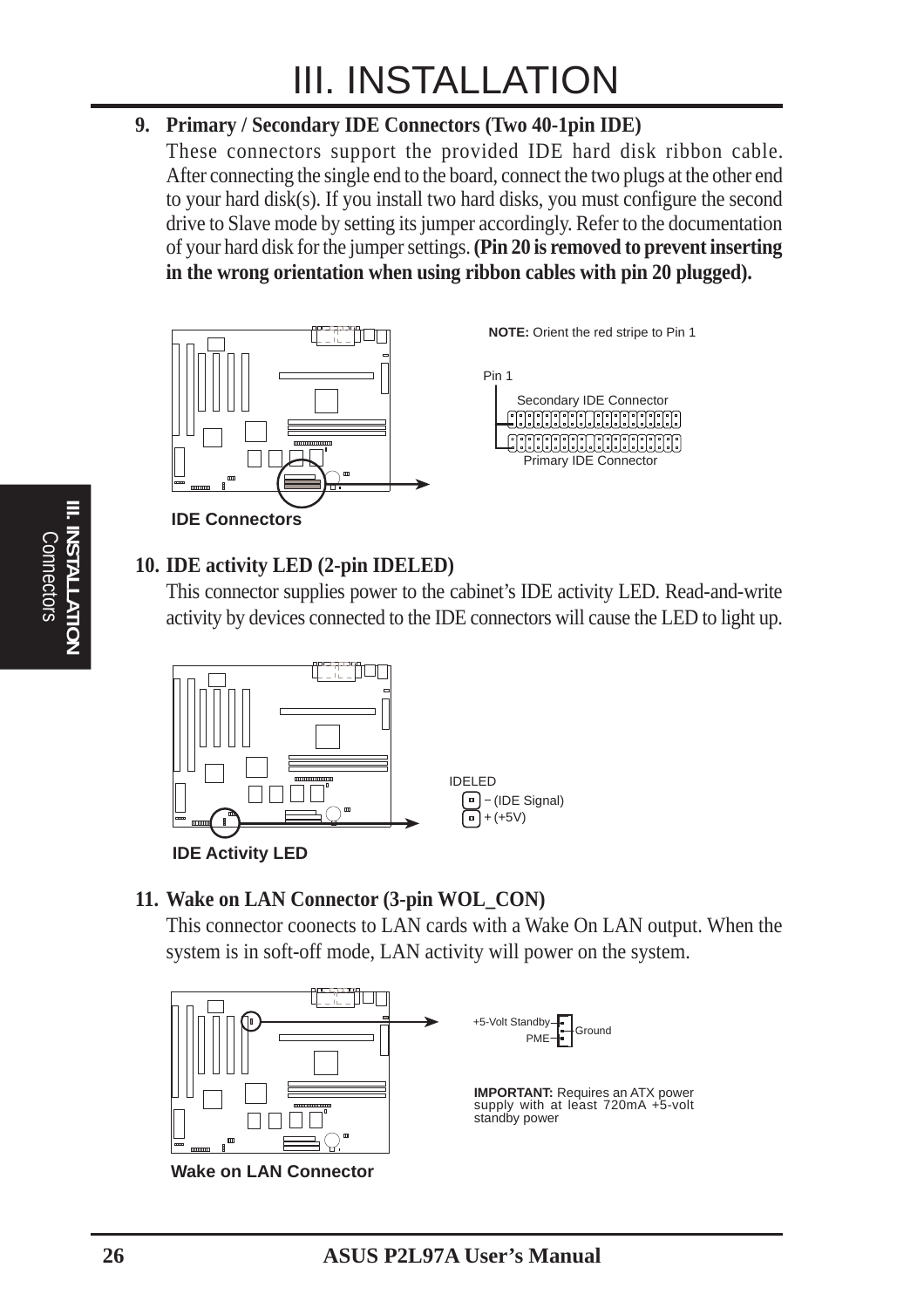#### **12. IrDA-Compliant Infrared Module Connector (5-pin IR)**

This connector supports the optional wireless transmitting and receiving infrared module. This module mounts to a small opening on system cases that support this feature.



#### **13. ATX Power Supply Connector (20-pin ATXPWR)**

This connector connects to a ATX power supply. The plug from the power supply will only insert in one orientation because of the different hole sizes. Find the proper orientation and push down firmly making sure that the pins are aligned.

**IMPORTANT:** Be sure that the ATX power supply can take at least 10mA load on the 5-volt standby lead (5V SB). You may experience difficulty in powering on your system without this.



**ATX Power Connector**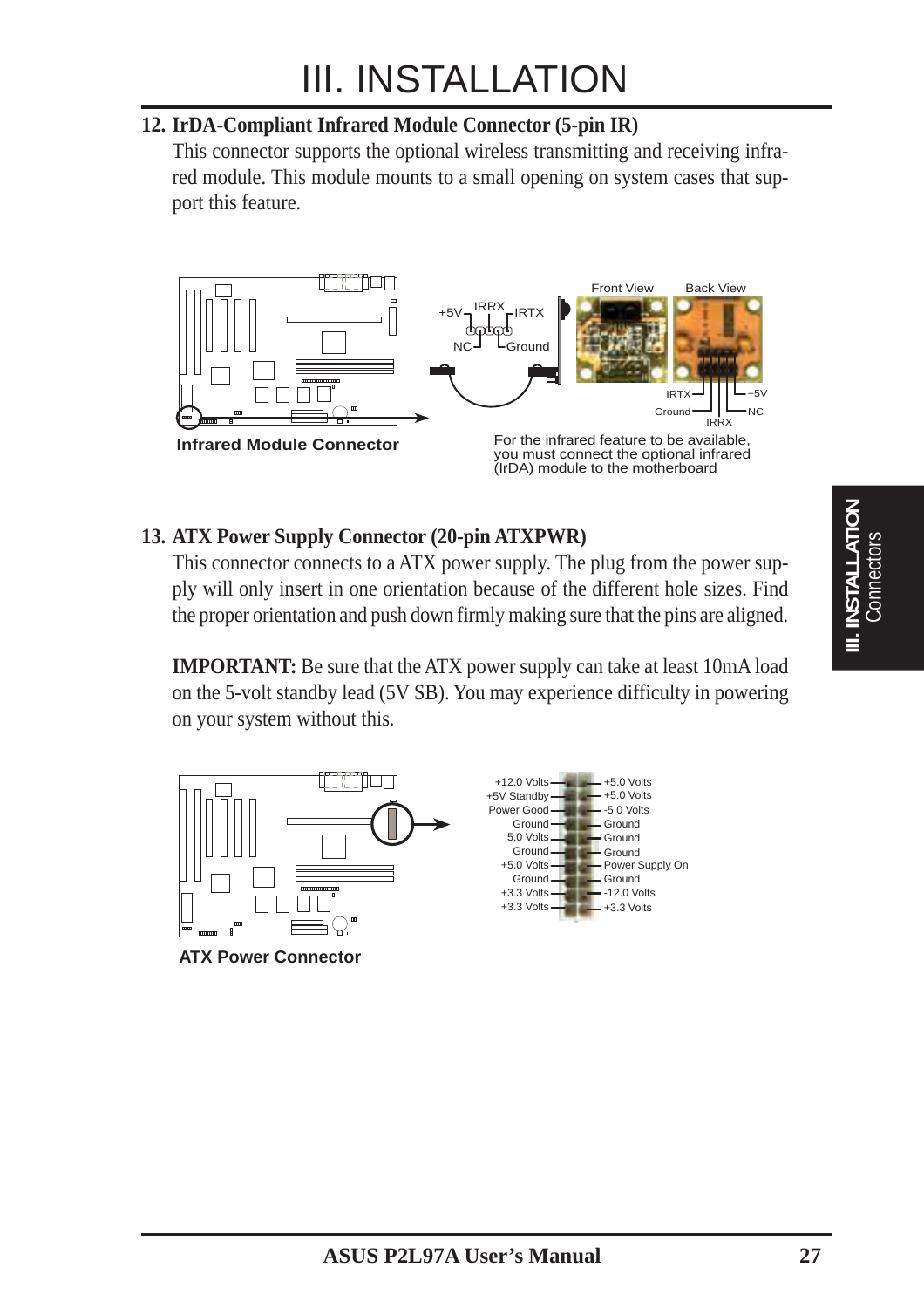#### **14. Message LED Lead (MSG LED)**

This indicates whether a message has been received from a fax/modem. The LED will remain lit when there is no signal and blink when there is data transfer or waiting in the inbox).

#### **15. SMI Suspend Switch Lead (SMI)**

This allows the user to manually place the system into a suspend mode or "Green" mode where system activity will be instantly decreased to save electricity and expand the life of certain components when the system is not in use. This 2-pin connector (see the figure below) connects to the case-mounted suspend switch. If you do not have a switch for the connector, you may use the "Turbo Switch" since it does not have a function. SMI is activated when it detects a *short to open* moment and therefore leaving it shorted will not cause any problems. May require one or two pushes depending on the position of the switch. Wake-up can be controlled by settings in the BIOS but the keyboard will always allow wakeup (the SMI lead cannot wake-up the system).

#### **16. ATX Power Switch / Soft Power Switch (PWR SW)**

The system power is controlled by a momentary switch connected to this lead. Pushing the button once will switch the system between ON and SLEEP. Pushing the switch while in the ON mode for more than 4 seconds will turn the system off. The system power LED shows the status of the system's power.

#### **17. Reset Switch Lead (RESET)**

This 2-pin connector connects to the case-mounted reset switch for rebooting your computer without having to turn off your power switch This is a preferred method of rebooting in order to prolong the life of the system's power supply.

#### **18. System Power LED (PWR LED)**

This 3-pin connector connects the system power LED, which lights when the system is powered on and blinks when it is in sleep mode.

#### **19. Speaker Connector (SPEAKER)**

This 4-pin connector connects to the case-mounted speaker.

![](_page_27_Picture_13.jpeg)

**System Panel Connections**

![](_page_27_Figure_15.jpeg)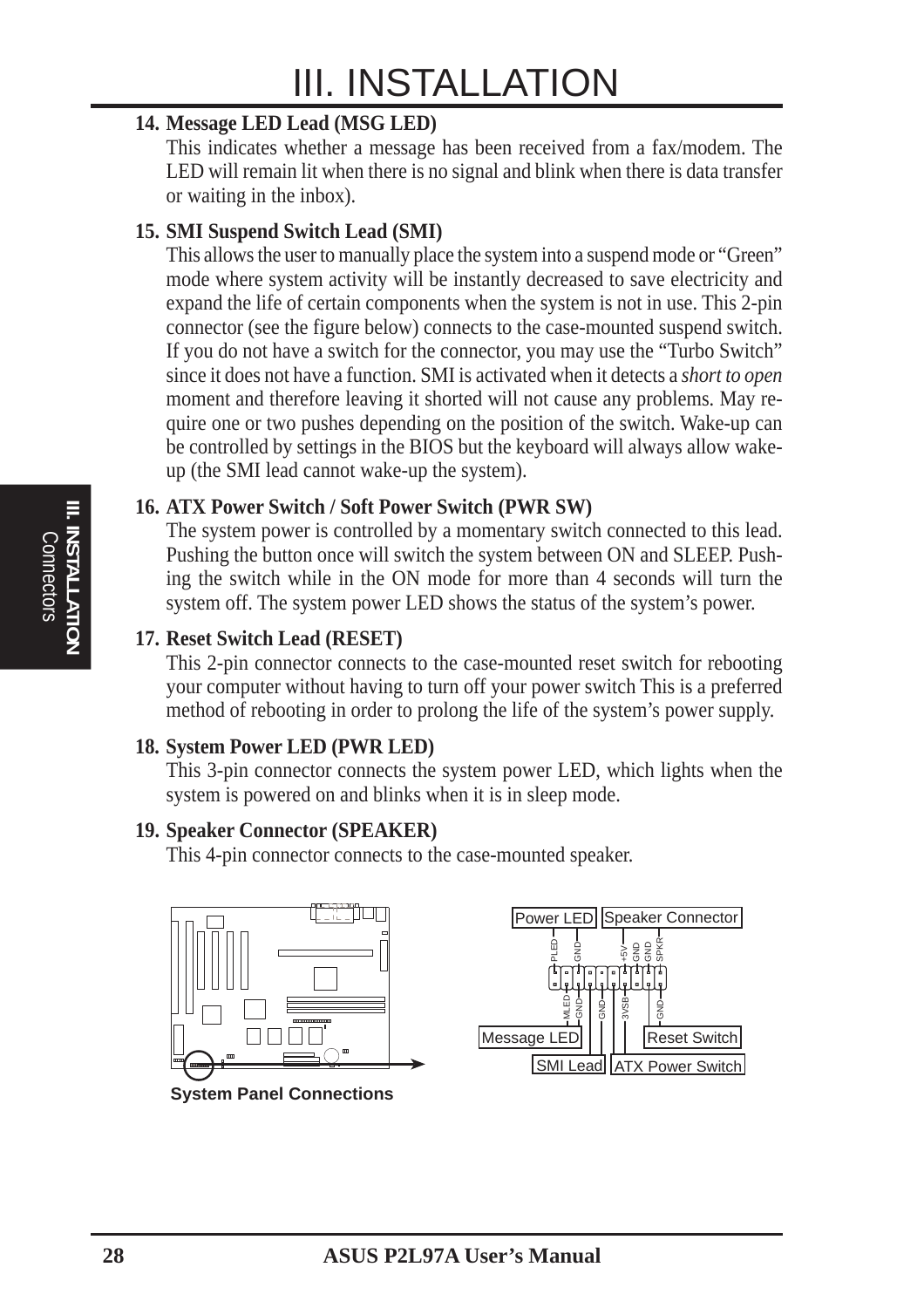### Power Connection Procedures

- 1. After all jumpers and connections are made, close the system case cover.
- 2. Be sure that all switches are off (in some systems, marked with  $\bigcirc$ ).
- 3. Connect the power supply cord into the power supply located on the back of your system case according to your system user's manual.
- 4. Connect the power cord into a power outlet that is equipped with a surge protector.
- 5. You may then turn on your devices in the following order:
	- a. Your monitor
	- b. External SCSI devices (starting with the last device on the chain)
	- c. Your system power. For ATX power supplies, you need to switch on the power supply as well as press the ATX power switch on the front of the case.
- 6. The power LED on the front panel of the system case will light. For ATX power supplies, the system LED will light when the ATX power switch is pressed. The monitor LED may light up after the system's if it complies with "green" standards or if it has a power standby feature. The system will then run power-on tests. While the tests are running, additional messages will appear on the screen. If you do not see anything within 30 seconds from the time you turn on the power, the system may have failed a power-on test. Recheck your jumper settings and connections or call your retailer for assistance.
- 7. During power-on, hold down <Delete> to enter BIOS setup. Follow the instructions in the next section, BIOS SOFTWARE.
- **\* Powering Off your computer:** You must first exit or shut down your operating system before switching off the power switch. For ATX power supplies, you can press the ATX power switch after exiting or shutting down your operating system. If you use Windows 95, click the **Start** button, click **Shut Down**, and then click **Shut down the computer?**. The system will give three quick beeps after about 30 seconds and then power off after Windows shuts down.

**NOTE:** The message "You can now safely turn off your computer" will not appear when shutting down with ATX power supplies.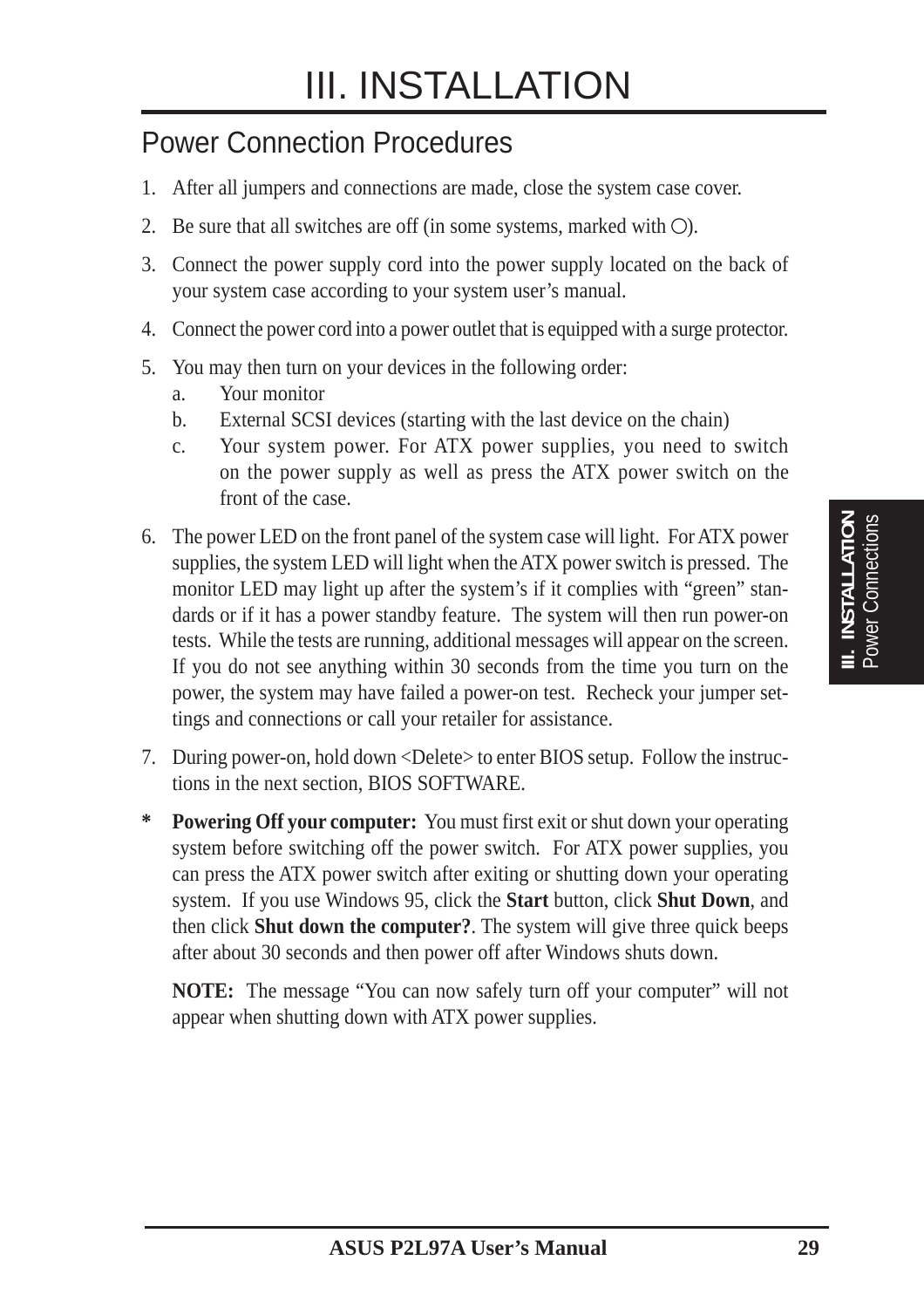## Support Software

**NOTE:** This motherboard has onboard SCSI and therefore requires a 2Mbit flash ROM. This flash ROM requires PFLASH2.EXE as opposed to PFLASH.EXE as used by other ASUS motherboards with 1Mbit flash ROM.

**PFLASH2.EXE -** This is the Flash Memory Writer utility that updates the BIOS by uploading a new BIOS file to the 2Mbit programmable flash ROM chip on the motherboard. To determine the BIOS version, check the last four numbers of the code displayed on the upper left-hand corner of your screen during bootup. Larger numbers represent a newer BIOS file. This file works in DOS or Windows mode.

**NOTE:** The following screen contents in this user's manual are provided as examples only and may not reflect the screen contents displayed on your system.

### Flash Memory Writer Utility

![](_page_29_Figure_6.jpeg)

**IMPORTANT!** If "unknown" is displayed after **Flash Type --**, the memory chip is either not programmable or is not supported with the PnP BIOS and therefore cannot be programmed by the Flash Memory Writer utility.

#### Main Menu

#### **1. Save Current BIOS To File**

This option allows you to save a copy of the original motherboard BIOS in case you need to reinstall it. It is recommended that you save PFLASH2 and the BIOS file to a bootable floppy diskette.

#### **2. Update BIOS Main Block From File**

This option updates the BIOS from a file on the disk. The file can be either a new file or a backup file created by the "Save Current BIOS To File" option. If the boot block in the file is different from the current boot block, this option will not update the main block. Instead, it will display the following messages.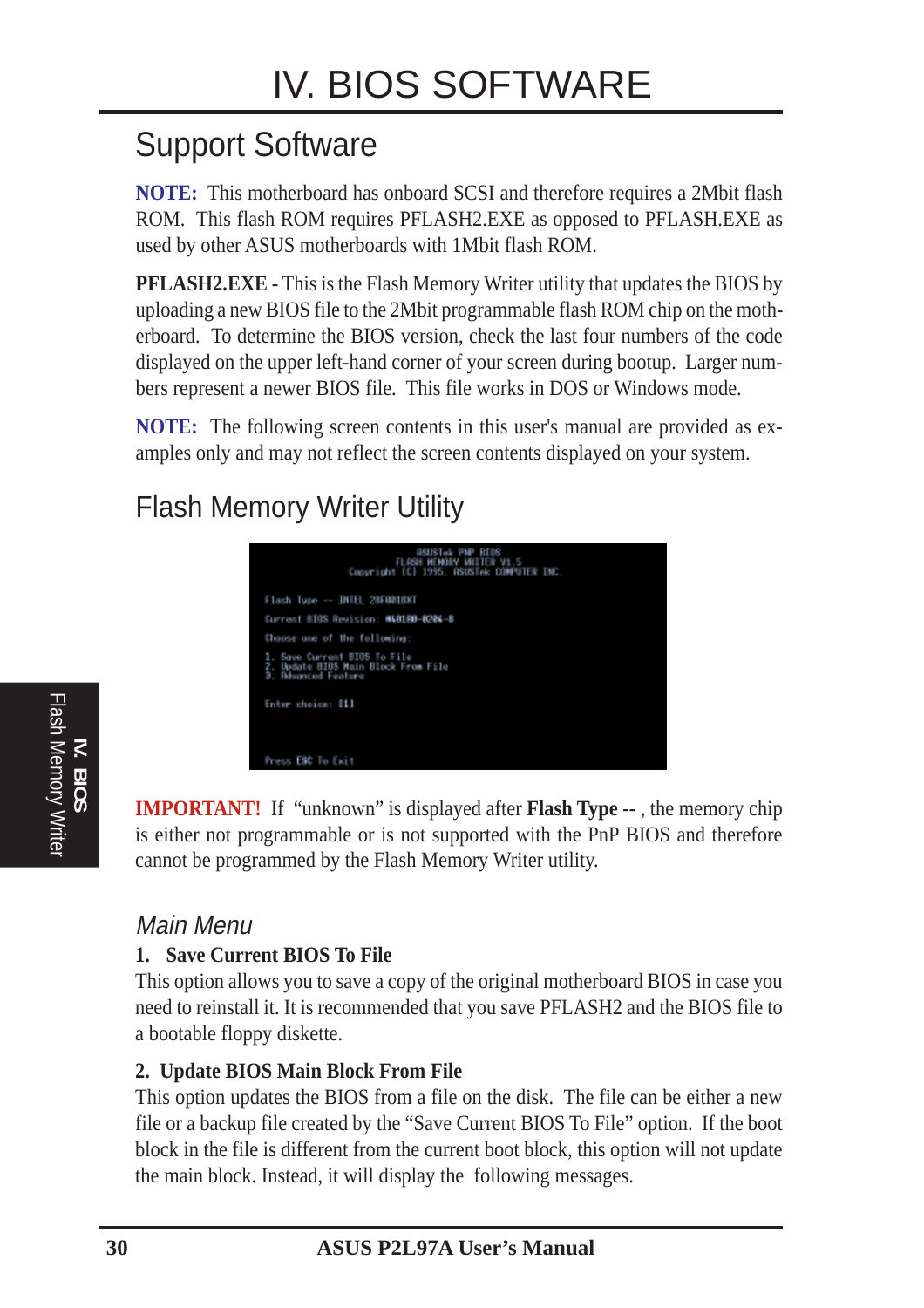## IV. BIOS SOFTWARE

![](_page_30_Picture_1.jpeg)

#### **3. Advanced Features**

This option displays the Advanced Features screen for clearing the PnP configuration record and updating the motherboard BIOS.

![](_page_30_Picture_4.jpeg)

### Advanced Features Menu

#### **1. Clear PNP ESCD Parameter Block**

This option erases the Plug-and-Play (PnP) configuration record.

#### **2. Update BIOS Including Boot Block and ESCD**

This option updates the boot block, the baseboard BIOS, and the PnP extended system configuration data (ESCD) parameter block from a new BIOS file.

| Update BIDS Including Boot Block and ESCD                                                      |
|------------------------------------------------------------------------------------------------|
| Flash Type -- INTEL 20F001BXT                                                                  |
| Current BIOS Revision: M&B1AD-020&-8                                                           |
| Please Enter File Name for NEW BIDS: 0205.003                                                  |
| fire you Sure [Y/N] 7 [Y]                                                                      |
| Block Erasing -- Done<br>Programming -- IFFFF<br>Block Erasing -- Done<br>Programming -- IDFFF |
| Flashed Successfully                                                                           |
| Press ESC To Continue                                                                          |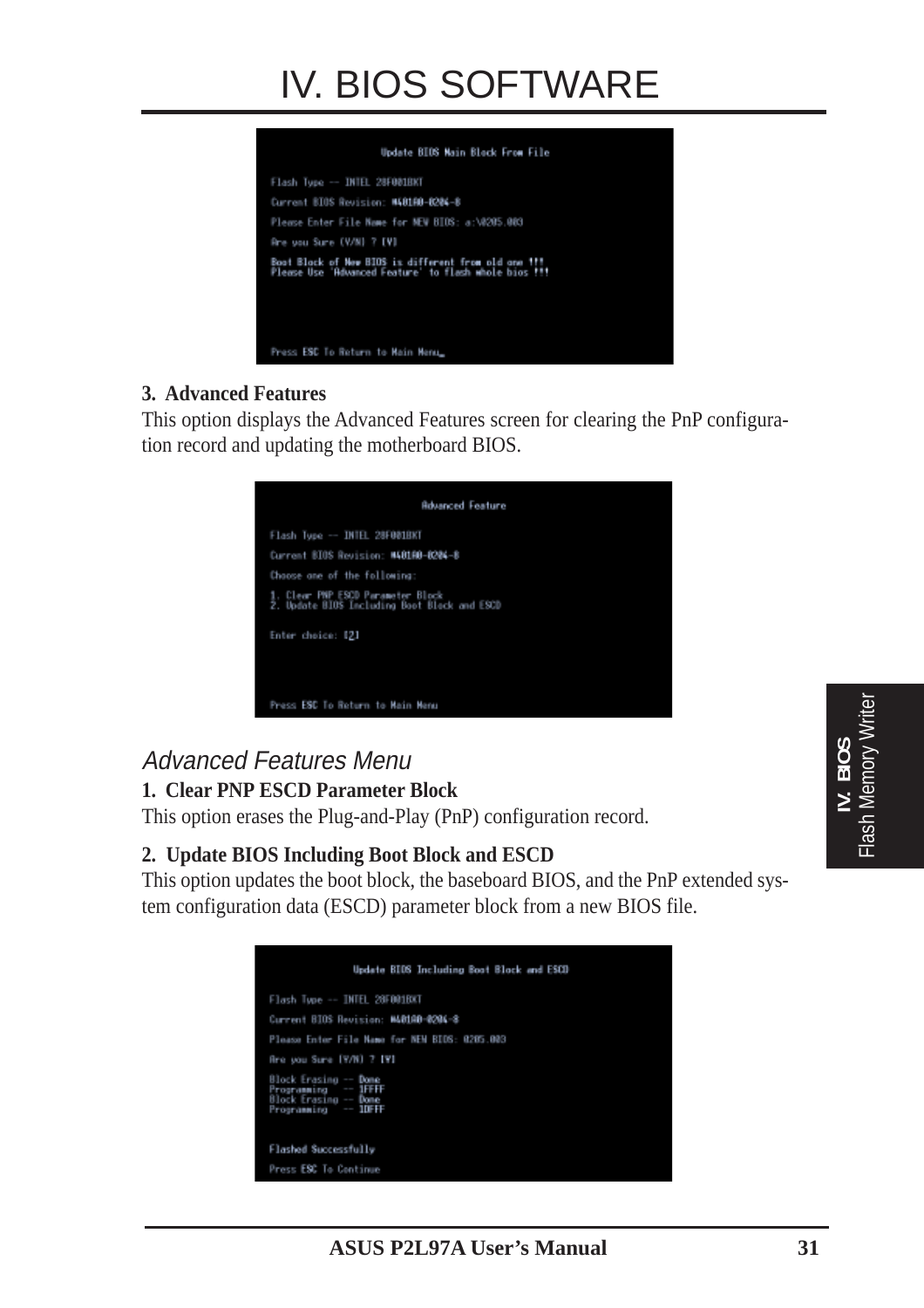### Managing and Updating Your Motherboard's BIOS

#### **Upon First Use of the Computer System**

- 1. Create a bootable system floppy diskette by typing [FORMAT A:/S] from the DOS prompt without creating "AUTOEXEC.BAT" and "CONFIG.SYS" files.
- 2. Copy PFLASH2.EXE to your new diskette.
- 3. Run PFLASH2.EXE from your new diskette and select option 1 "Save Current BIOS to File." Enter the "Current BIOS Revision:" for the file name.

#### **Updating BIOS Procedures (only when necessary)**

- 1. Download an updated ASUS BIOS file from the Internet (WWW or FTP) or a BBS (Bulletin Board Service) (see ASUS CONTACT INFORMATION on page 3 for details) and save to the disk you created earlier.
- 2. Boot from the disk you created earlier.
- 3. At the "A:\" prompt, type PFLASH2 and then press <Enter>.
- 4. Enter 2 "Update BIOS Main Block From File" from the Main Menu or option 2 "Update BIOS Including Boot Block and ESCD" from the Advanced Features Menu if prompted by option 2 of the Main Menu.
- 5. The program displays a second screen prompting you for the name of the BIOS file. Type in the complete file name and extension of the new BIOS, and then press <Enter>. The utility then updates the BIOS file from disk.

**WARNING!** If you encounter problems while updating the new BIOS, DO NOT turn off your system since this might prevent your system from booting up. Just repeat the process, and if the problem still persists, update the original BIOS file you saved to disk above. If the Flash Memory Writer utility was not able to successfully update a complete BIOS file, your system may not be able to boot up. If this happens, your system will need service.

- 6. After successfully updating the new BIOS file, exit the Flash Memory Writer utility and then reboot.
- 7. Hold down <Delete> to enter BIOS setup. You must select "Setup Default" to effect the new BIOS, after which you may set the other items from the Main Menu.

**IV. BIOS** Updating BIOS

Updating BIOS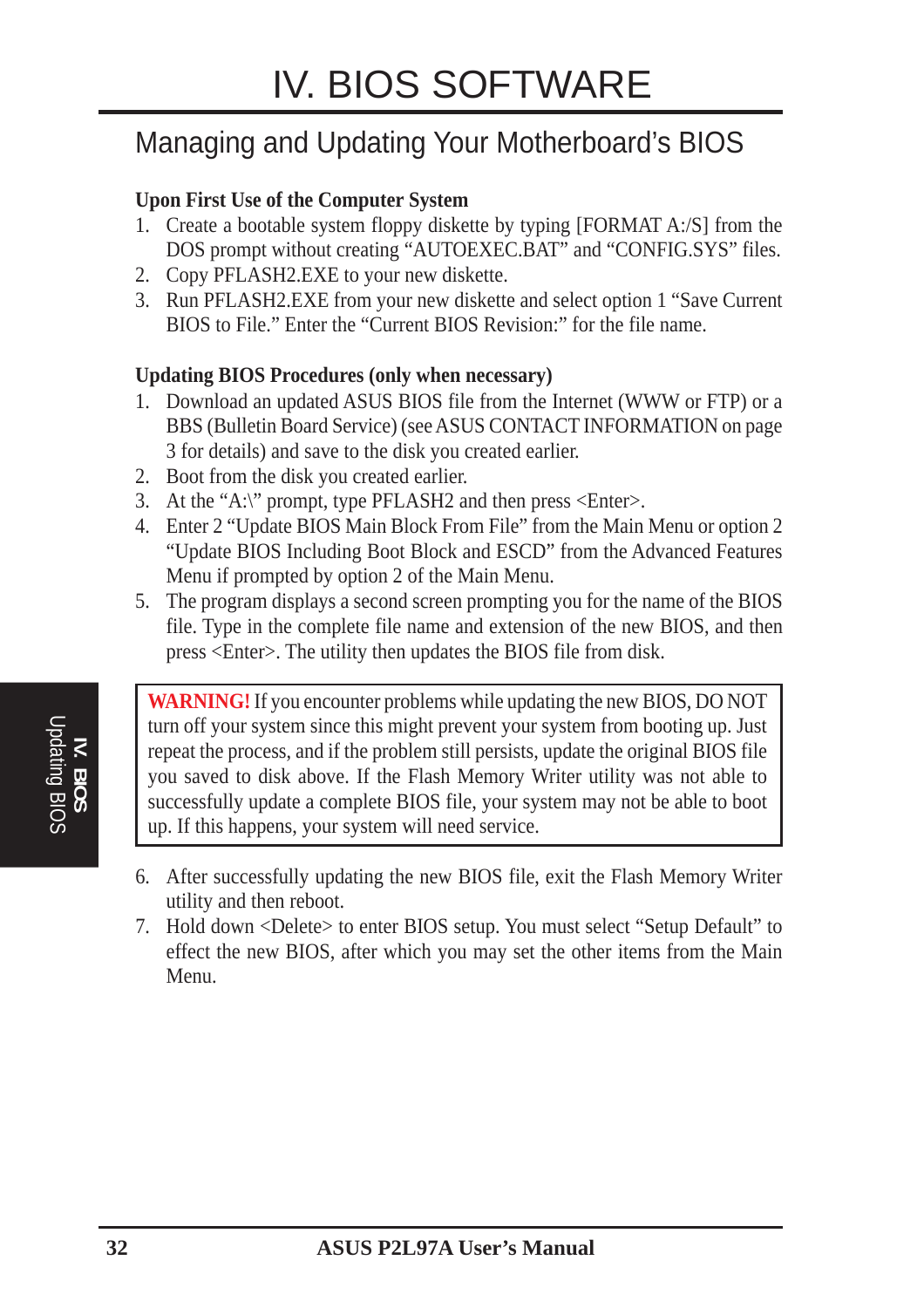## 6. BIOS Setup

The motherboard supports two programmable Flash ROM chips: 5-Volt and 12- Volt. Either of these memory chips can be updated when BIOS upgrades are released. Use the Flash Memory Writer utility to download the new BIOS file into the ROM chip as described in detail in this section.

All computer motherboards provide a Setup utility program for specifying the system configuration and settings. If your motherboard came in a computer system, the proper configuration entries may have already been made. If so, invoke the Setup utility, as described later, and take note of the configuration settings for future reference; in particular, the hard disk specifications.

If you are installing the motherboard, reconfiguring your system or you receive a Run Setup message, you will need to enter new setup information. This section describes how to configure your system using this utility.

The BIOS ROM of the system stores the Setup utility. When you turn on the computer, the system provides you with the opportunity to run this program. This appears during the Power-On Self Test (POST). Press <Delete> to call up the Setup utility. If you are a little bit late pressing the mentioned key(s), POST will continue with its test routines, thus preventing you from calling up Setup. If you still need to call Setup, reset the system by pressing  $\langle \text{Ctrl} \rangle + \langle \text{Alt} \rangle + \langle \text{Delete} \rangle$ , or by pressing the Reset button on the system case. You can also restart by turning the system off and then back on again. But do so only if the first two methods fail.

When you invoke Setup, the CMOS SETUP UTILITY main program screen will appear with the following options:

| <b>HITS FERRIBES SETUP</b><br><b>CHIPSET FERTURES SETUP</b><br>PORT MONOCHOL SETTE<br><b>INP AID IST SETUP</b> | USER PRESSURID<br>THE HOU NOTE DETECTION<br>SAVE & EXT1 SETUP<br><b>EXIT HEINGHT SIMING</b> |
|----------------------------------------------------------------------------------------------------------------|---------------------------------------------------------------------------------------------|
| <b>LOOD BISS DEFRILLS</b><br>LOOD SETUP DEFINIETS                                                              |                                                                                             |
| <b>Quit</b><br>鬋<br>Save & East Setup                                                                          | shift) Palect Item                                                                          |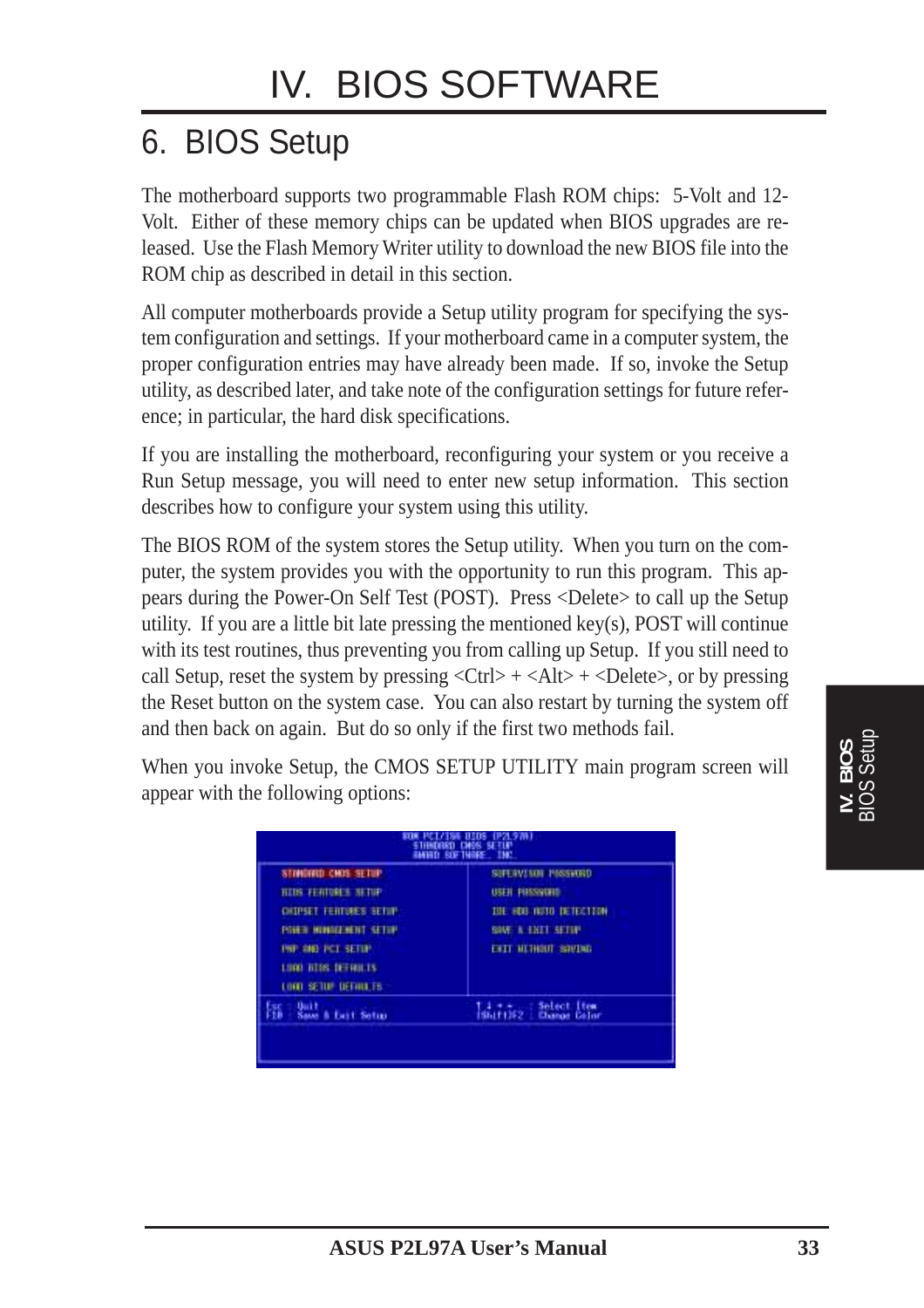#### Load Defaults

The "Load BIOS Defaults" option loads the minimum settings for troubleshooting. "**Load Setup Defaults**", on the other hand, is for loading optimized defaults for regular use. Choosing defaults at this level, will modify all applicable settings.

A section at the bottom of the above screen displays the control keys for this screen. Take note of these keys and their respective uses. Another section just below the control keys section displays information on the currently highlighted item in the list.

### Standard CMOS Setup

This "Standard CMOS Setup" option allows you to record some basic system hardware configuration and set the system clock and error handling. If the motherboard is already installed in a working system, you will not need to select this option anymore. However, if the configuration stored in the CMOS memory on the board gets lost or damaged, or if you change your system hardware configuration, you will need to respecify the configuration values. The configuration values usually get lost or corrupted when the power of the onboard CMOS battery weakens.

![](_page_33_Figure_6.jpeg)

The precedong screen provides you with a list of options. At the bottom of this screen are the control keys for this screen. Take note of these keys and their respective uses.

User-configurable fields appear in a different color. If you need information on the selected field, press <F1>. The help menu will then appear to provide you with the information you need. The memory display at the lower right-hand side of the screen is read-only and automatically adjusts accordingly.

#### Details of Standard CMOS Setup:

#### **Date**

To set the date, highlight the "Date" field and then press either <Page Up>/<Page Down> or  $\langle + \rangle$   $\langle - \rangle$  to set the current date. Follow the month, day and year format. Valid values for month, day and year are: **Month: (1** to **12), Day: (1** to **31), Year: (**up to **2079)**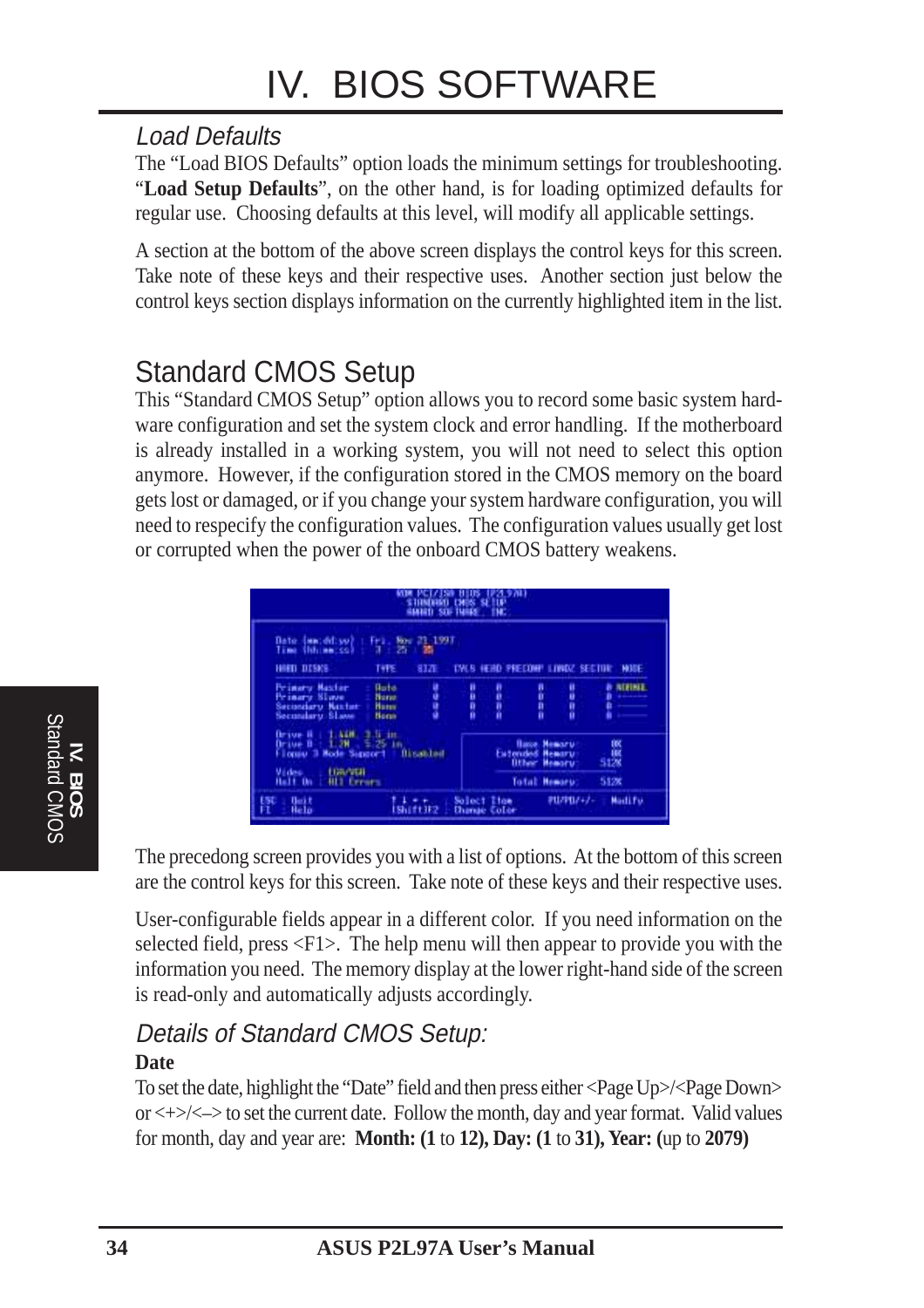#### **Time**

To set the time, highlight the "Time" field and then press either <Page Up>/<Page Down> or  $\langle + \rangle$  to set the current time. Follow the hour, minute and second format. Valid values for hour, minute and second are: **(Hour: (00 to 23), Minute: (00 to 59), Second: (00 to 59)**. Press <Enter> twice if you do not want to modify the current time.

**NOTE:** You can bypass the date and time prompts by creating an AUTOEXEC.BAT file. For information on how to create this file, please refer to the MS-DOS manual.

#### **Hard Disks**

This field records the specifications for all non-SCSI hard disk drives installed in your system. The onboard PCI IDE connectors provide Primary and Secondary channels for connecting up to four IDE hard disks or other IDE devices. Each channel can support up to two hard disks; the first of which is the "master" and the second is the "slave".

Specifications for SCSI hard disks need not to be entered here since they operate using device drivers and are not supported bythe BIOS. If you install other SCSI controller cards, refer to their respective documentations on how to install the required SCSI drivers.

#### **For IDE hard disk drive setup, you can:**

- Use the *Auto* setting for detection during bootup.
- Use the IDE HDD AUTO DETECTION in the main menu to automatically enter the drive specifications.
- Enter the specifications yourself manually by using the "User" option.

The entries for specifying the hard disk type include **CYLS** (number of cylinders), **HEAD** (number of read/write heads), **PRECOMP** (write precompensation), **LANDZ** (landing zone), **SECTOR** (number of sectors) and **MODE**. The **SIZE** field automatically adjusts according to the configuration you specify. The documentation that comes with your hard disk should provide you with the information regarding the drive specifications.

The **MODE** entry is for IDE hard disks only, and can be ignored for MFM and ESDI drives. This entry provides three options: *Normal, Large, LBA*, or *Auto* (see below). Set **MODE** to the *Normal* for IDE hard disk drives smaller than 528MB; set it to *LBA* for drives over 528MB that support Logical Block Addressing (LBA) to allow larger IDE hard disks; set it to *Large* for drives over 528MB that do not support LBA. *Large* type of drive can only be used with MS-DOS and is very uncommon. Most IDE drives over 528MB support the *LBA* mode.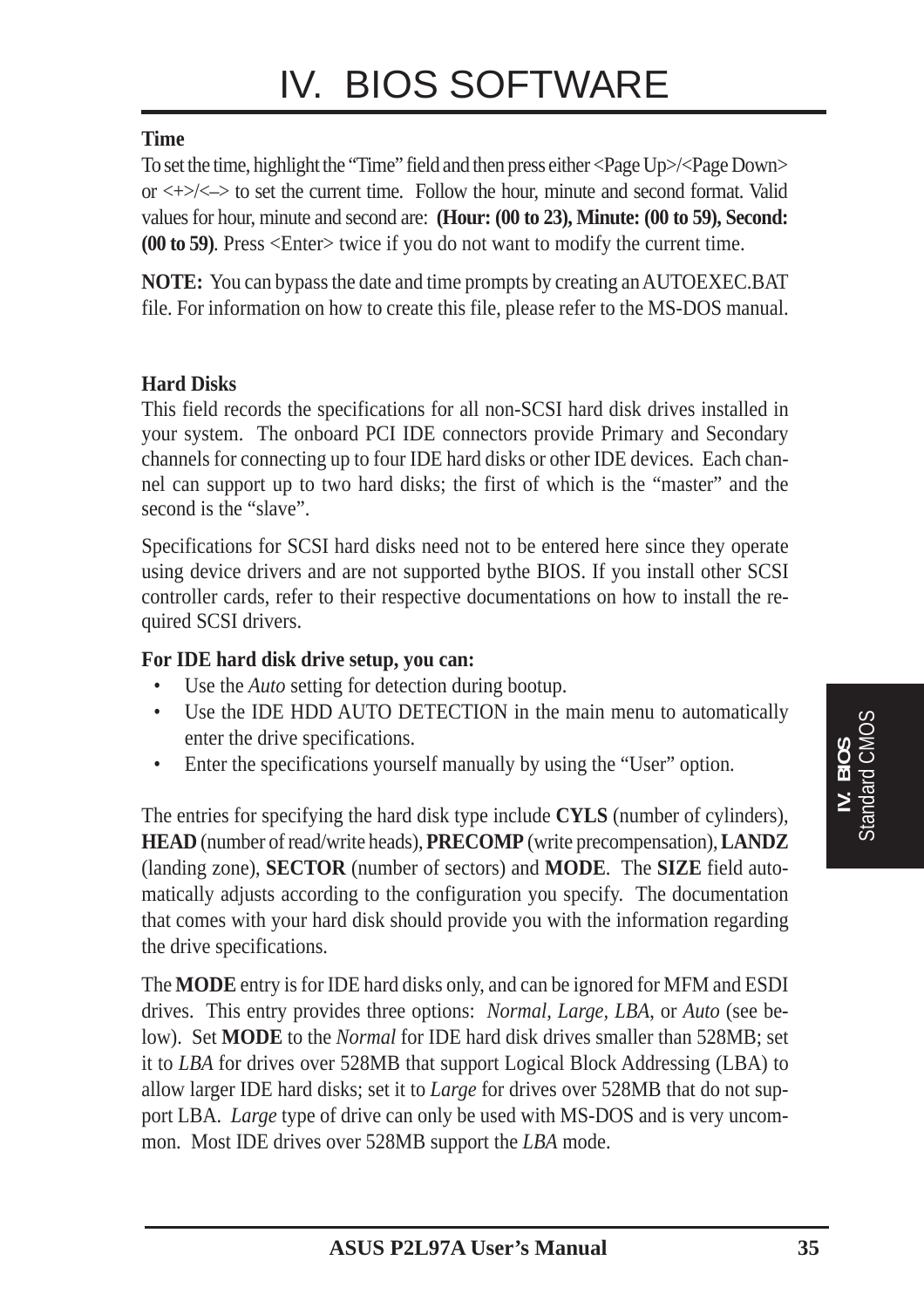## IV. BIOS SOFTWARE

#### **Auto detection of hard disks on bootup**

For each field: Primary Master, Primary Slave, Secondary Master, and Secondary Slave, you can select *Auto* under the TYPE and MODE fields. This will enable auto detection of your IDE hard disk during bootup. This will allow you to change your hard disks (with the power off) and then power on without having to reconfigure your hard disk type. If you use older hard disks that do not support this feature, then you must configure the hard disk in the standard method as described earlier by the "User" option.

**NOTE:** After the IDE hard disk drive information has been entered into BIOS, new IDE hard disk drives must be partitioned (such as with FDISK) and then formatted before data can be read from and write on. Primary IDE hard disk drives must have its partition set to *active* (also possible with FDISK).

**NOTE:** SETUP Defaults are noted in parenthesis next to each function heading.

#### **Drive A / Drive B (None)**

These fields record the types of floppy disk drives installed in your system. The available options for drives A and B are: *360KB, 5.25 in.; 1.2MB, 5.25 in.; 720KB, 3.5 in.; 1.44MB, 3.5 in.; 2.88MB, 3.5 in.; None*

To enter the configuration value for a particular drive, highlight its corresponding field and then select the drive type using the left- or right-arrow keys.

#### **Floppy 3 Mode Support (Disabled)**

This is the Japanese standard floppy drive. The standard stores 1.2MB in a 3.5inch diskette. This is normally disabled but you may choose from either: *Drive A, Drive B, Both, and Disabled*

#### **Video (EGA/VGA)**

Set this field to the type of video display card installed in your system. The options are *EGA/VGA*, *CGA 49*, *CGA 80*, and *Mono* (for Hercules or MDA)*.*

If you are using a VGA or any higher resolution card, choose *EGA/VGA*.

#### **Halt On (All Errors)**

This field determines which types of errors will cause the system to halt. Choose from *All Errors*; *No Errors*; *All*,*But Keyboard, All*,*But Diskette*; and *All,But Disk/Key.*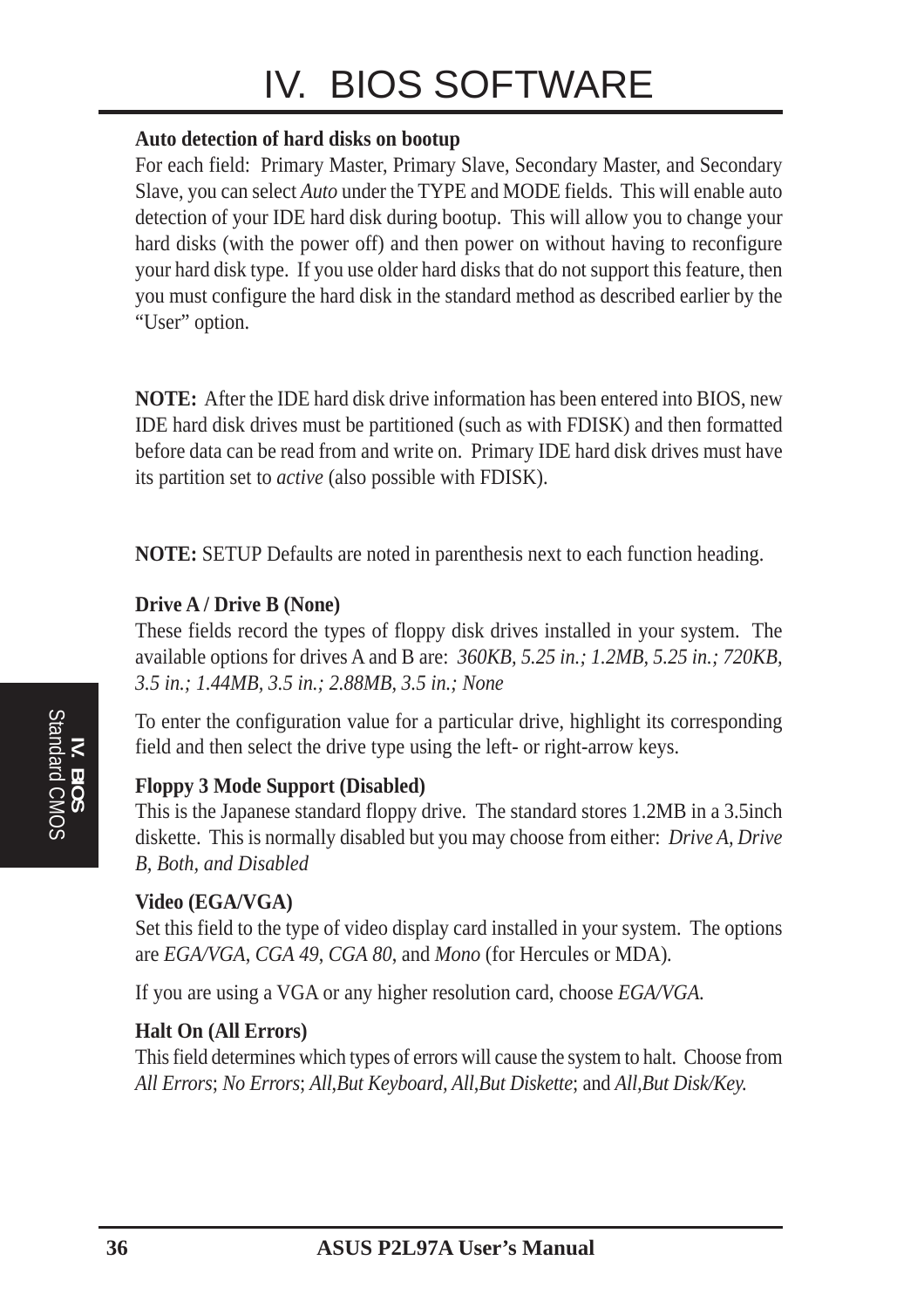### BIOS Features Setup

This "BIOS Features Setup" option consists of configuration entries that allow you to improve your system performance, or let you set up some system features according to your preference. Some entries are required by the motherboard's design to remain in their default settings.

| CPU Internal Core Speed                                                                                                                                                                                                                                                                                                                                                                                     | 120Mar                                                                                                                                                                                 | <b>ROM HTTPS</b><br>Video<br>Shadow<br>Enabled<br>Shadow<br><b>Bischlod</b><br>同期降<br><b>CUFFF</b><br>12800<br><b>CEEFF</b><br>Shadow<br><b>Wisabled</b><br>٠                                                                                                                                                                                                                             |
|-------------------------------------------------------------------------------------------------------------------------------------------------------------------------------------------------------------------------------------------------------------------------------------------------------------------------------------------------------------------------------------------------------------|----------------------------------------------------------------------------------------------------------------------------------------------------------------------------------------|-------------------------------------------------------------------------------------------------------------------------------------------------------------------------------------------------------------------------------------------------------------------------------------------------------------------------------------------------------------------------------------------|
| Virut Narnine<br>CPU Lovel 1 Cache<br>CPU Lovel 2 Cache<br><b>BIDS Update</b><br>CPU Fast String<br><b>Duick Power On Self Test</b><br>HBD Suparoon SCSL/IIII First<br><b>Hoot Sequence</b><br><b>Boot the Elegant Seek</b><br>trey Disk Rocess Control<br><b>OE HOU filock Mode Sectors</b><br>Security Option<br>PS/2 Nouse Function Control<br><b>PCL/THR Palette-Snoop</b><br>05/2 Daboard Nanoru & 64N | Disubled<br><b>Engineer</b><br>Enablad<br>Enabled<br>Enabled<br><b>Enablair</b><br>ШE<br><b>Disabiled</b><br>raw<br>Hodi Miri<br>Suctom<br><b>Bitte</b><br>Disoble#<br><b>Disabled</b> | DIFFE<br>10808<br>Shadow<br><b>Bissblad</b><br>$\sim$<br><b>D4803</b><br>DIFFE<br><b>Tischled</b><br>Shadow<br>$\sim$<br>58880<br>DEFF<br><b>Biashled</b><br>Shadow<br><b>Tel:</b><br>DC2002<br>DEEFF<br>Shadow<br><b>Winghind</b><br><b>Band the Hand ock Status</b><br>ūп.<br>Tupemarkso Satu Setting<br><b>BioattEnt</b><br>upematic Wate (Chart/Sec)<br>258<br>Spowerter Delay (Masc) |
|                                                                                                                                                                                                                                                                                                                                                                                                             |                                                                                                                                                                                        | ISC.<br><b>Guit</b><br>Select Item<br>1146<br>FU/F07+7 - -<br>lielo.<br><b>Hodify</b><br>ن<br>ويدي<br>و<br><b>SMITTIFZ</b><br><b>Hid Values</b><br>Calor<br>EtH bot<br>Defaul ts<br>Lood Setup Defaults                                                                                                                                                                                   |

A section at the lower right of the screen displays the control keys you can use. Take note of these keys and their respective uses. If you need information on a particular entry, highlight it and then press <F1>. A pop-up help menu will appear to provide you with the information you need. <F5> loads the last set values, <F6> and <F7> loads the BIOS default values and Setup default values, respectively.

**NOTE:** SETUP Defaults are noted in parenthesis next to each function heading.

#### Details of BIOS Features Setup

#### **CPU Internal Core Speed**

This function is reserved for future use and is currently disabled.

#### **Virus Warning (Disabled)**

This field protects the boot sector and partition table of your hard disk against accidental modifications. Any attempt to write to them will cause the system to halt and display a warning message. If this occurs, you can either allow the operation to continue or use a bootable virus-free floppy disk to reboot and investigate your system. This setting is recommended because conflicts with new operating systems. Installation of new operating systems require that you disable this to prevent write errors.

#### **CPU Level 1 Cache / CPU Level 2 Cache (Enabled)**

These fields allow you to choose from the default of *Enabled* or choose *Disabled* to turn on or off the CPU's Level 1 and Level 2 built-in cache.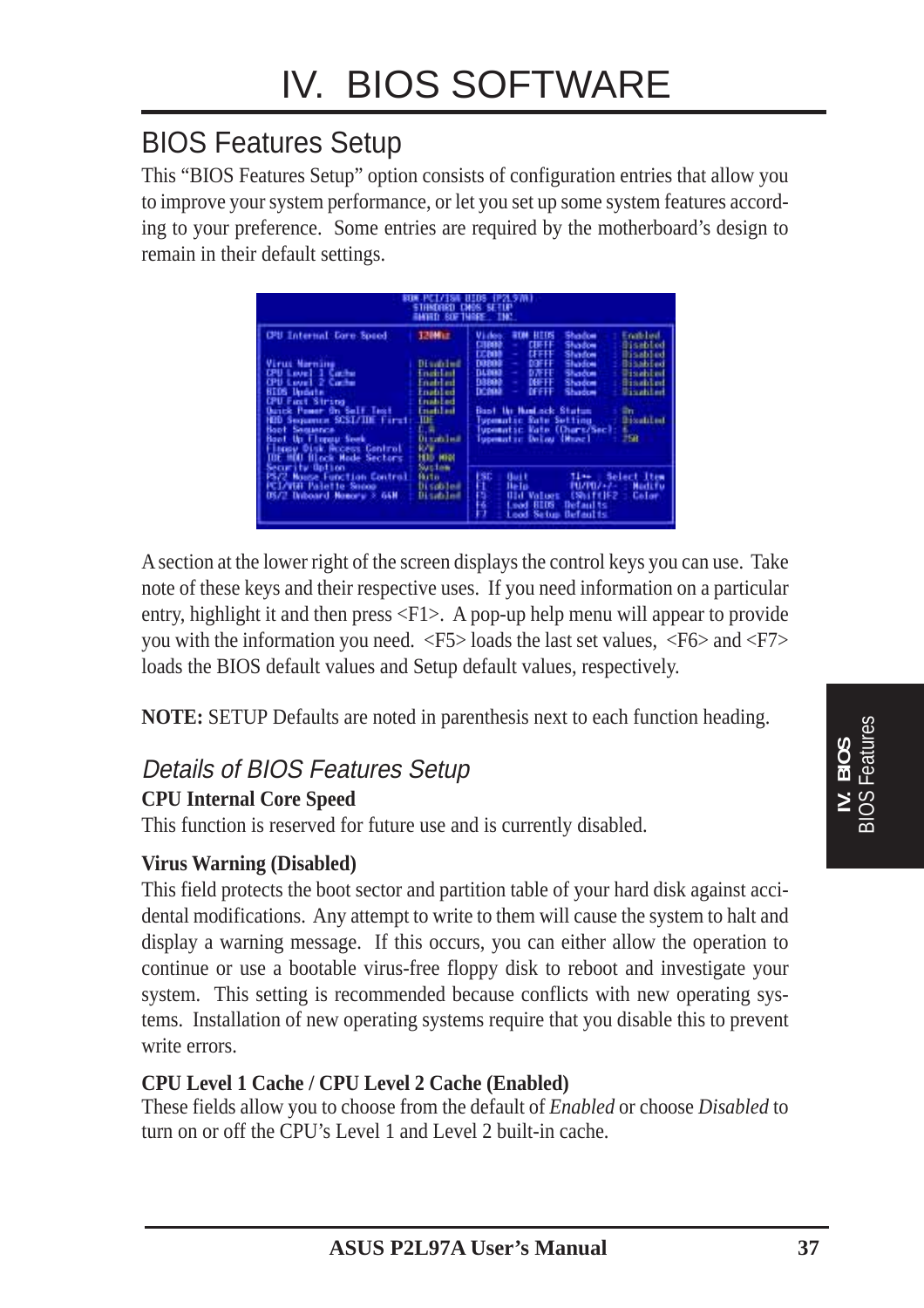#### **BIOS Update (Enabled)**

This functions as an update loader integrated into the BIOS to supply the processor with the required data. The BIOS will load the update on all processors during system bootup in the default position of *Enabled*.

#### **CPU Fast String (Enabled)**

Leave on default setting of *Enabled* for best performance.

#### **Deturbo Mode (Disabled)**

When *Enabled*, FLUSH# signal is held asserted to disable caching and the P6 bus pipeline will be stalled. This allows software to run at a reduced-speed. The default is set to *Disabled* to allow maximum processing speed.

#### **Quick Power On Self Test (Enabled)**

This field speeds up the Power-On Self Test (POST) routine by skipping retesting a second, third, and forth time. Setup default setting for this field is *Enabled*. A complete test of the system is done on each test.

#### **HDD Sequence SCSI/IDE First (IDE)**

When using both SCSI and IDE hard disk drives, IDE is always the boot disk using drive letter C (default setting of *IDE*). This feature allows a SCSI hard disk drive to be the boot disk when set to *SCSI*. This allows multiple operating systems to be used on both IDE and SCSI drives or the primary operating system to boot using a SCSI hard disk drive.

#### **Boot Sequence (C,A)**

This field determines where the system looks first for an operating system. Options are *C,A*; *A,CDROM,C*; *CDROM,C,A*; *D,A*; *E,A*; *F,A*; *C only*; *LS/ZIP, C*; and *A,C*. The setup default setting is to check first the hard disk and then the floppy disk drive, that is, *C, A*.

#### **Boot Up Floppy Seek (Disabled)**

When enabled, the BIOS will seek drive A once.

#### **Floppy Disk Access Control (R/W)**

This allows protection of files from the computer system to be copied to floppy disks by allowing the setting of *Read Only* to only allow reads from the floppy disk drive but not writes. The setup default *R/W* allows both reads and writes.

#### **IDE HDD Block Mode Sectors (HDD MAX)**

This field enhances hard disk performance by making multi-sector transfers instead of one sector per transfer. Most IDE drives, except older versions, can utilize this feature. Selections are *HDD MAX*, *Disabled*, *2*, *4*, *8*, *16*, and *32*.

#### **Security Option (System)**

When you specify a *Supervisor Password* and/or *User Password* (explained later in this section), the Security Option field determines when the system prompts for the password. The default setting is *System*, where the system prompts for the User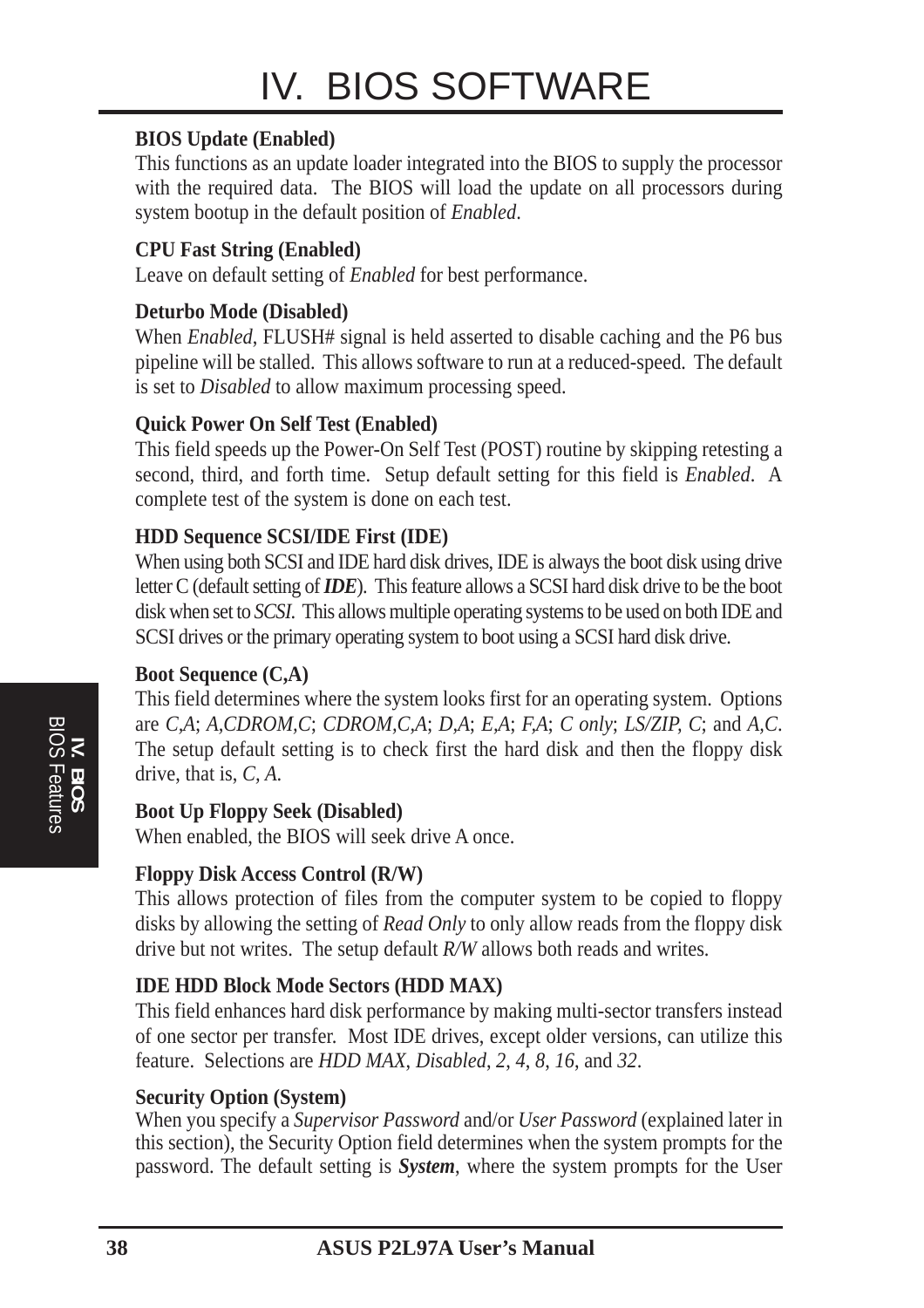## IV. BIOS SOFTWARE

Password every time you start your system. The other option is *Setup*, where the system goes through its startup routine unless the Setup utility is called, when the system prompts for the Supervisor Password.

#### **PS/2 Mouse Function Control (Auto)**

The default of *Auto* allows the system to detect a PS/2 mouse on bootup. If detected, IRQ12 will be used for the PS/2 mouse. IRQ12 will be reserved for expansion cards if a PS/2 mouse is not detected. *Enabled* will always reserve IRQ12, whether on bootup a PS/2 mouse is detected or not.

#### **PCI/VGA Palette Snoop (Disabled)**

Some display cards that are nonstandard VGA such as graphics accelerators or MPEG Video Cards may not show colors properly. The setting *Enabled* should correct this problem. Otherwise leave this on the setup default setting of *Disabled*.

#### **OS/2 Onboard Memory > 64M (Disabled)**

When using  $OS/2$  operating systems with installed DRAM of greater than 64MB, you need to set this option to *Enabled* otherwise leave this on *Disabled*.

#### **MPS 1.4 Support (Disabled)**

MPS 1.4 is Intel's Multi-Processor Specification. Some MP operating systems still does not support it. Currently, Novell Netware 4.11 SMP (Green River) uses MPS 1.4 for its multi-processor kernel. When *Enabled*, this adds eight extended entries in the interrupt table. Leave to *Disabled* if your OS does not support MPS 1.4.

......................................................................................................................................

#### **Video ROM BIOS Shadow (Enabled)**

This field allows you to change the video BIOS location from ROM to RAM. Relocating to RAM enhances system performance, as information access is faster than the ROM.

#### **C8000-CBFFF to DC000-DFFFF (Disabled)**

These fields are used for shadowing other expansion card ROMs. If you install other expansion cards with ROMs on them, you will need to know which addresses the ROMs use to shadow them specifically. Shadowing a ROM reduces the memory available between 640K and 1024K by the amount used for this purpose.

#### **Boot Up NumLock Status (On)**

This field enables users to activate the Number Lock function upon system boot.

#### **Typematic Rate Setting (Disabled)**

When enabled, you can set the two typematic controls listed next.

#### **Typematic Rate (Chars/Sec) (6)**

This field controls the speed at which the system registers repeated keystrokes. Options range from 6 to 30 characters per second. Setup default setting is *6;* other settings are *8*, *10*, *12*, *15*, *20*, *24*, and *30*.

#### **Typematic Delay (Msec) (250)**

This field sets the time interval for displaying the first and second characters. Four delay rate options are available: *250*, *500*, *750*, and *1000*.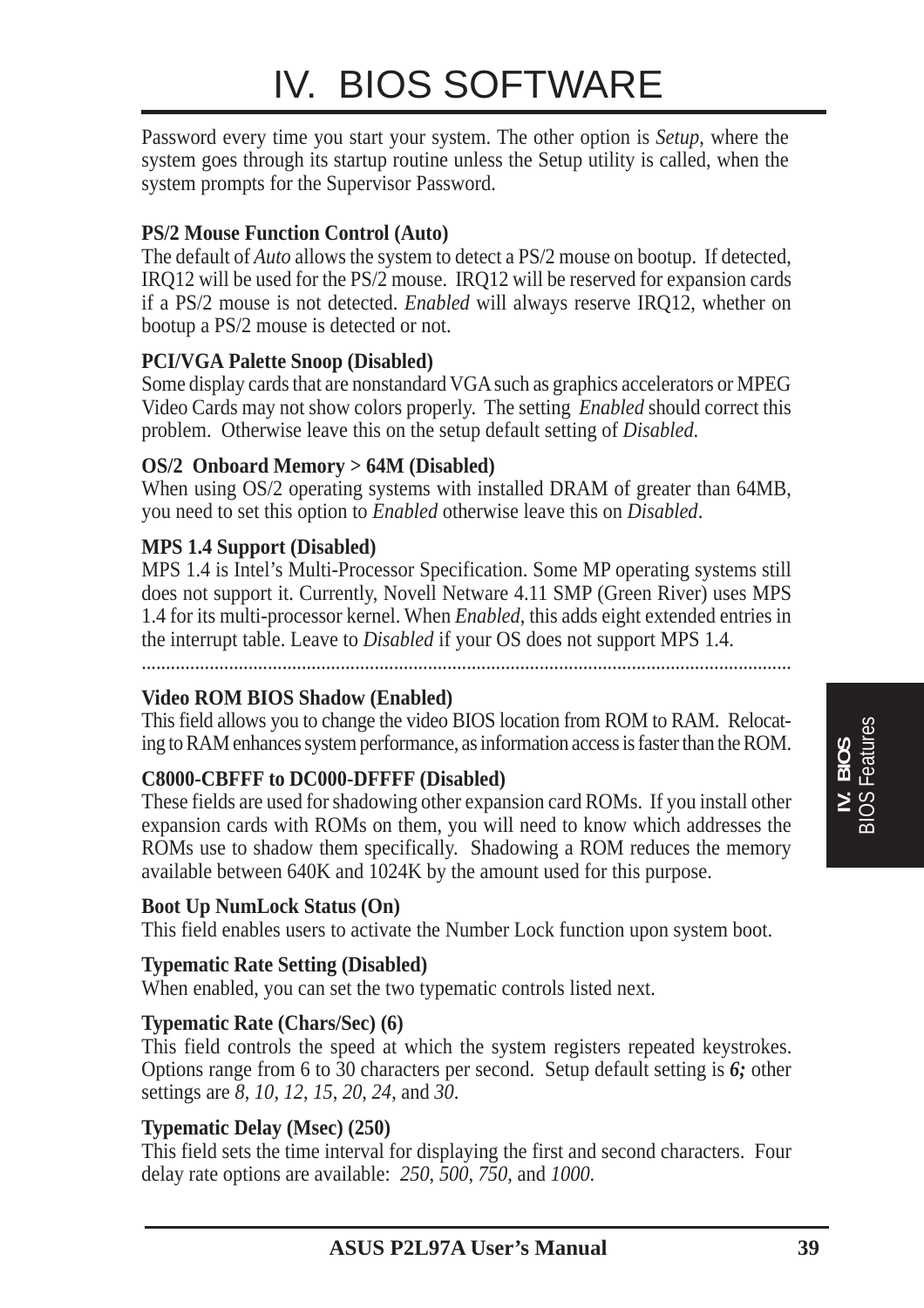### Chipset Features Setup

This "Chipset Features Setup" option controls the configuration of the board's chipset. Control keys for this screen are the same as in the previous screen.

| BUK PCL/158 ULDS (P2L97A)<br>STHADGED CNOS SETUP<br><b>ANTO SOFTWARE THE</b>                                                                                                                                                                                                                                                                                                                                                                                              |                                                                                 |                                                                                                                                                                                                                                                                                                                                                                                                                                     |                                                                                                                                                                                    |
|---------------------------------------------------------------------------------------------------------------------------------------------------------------------------------------------------------------------------------------------------------------------------------------------------------------------------------------------------------------------------------------------------------------------------------------------------------------------------|---------------------------------------------------------------------------------|-------------------------------------------------------------------------------------------------------------------------------------------------------------------------------------------------------------------------------------------------------------------------------------------------------------------------------------------------------------------------------------------------------------------------------------|------------------------------------------------------------------------------------------------------------------------------------------------------------------------------------|
| EDD Mute Configuration<br>EDD Road Burst Timing<br>m222<br>x222<br>EDD Write Burst Timing<br>练<br>EDD RFG Precharge Time<br>EDD HTML In CAS Delay<br><b>SURTH Configuration</b><br>SURFAM RGS to LHS Delay<br><b>Bato</b><br>SOROM RGS Precharge Time<br><b>Hata</b><br><b>Mi Hait State</b><br>Hutto<br><b>SINN Barks Close Policy</b><br>16 bit 1/0 Necovery Time<br>B-bit 1/0 Wacquery Time<br>Graphics Hperture Size<br><b>63.101</b><br>œ<br>Video Mewaru Cache Mode | <b>GREE ININ</b><br>12re 5060*<br><b>Behiltration</b><br>$1$ BISCLE<br>L INSELE | <b>Disboard FBC Controller</b><br><b>Doboard FIIC Seas A 5 B</b><br>Deboard Serial Fort 1<br><b>Onboard Serial Port 2</b><br>Doboard Parallol Port<br>Parailal Port Mode<br><b>ECP UNA Select</b><br>UDET2 Use Infrared<br>Deboard PCI IDE Enable<br><b>IDE Witra DNA Hode</b><br><b>IDEN Master PTU/DMR Made</b><br><b>IBER SLave #10/DNR Mode</b><br><b>IDE1 Noster PIO/IMD Wode</b><br><b>PTO/DOB Mode</b><br><b>IIIE1-SLave</b> | Enabled<br><b>No. Swep</b><br>定时才用以<br>2700/1003<br>378H/TH07<br>ECP+EPP<br><b>Danashimi</b><br>Bath<br><b>Bath</b><br><b>Huta</b><br><b>Histo</b><br><b>Buto</b><br><b>Births</b> |
| PCI 2.1 Support<br>Memory Hote At 15M-16M<br><b>BUN are 66 (Not 72) bits</b><br>Data Integrity Mode                                                                                                                                                                                                                                                                                                                                                                       | inabled<br><b>Bisabled</b><br>wide.<br>Han-EOC                                  | ISC.<br><b>Guit</b><br>1106<br>FU/FD/+/-<br><b>Help</b><br><b>Shiftlez</b><br><b><i><u>Hid Valuet</u></i></b><br>Lood HIDS Defaults<br>Lood Setup Defaults                                                                                                                                                                                                                                                                          | Select Item<br><b>Madifu</b><br>Calor                                                                                                                                              |

**NOTE:** SETUP Defaults are noted in parenthesis next to each function heading.

#### Details of Chipset Features Setup **EDO Auto Configuration (60ns DRAM)**

The default setting of *60ns DRAM* sets the optimal timings for items 2 through 5 for 60ns DRAM modules. If you are using 70ns DRAM modules, you must change this item to *70ns DRAM*. See section III for DRAM installation information.

#### **SDRAM Configuration (12ns SDRAM)**

Leave on default setting for 83 MHz SDRAMs; set to *10ns SDRAM* for 100MHz SDRAMs.

#### **SDRAM RAS to CAS Delay (Auto)**

Leave on default setting.

#### **SDRAM RAS Precharge Time (Auto)**

Leave on default setting.

#### **MA Wait State (Auto)**

Leave on default setting.

#### **SDRAM Banks Close Policy (Arbitration)**

Leave on default setting.

#### **16-bit I/O Recovery Time (1 BUSCLK)**

Timing for 16-bit ISA cards. Set to *4 BUSCLK* if you experience problems with your cards.

#### **8-bit I/O Recovery Time (1 BUSCLK)**

Timing for 8-bit ISA cards. Set to *8 BUSCLK* if you experience problems with your cards.

### **Graphics Aperture Size (64MB)**

Leave on default setting.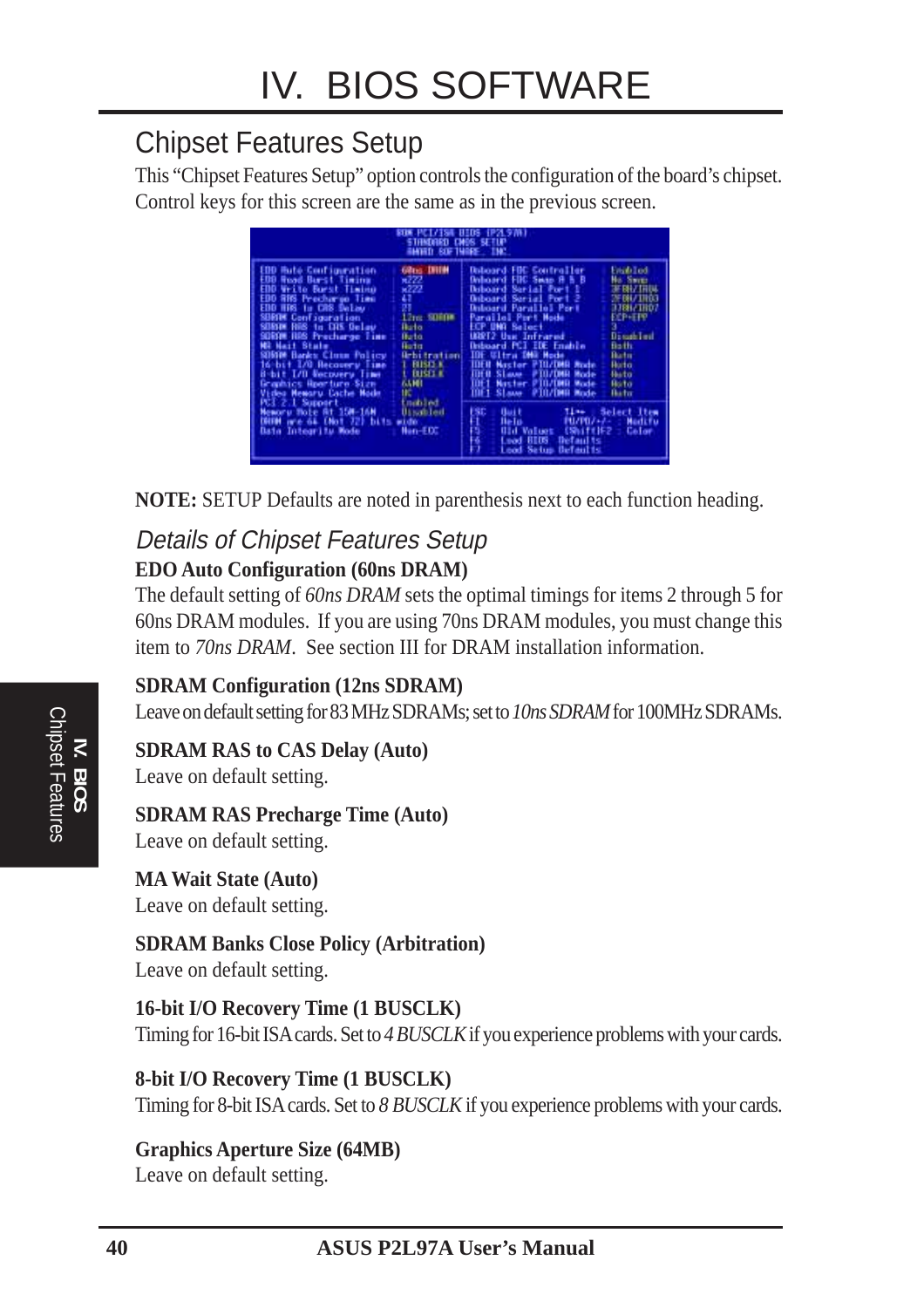#### **Video Memory Cache Mode (UC)**

*USWC* (uncacheable, speculative write combining) is a new cache technology for the video memory of the processor. It can greatly improve the display speed by caching the display data. You must leave this on the default setting of *UC* (uncacheable) if your display card cannot support this feature, otherwise your display may not show properly.

#### **PCI 2.1 Support (Enabled)**

This function allows you to enable or disable PCI 2.1 features. Leave on the default *Enabled* setting for PCI 2.1 compliancy.

#### **Memory Hole At 15M–16M (Disabled)**

Enabling this feature reserves 15MB to 16MB memory address space to ISA expansion cards that specifically require this setting. This makes the memory from 15MB and up unavailable to the system. Expansion cards can only access memory up to 16MB. The default is *Disabled*.

#### **DRAM are xx bits wide**

If all your DRAM modules have parity chips (e.g., 8 chips  $+$  4 parity chips), they are considered 36bits. This motherboard sums the memory per bank and therefore two modules will give 72bits and the following will be displayed:

![](_page_40_Figure_9.jpeg)

If your DRAM modules do not have parity chips (e.g., 8 chips), they are considered 32bits and the following will be displayed instead:

![](_page_40_Figure_11.jpeg)

#### **Data Integrity Mode (Non-ECC)**

*Non-ECC* has byte-wise write capability but no provision for protecting data integrity in the DRAM array. *EC-Only* data errors are detected but not corrected. *ECC* allowas a detection of single-bit and multiple-bit errors and recovery of single-bit errors. (See section III for more information on DRAM memory modules.)

#### **Onboard FDC Controller (Enabled)**

When *Enabled*, this field allows you to connect your floppy disk drives to the onboard floppy disk drive connector instead of a separate controller card. If you want to use a different controller card to connect the floppy disk drives, set this field to *Disabled*.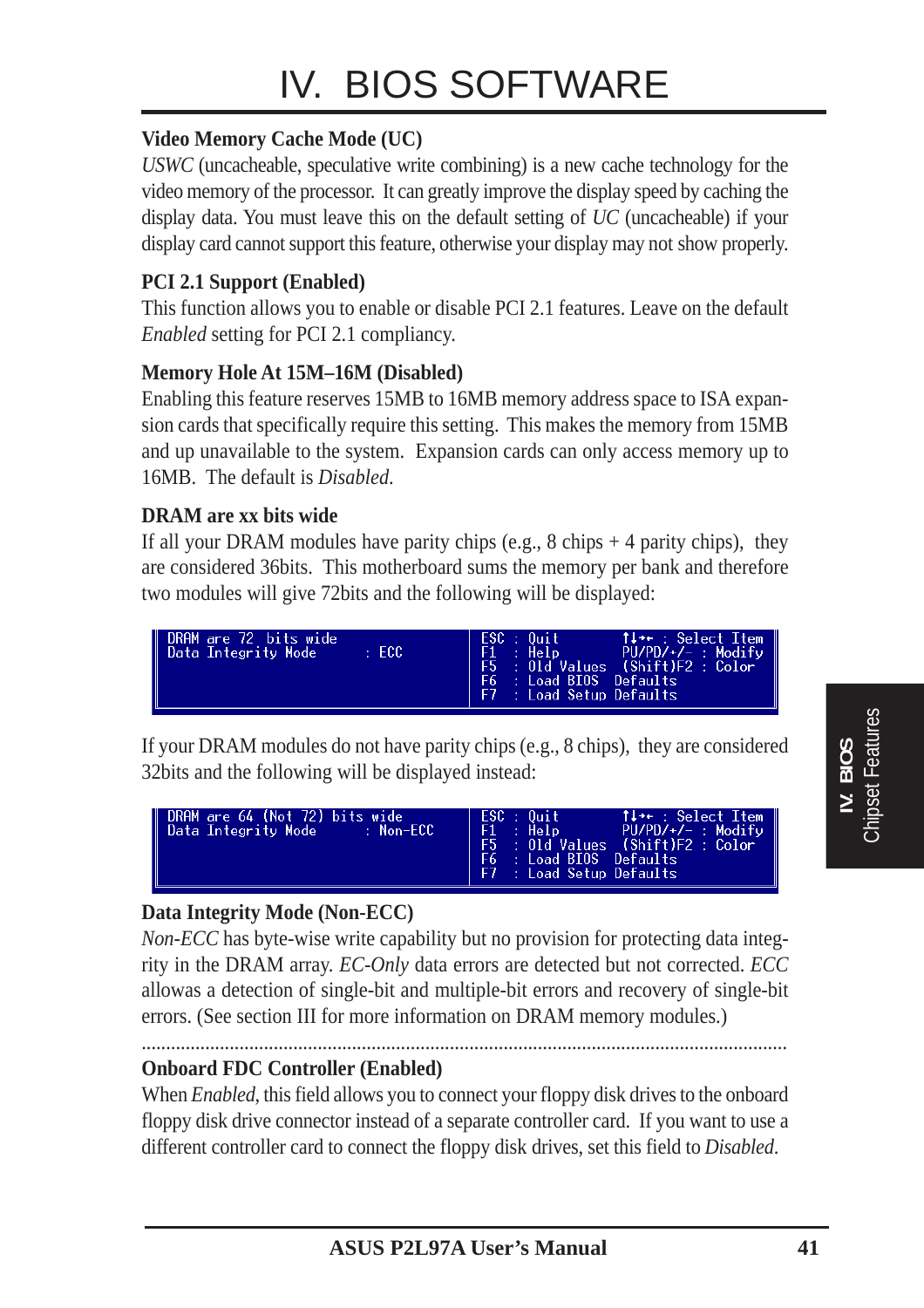#### **Onboard FDC Swap A & B (No Swap)**

This field allows you to reverse the hardware drive letter assignments of your floppy disk drives. Two options are available: *No Swap* and *Swap AB*. If you want to switch drive letter assignments through the onboard chipset, set this field to *Swap AB*.

#### **Onboard Serial Port 1 (3F8H/IRQ4)**

Settings are *3F8H/IRQ4*, *2F8H/IRQ3, 3E8H/IRQ4, 2E8H/IRQ10,* and *Disabled* for the onboard serial connector.

#### **Onboard Serial Port 2 (2F8H/IRQ3)**

Settings are *3F8H/IRQ4, 2F8H/IRQ3*, *3E8H/IRQ4, 2E8H/IRQ10,* and *Disabled* for the onboard serial connector.

#### **Onboard Parallel Port (378H/IRQ7)**

This field sets the address of the onboard parallel port connector. You can select either: *3BCH / IRQ 7, 378H / IRQ 7, 278H / IRQ 5, Disabled.* If you install an I/O card with a parallel port, ensure that there is no conflict in the address assignments. The PC can support up to three parallel ports as long as there are no conflicts for each port.

#### **Parallel Port Mode (ECP+EPP)**

This field allows you to set the operation mode of the parallel port. The setting *Normal*, allows normal-speed operation but in one direction only; *EPP* allows bidirectional parallel port operation at maximum speed; *ECP* allows the parallel port to operate in bidirectional mode and at a speed faster than the maximum data transfer rate; *ECP+EPP* allows normal speed operation in a two-way mode.

#### **ECP DMA Select (3)**

This selection is available only if you select *ECP* or *ECP+EPP* in the **Parallel Port Mode**. Select either DMA Channel *1, 3*, or *Disable*.

#### **UART2 Use Infrared (Disabled)**

When enabled, this field activates the onboard infrared feature and sets the second serial UART to support the infrared module connector on the motherboard. If your system already has a second serial port connected to the onboard COM2 connector, it will no longer work if you enable the infrared feature. By default, this field is set to *Disabled*, which leaves the second serial port UART to support the COM2 serial port connector. See **IrDA-compliant infrared module connector** under section III**.**

#### **Onboard PCI IDE Enable (Both)**

You can select to enable the *primary* IDE channel, *secondary* IDE channel, *both*, or *disable* both channels (for systems with only SCSI drives).

#### **IDE 0 Master/Slave PIO/DMA Mode, IDE 1 Master/Slave PIO/DMA Mode (Auto)**

Each channel (0 and 1) has both a master and a slave making four IDE devices possible. Because each IDE device may have a different Mode timing (*0, 1, 2, 3, 4*), it is necessary for these to be independent. The default setting of *Auto* will allow auto-detection to ensure optimal performance.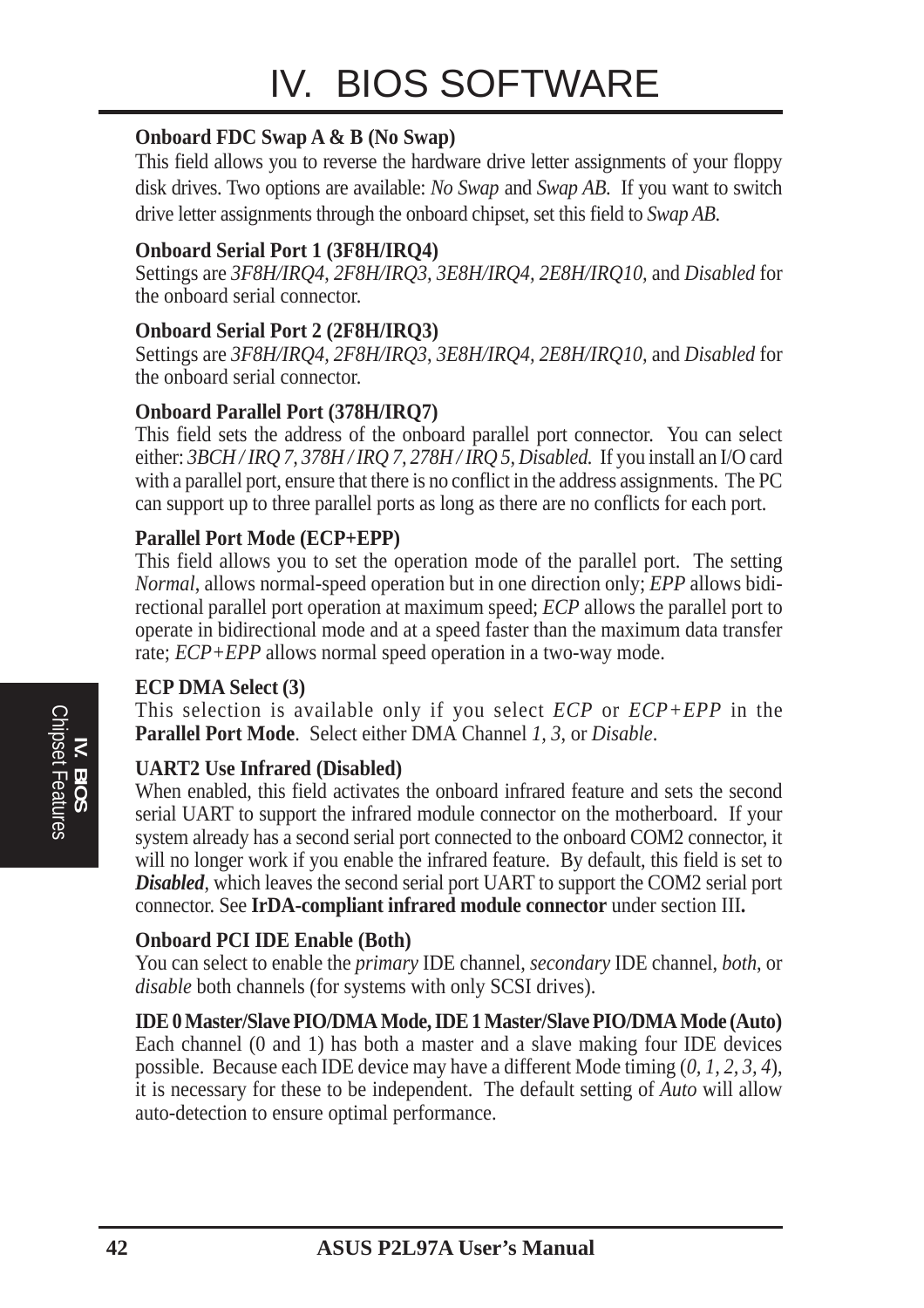### Power Management Setup

This "Power Management Setup" option allows you to reduce power consumption. This feature turns off the video display and shuts down the hard disk after a period of inactivity.

![](_page_42_Figure_3.jpeg)

**NOTE:** SETUP Defaults are noted in parenthesis next to each function heading.

#### Details of Power Management Setup **Power Management (User Define)**

This field acts as the master control for the power management modes. *Max Saving* puts the system into power saving mode after a brief period of system inactivity; *Min Saving* is almost the same as *Max Saving* except that this time the system inactivity period is longer; *Disable* disables the power saving features; *User Define* allows you to set power saving options according to your preference.

**IMPORTANT:** Advanced Power Management (APM) should be installed to keep the system time updated when the computer enters suspend mode activated by the BIOS Power Management. For DOS environments, you need to add the statement, DEVICE=C:\DOS\POWER.EXE, in you CONFIG.SYS. For Windows 3.x and Windows 95, you need to install Windows with the APM feature. A battery and power cord icon labeled "Power" will appear in the "Control Panel." Choose "Advanced" in the Power Management Field.

#### **Video Off Option (Suspend -> Off )**

This field determines when to activate the video off feature for monitor power management. The settings are *Always On* and *Suspend -> Off.*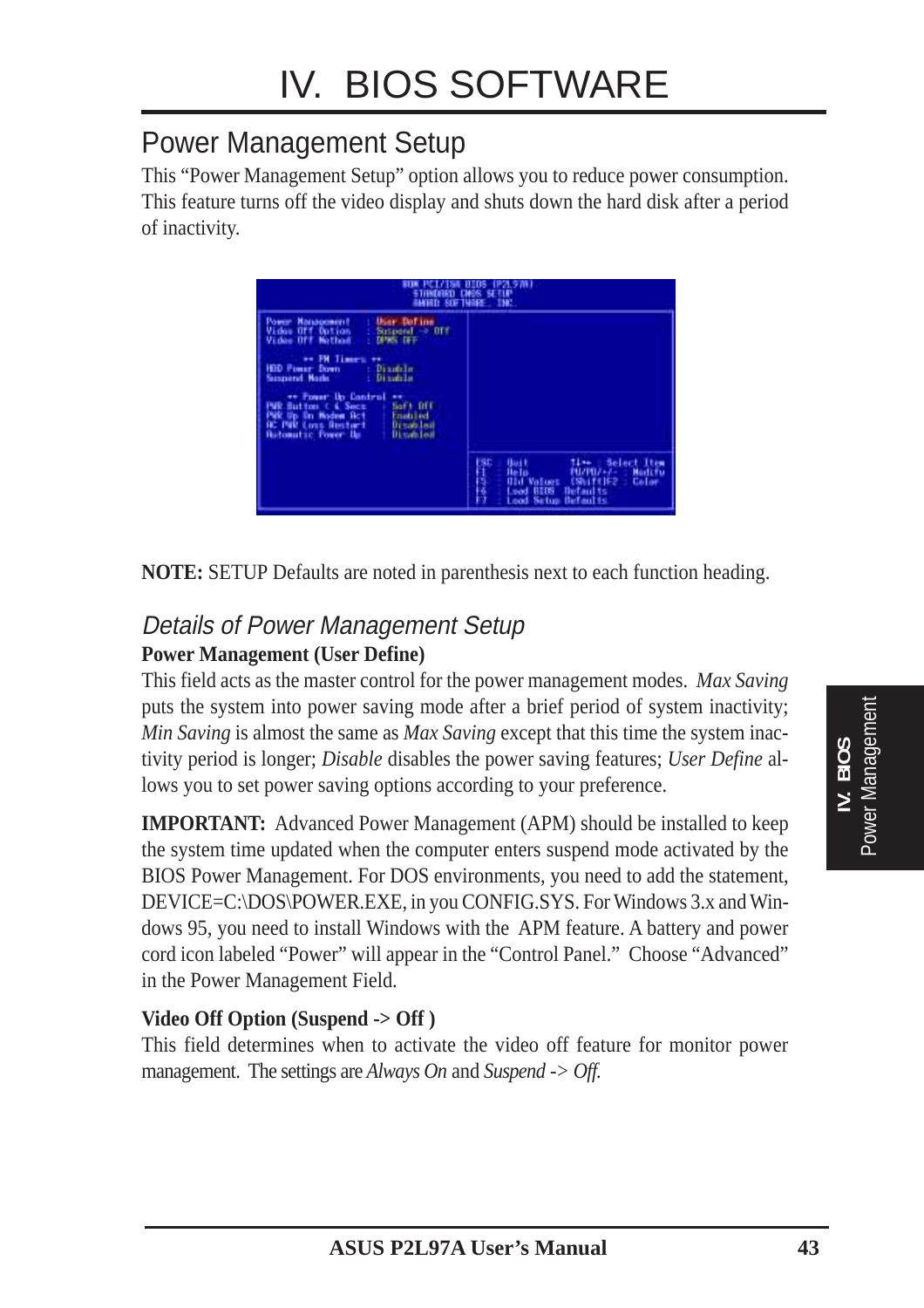## IV. BIOS SOFTWARE

#### **Video Off Method (DPMS OFF)**

This field defines the video off features. The following options are available: *DPMS OFF*, *DPMS Reduce ON*, *Blank Screen*, *V/H SYNC+Blank, DPMS Standby,* and *DPMS Suspend*. The DPMS (Display Power Management System) features allow the BIOS to control the video display card if it supports the DPMS feature. *Blank Screen* only blanks the screen (use this for monitors without power management or "green" features. If set up in your system, your screen saver will not display with *Blank Screen* selected). *V/H SYNC+Blank* blanks the screen and turns off vertical and horizontal scanning.

#### *PM Timers*

This section controls the time-out settings for the Power Management scheme. The fields included in this section are "HDD Power Down", which places the hard disk into its lowest power consumption mode, and the Doze, Standby and Suspend system inactivation modes.

.......................................................................................................................................

The system automatically "wakes up" from any power saving mode when there is system activity such as when a key is pressed from the keyboard, or when there is activity detected from the enabled IRQ channels.

#### **HDD Power Down (Disable)**

Shuts down any IDE hard disk drives in the system after a period of inactivity. This time period is user-configurable to *1–15 Min* or *Disable*. This feature does not affect SCSI hard drives.

#### **Suspend Mode (Disable)**

Sets the period of time after which each of these modes activate: *1 Min*, *2 Min*, *4 Min*, *8 Min*, *10 Min*, *20 Min*, *30 Min*, *1 Hour, 2 Hour*, and *4 Hour*.

.......................................................................................................................................

#### *Power Up Control*

This section determines the ways the system can be controlled when it is started or restarted, when modem activity is detected, or when power to the computer is interrupted and reapplied. The Soft-Off mode refers to powering off the system through a momentary button switch (ATX switch) or through the software as opposed to disconnecting the AC power by way of a rocker switch or other means.

#### **PWR Button < 4 Secs (Soft Off)**

When set to *Soft Off*, the ATX switch can be used as a normal system power-off button when pressed for less than 4 seconds. *Suspend* allows the button to have a dual function where pressing less than 4 seconds will place the system in sleep mode. *No Function* disables the ATX switch function when the button is pressed under 4 seconds. Regardless of the setting, holding the ATX switch for more than 4 seconds will power off the system.

**IV. BIOS** Power Management

**Power Management**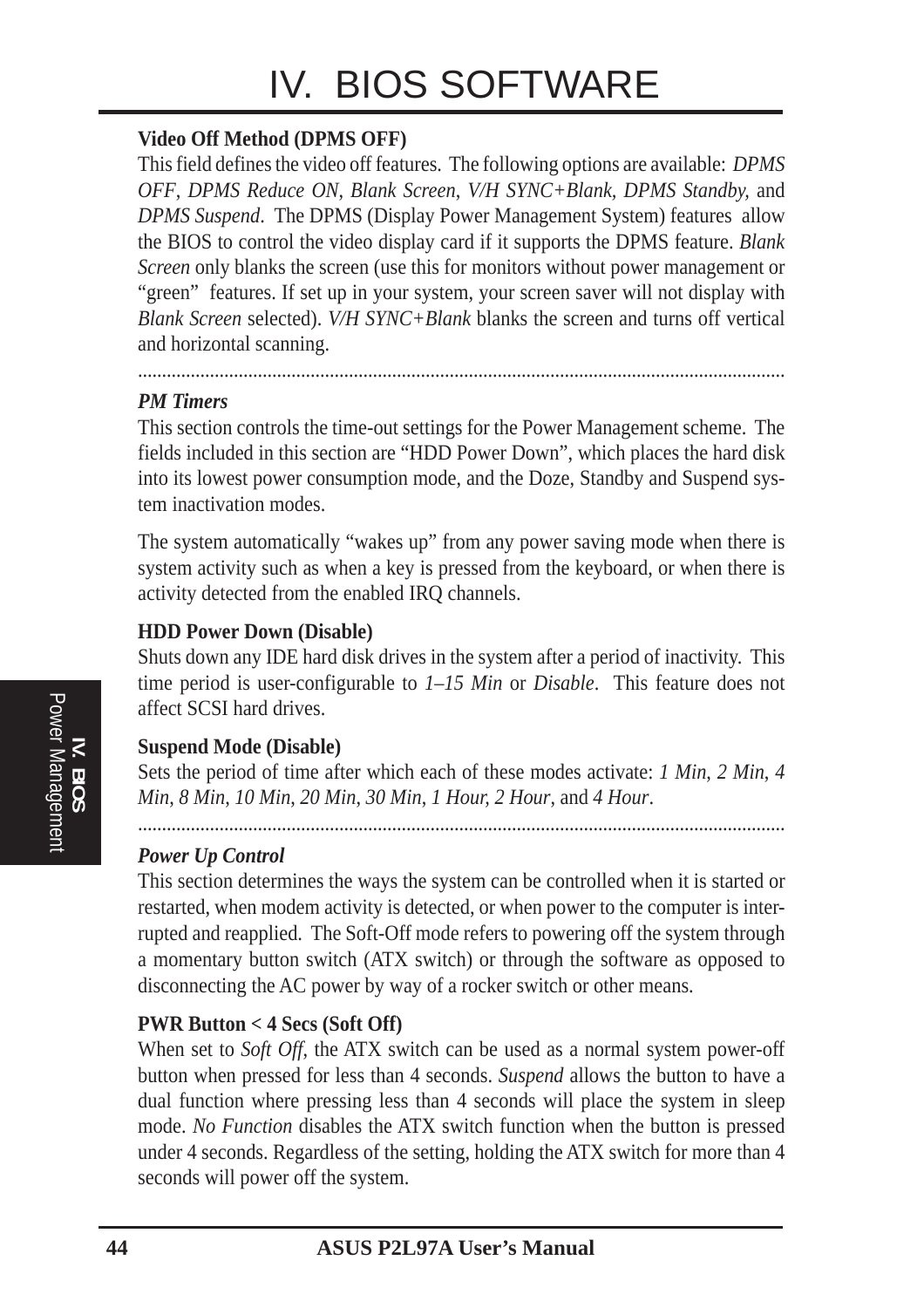## IV. BIOS SOFTWARE

#### **PWR Up On Modem Act (Enabled)**

This allows either settings of *Enabled* or *Disabled* for powering up the computer (turns the ATX power supply on) when the modem receives a call while the computer is off. NOTE: The computer cannot receive or transmit data until the computer and applications are fully running, thus connection cannot be made on the first try. Turning an external modem off and then back on while the computer is off causes an initialization string that will also cause the system to power on.

#### **AC PWR Loss Restart (Disabled)**

This allows you to set whether you want your system to boot up after the power has been interrupted. *Disabled* leaves your system off after reapplying power and *Enabled* boots up your system after reapplying power.

#### **Automatic Power Up (Disabled)**

This allows you to have an unattended or automatic power up of your system. You may configure your system to power up at a certain time of the day by selecting *Everyday*, which will allow you to set the time or at a certain time and day by selecting *By Date.*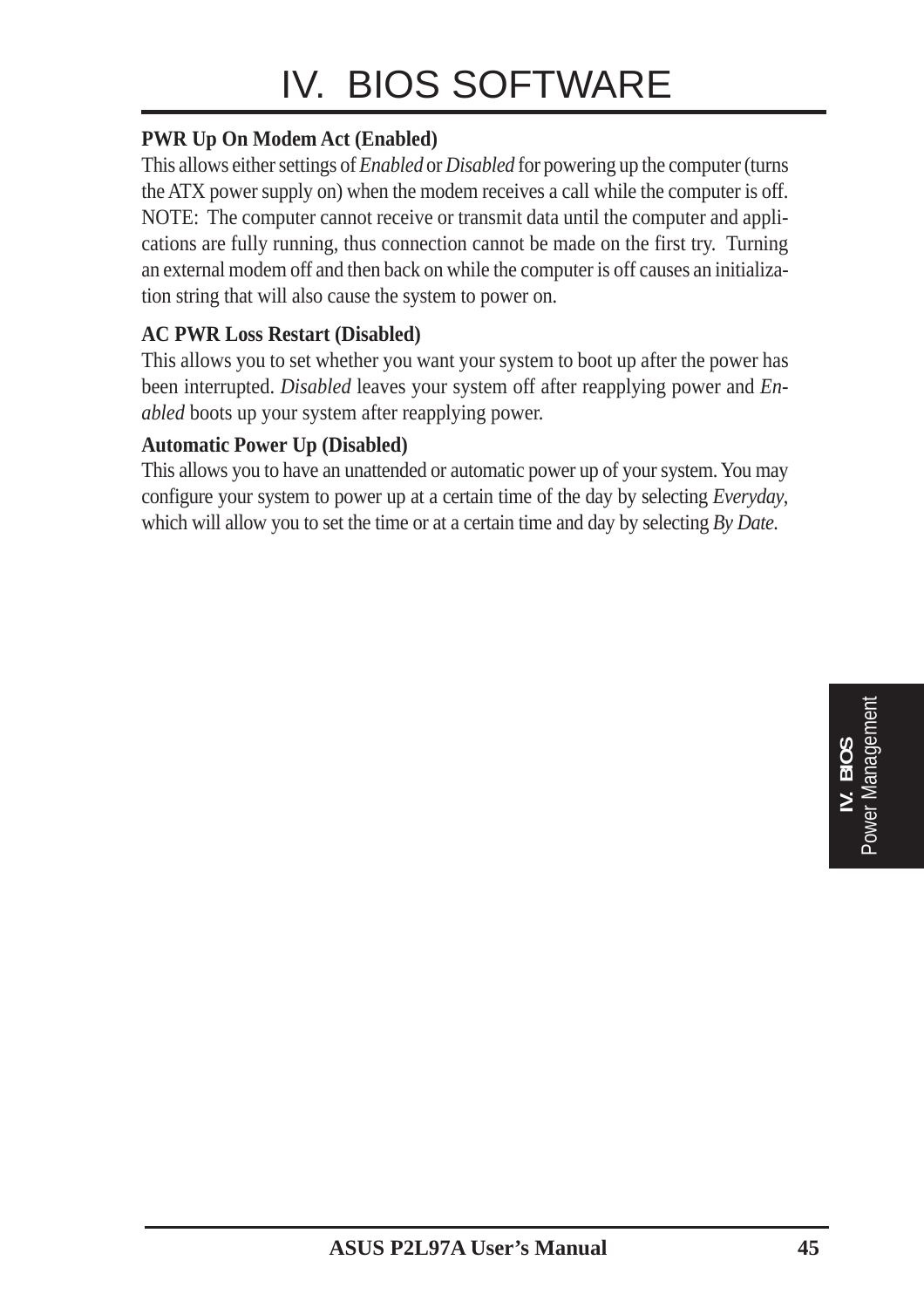### PNP and PCI Setup

This "PNP and PCI Setup" option configures the PCI bus slots. All PCI bus slots on the system use INTA#, thus all installed PCI cards must be set to this value.

|                                                                                                                                                                                                                                                                                                                                                                                                                                                                                                                                                                                                                                                                                                                                    | <b>ANTO SOFTHARE THE</b>                                                                                                                                                                                                     |
|------------------------------------------------------------------------------------------------------------------------------------------------------------------------------------------------------------------------------------------------------------------------------------------------------------------------------------------------------------------------------------------------------------------------------------------------------------------------------------------------------------------------------------------------------------------------------------------------------------------------------------------------------------------------------------------------------------------------------------|------------------------------------------------------------------------------------------------------------------------------------------------------------------------------------------------------------------------------|
| PMP 98 Installed<br>No.<br><b>CREGHT1 180</b><br>Sint 1<br><b>Buto</b><br>$rac{1}{2}$ $rac{1}{2}$ $rac{1}{2}$ $rac{1}{2}$ $rac{1}{2}$ $rac{1}{2}$ $rac{1}{2}$ $rac{1}{2}$ $rac{1}{2}$ $rac{1}{2}$ $rac{1}{2}$ $rac{1}{2}$ $rac{1}{2}$ $rac{1}{2}$ $rac{1}{2}$ $rac{1}{2}$ $rac{1}{2}$ $rac{1}{2}$ $rac{1}{2}$ $rac{1}{2}$ $rac{1}{2}$ $rac{1}{2}$ $rac{1}{2}$ $rac{1}{2}$ $rac{1}{$<br><b>Buto</b><br><b>Buto</b><br><b>A (LEFT) IND</b><br>Sipt<br><b>Butto</b><br><b>32 PCI Clock</b><br><b>PCI Latency Timer</b><br>No/TCH<br>巖<br>3 Showel Buy 1982<br><b>6 Used By 198</b><br>No./TCU<br>5 Boad By 198<br>No./TCD<br>7 Chard By 1981<br>9 Chard By 1988<br><b>Box TCU</b><br><b>Wiz TCTF</b><br>Nov TCD<br><b>18 Ilsed Bu</b> | MAZICU<br>1 Dsed By 188<br>TMR<br>3 Boed By 188<br><b>MATCH</b><br>DHB<br><b>DRAFT</b><br>5 Used By TSR<br><b>ISR MEM Block HRSE :</b><br><b>Hu/TCD</b><br><b>SVMILLOS SCSL RIGHT</b><br>lkito<br>USB IRO<br><b>Disobled</b> |
| 5335<br>Nov 1011<br>11 Sed By<br><b>Nov TCD</b><br>IHD 14 Doed By<br><b>No./100</b><br>198<br><b>Barten</b><br>15 Booil Bu<br>180                                                                                                                                                                                                                                                                                                                                                                                                                                                                                                                                                                                                  | ESC<br><b>Guit</b><br>1144<br>Select Item<br><b>Help</b><br>FU/FO/+/+ =<br><b>Medifu</b><br><b><i><u>Hid Values</u></i></b><br><b>IShiftlez</b><br>Calor<br>EIIB bot.]<br><b>Befaul ts</b><br>Lood Setup Defaults            |

**NOTE:** SETUP Defaults are noted in parenthesis next to each function heading.

## Details of PNP and PCI Setup

#### **PNP OS Installed (No)**

This field allows you to use a Plug-and-Play (PnP) operating system to configure the PCI bus slots instead of using the BIOS. Thus interrupts may be reassigned by the OS when *Yes* is selected. When a non-PnP OS is installed or to prevent reassigning of interrupt settings, select the default setting of *No*.

#### **Slot 1 (RIGHT) IRQ** to **Slot 4/5 (LEFT) IRQ (Auto)**

These fields set how IRQ use is determined for each PCI slot. The default setting for each field is *Auto*, which uses auto-routing to determine IRQ use. The other options are manual settings of *NA, 5, 7, 9, 10, 11, 12, 14* or *15* for each slot.

#### **PCI Latency Timer (32 PCI Clock)**

The default setting of *32 PCI Clock* enables maximum PCI performance for this motherboard.

#### **IRQ xx Used By ISA (No/ICU)**

These fields indicate whether or not the displayed IRQ for each field is being used by a legacy (non-PnP) ISA card. Two options are available: *No/ICU* and *Yes*. The first option, the default value, indicates either that the displayed IRQ is not used or an ISA Configuration Utility (ICU) is being used to determine if an ISA card is using that IRQ. If you install a legacy ISA card that requires a unique IRQ, and you are not using an ICU, you must set the field for that IRQ to *Yes*. For example: If you install a legacy ISA card that requires IRQ 10, then set **IRQ10 Used By ISA** to *Yes*.

......................................................................................................................................

Plug & Play / PCI **IV. BIOS**<br>Plug & Play / PCI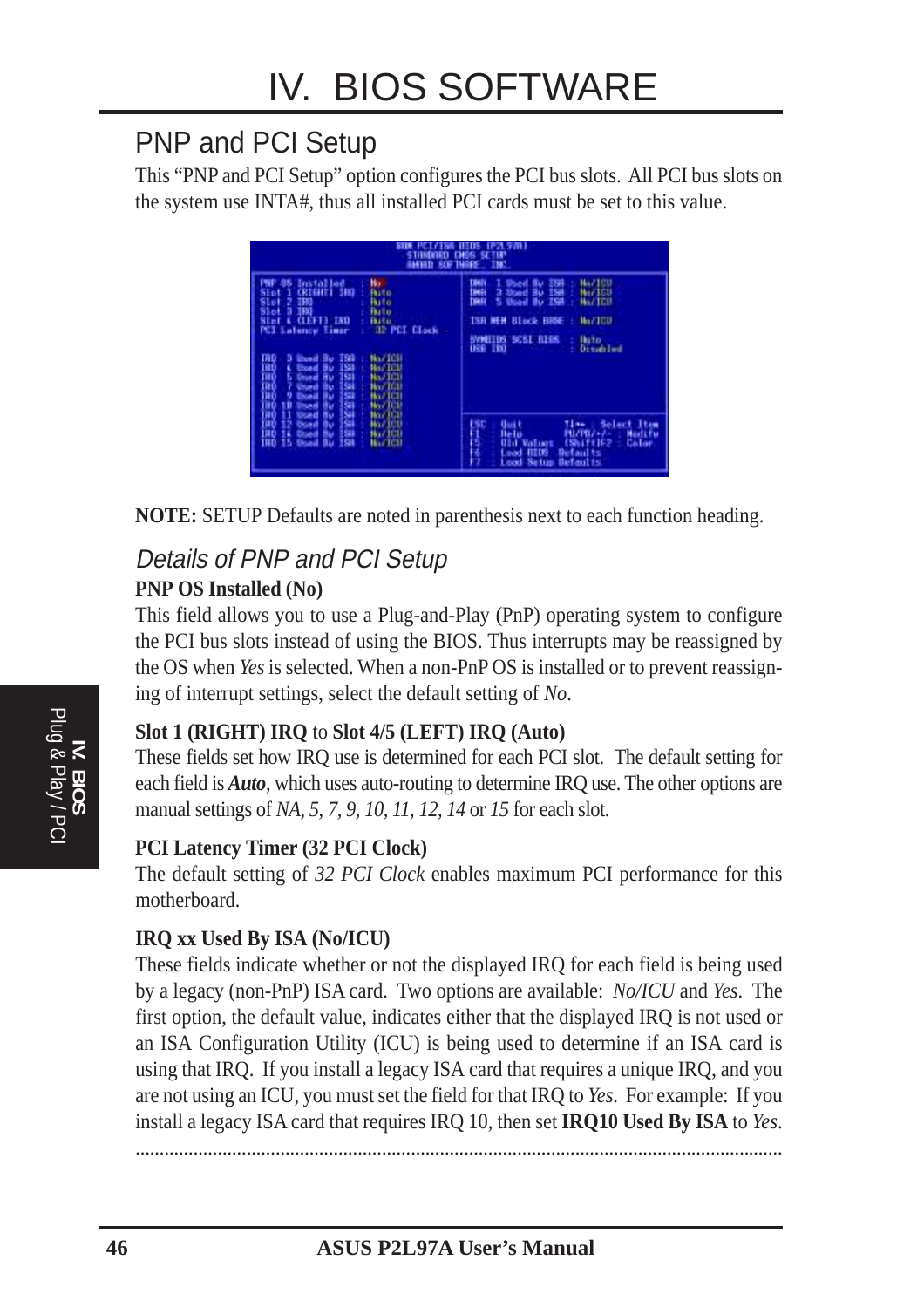#### **DMA x Used By ISA (No/ICU)**

These fields indicate whether or not the displayed DMA channel for each field is being used by a legacy (non-PnP) ISA card. Available options include: *No/ICU* and *Yes*. The first option, the default setting, indicates either that the displayed DMA channel is not used or an ICU is being used to determine if an ISA card is using that channel. If you install a legacy ISA card that requires a unique DMA channel, and you are not using an ICU, you must set the field for that channel to *Yes*.

#### **ISA MEM Block BASE (No/ICU)**

This field allows you to set the base address and block size of a legacy ISA card that uses any memory segment within the C800H and DFFFH address range. If you have such a card, and you are not using an ICU to specify its address range, select a base address from the six available options; the **ISA MEM Block SIZE** field will then appear for selecting the block size. If you have more than one legacy ISA card in your system that requires to use this address range, you can increase the block size to either 8K, 16K, 36K, or 64K. If you are using an ICU to accomplish this task, leave **ISA MEM Block BASE** to its default setting of *No/ICU*.

#### **SYMBIOS SCSI BIOS (Auto)**

The default uses *Auto* settings for the onboard SCSI BIOS. If you do want to use the onboard SCSI BIOS, choose *Disabled.*

#### **USB IRQ (Enabled)**

When USB devices are connected to the onboard Universal Serial Bus (USB) connector, the resource settings or IRQs for these devices are, by default, automatically assigned by the BIOS. The option allows you to enable or disable the function. Leave on *Enabled* to use the onboard USB connector.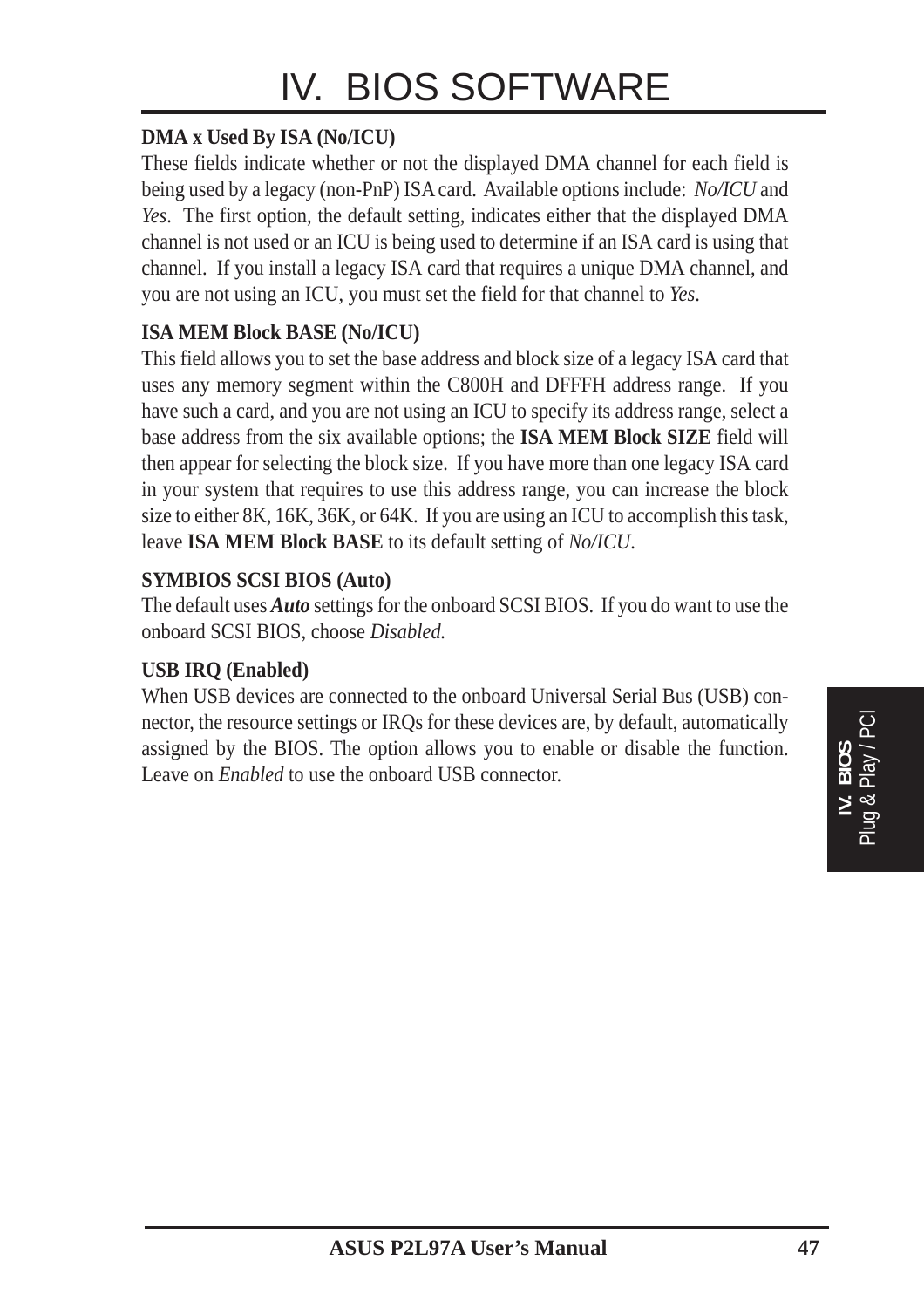### Load BIOS Defaults

This "Load BIOS Defaults" option allows you to load the troubleshooting default values permanently stored in the BIOS ROM. These default settings are non-optimal and disable all high performance features. To load these default settings, highlight "Load BIOS Defaults" on the main screen and then press <Enter>. The system displays a confirmation message on the screen. Press  $\langle Y \rangle$  and then  $\langle$ Enter $\rangle$  to confirm. Press  $\langle N \rangle$  and then  $\langle$ Enter $\rangle$  to abort. This feature does not affect the fields on the Standard CMOS Setup screen.

### Load Setup Defaults

This "Load Setup Defaults" option allows you to load the default values to the system configuration fields. These default values are the optimized configuration settings for the system. To load these default values, highlight "Load Setup Defaults" on the main screen and then press <Enter>. The system displays a confirmation message on the screen. Press <Y> and then <Enter> to confirm. Press <N> and then <Enter> to abort. This feature does not affect the fields on the Standard CMOS Setup screen.

![](_page_47_Figure_5.jpeg)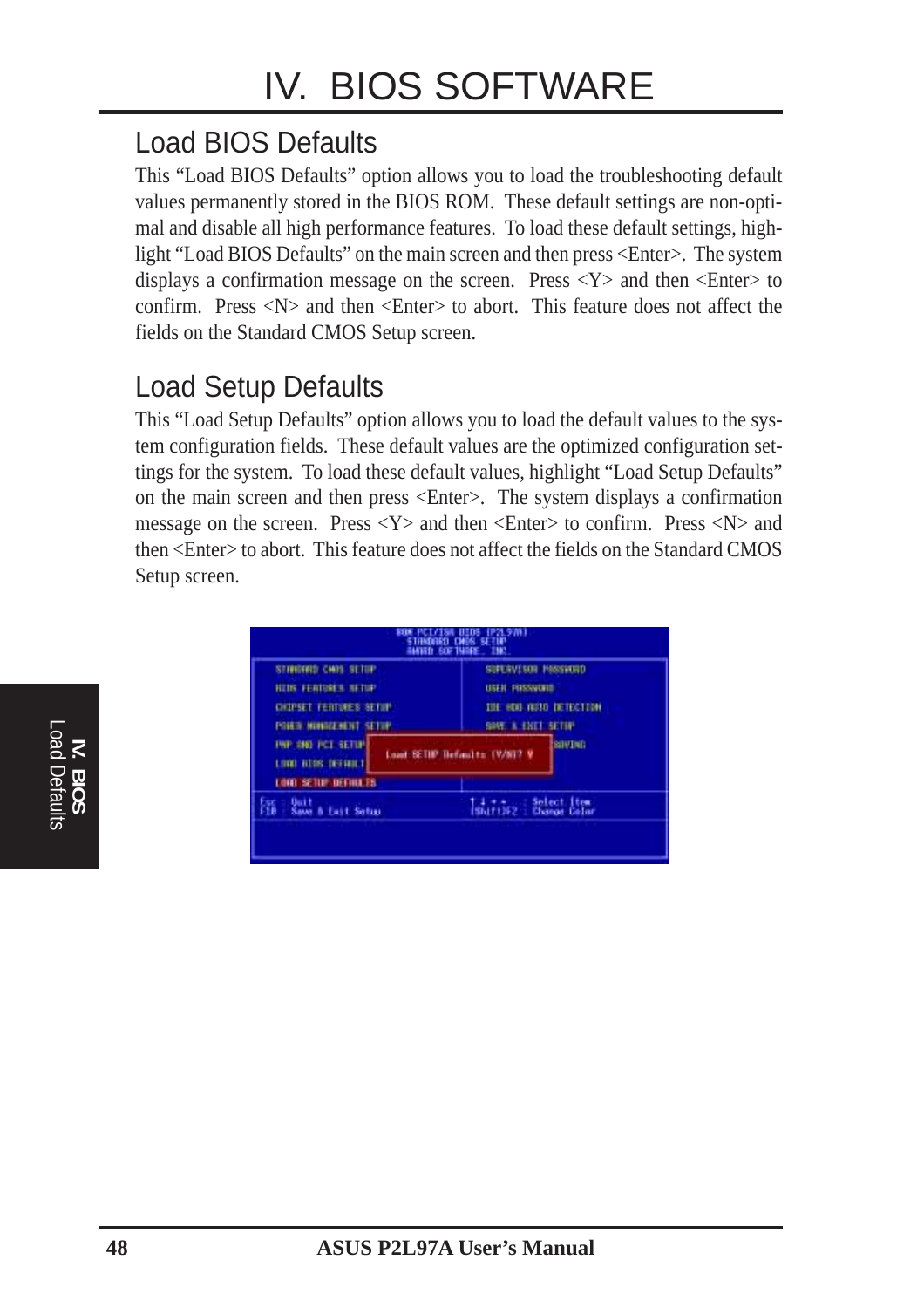### Supervisor Password and User Password

These two options set the system passwords. "Supervisor Password" sets a password that will be used to protect the system and the Setup utility; "User Password" sets a password that will be used exclusively on the system. By default, the system comes without any passwords. To specify a password, highlight the type you want and then press <Enter>. A password prompt appears on the screen. Taking note that the password is case sensitive, and can be up to 8 alphanumeric characters long, type in your password and then press <Enter>. The system confirms your password by asking you to type it again. After setting a password, the screen automatically reverts to the main screen.

|                                                                                                                                         | Sthadard CN9s Setup<br>BATED SOFTWARE THE | スラかー                                                                                                                  |
|-----------------------------------------------------------------------------------------------------------------------------------------|-------------------------------------------|-----------------------------------------------------------------------------------------------------------------------|
| STINGERS CAOS SETUP<br><b>HITS FERRIBES SETUP</b><br><b>CHIPSET FERTURES SETUP</b><br>FORD HONOGRAPHY SETOP<br><b>INP AND IST SETUP</b> |                                           | SUPERVESOR PRSSWORD<br>USER PRESSURID<br>THE HOU DELLY DETECTION<br>SSME & EXIT SETUP<br><b>EXTERNATION STATISTIC</b> |
| <b>LOOD BLOS DEFINILIS</b><br>LOOD SETUP DETAILETS                                                                                      | Enter Personnel:                          |                                                                                                                       |
| <b>Uuit</b><br>播音<br>Save & Eart Setup                                                                                                  |                                           | Select Item<br>Select Item<br>Shift1F2 : Change Celor                                                                 |

To implement password protection, specify in the "Security Option" field of the BIOS Features Setup screen when the system will prompt for the password. If you want to disable either password, press <Enter> instead of entering a new password when the "Enter Password" prompt appears. A message confirms the password has been disabled.

**NOTE:** If you forget the password, see **Clear Time Clock (Jumpers)** in section III for procedures on clearing the CMOS.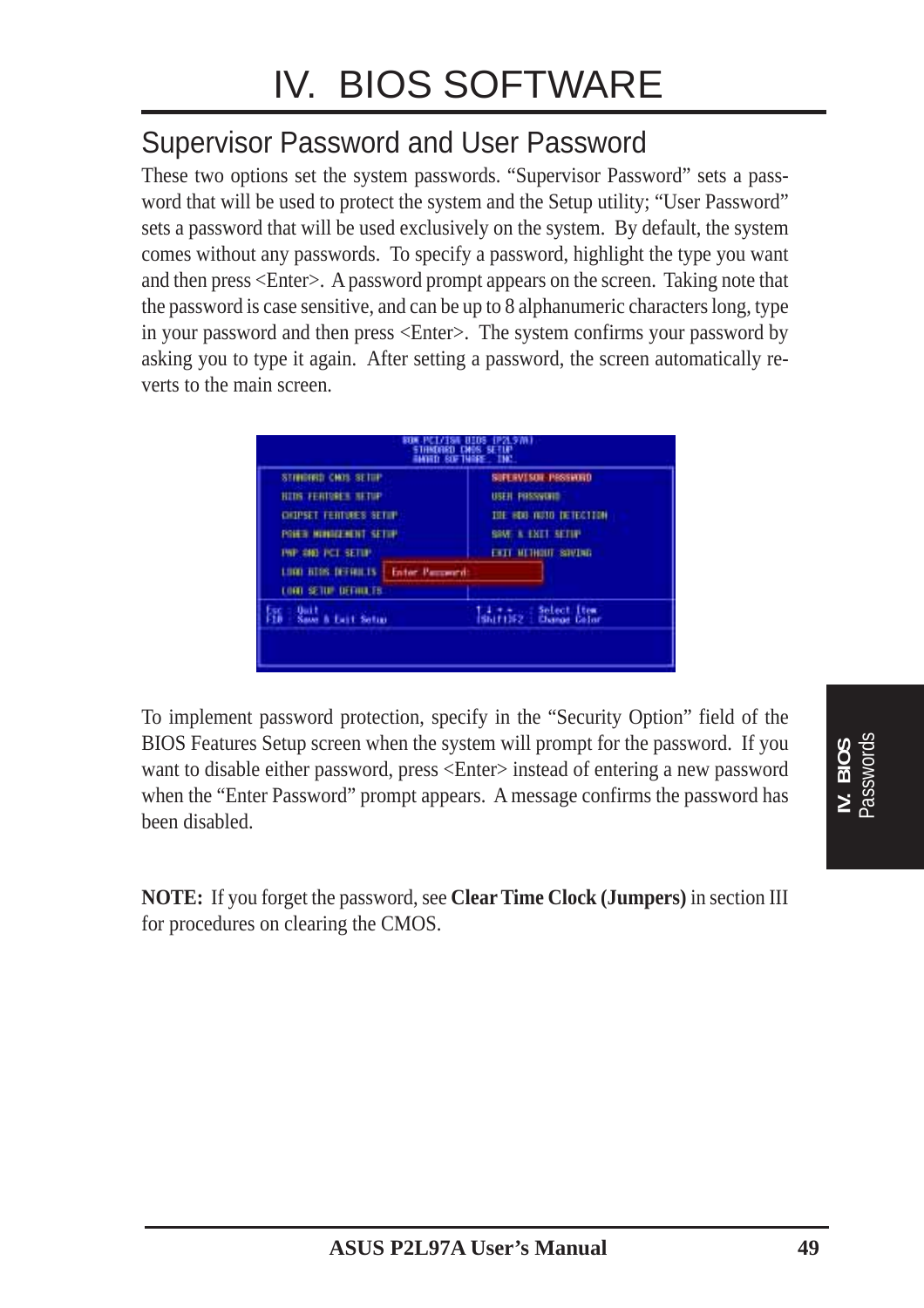### IDE HDD Auto Detection

This "IDE HDD Auto Detection" option detects the parameters of an IDE hard disk drive, and automatically enters them into the Standard CMOS Setup screen.

![](_page_49_Figure_3.jpeg)

Up to four IDE drives can be detected, with parameters for each listed inside the box. To accept the optimal entries, press  $\langle Y \rangle$  or else select from the numbers displayed under the OPTIONS field (2, 1, 3 in this case); to skip to the next drive, press <N>. If you accept the values, the parameters will appear listed beside the drive letter on the screen. The process then proceeds to the next drive letter. Pressing  $\langle N \rangle$  to skip rather than to accept a set of parameters causes the program to enter zeros after that drive letter.

Remember that if you are using another IDE controller that does not feature Enhanced IDE support for four devices, you can only install two IDE hard disk drives. Your IDE controller must support the Enhanced IDE features in order to use Drive E and Drive F. The onboard PCI IDE controller supports Enhanced IDE, with two connectors for connecting up to four IDE devices. If you want to use another controller that supports four drives, you must disable the onboard IDE controller in the Chipset Features Setup screen.

When auto-detection is completed, the program automatically enters all entries you accepted on the field for that drive in the Standard CMOS Setup screen. Skipped entries are ignored and are not entered in the screen.

If you are auto-detecting a hard disk that supports the LBA mode, three lines will appear in the parameter box. Choose the line that lists LBA for an LBA drive. Do not select Large or Normal.

The auto-detection feature can only detect one set of parameters for a particular IDE hard drive. Some IDE drives can use more than one set. This is not a problem if the drive is new and empty.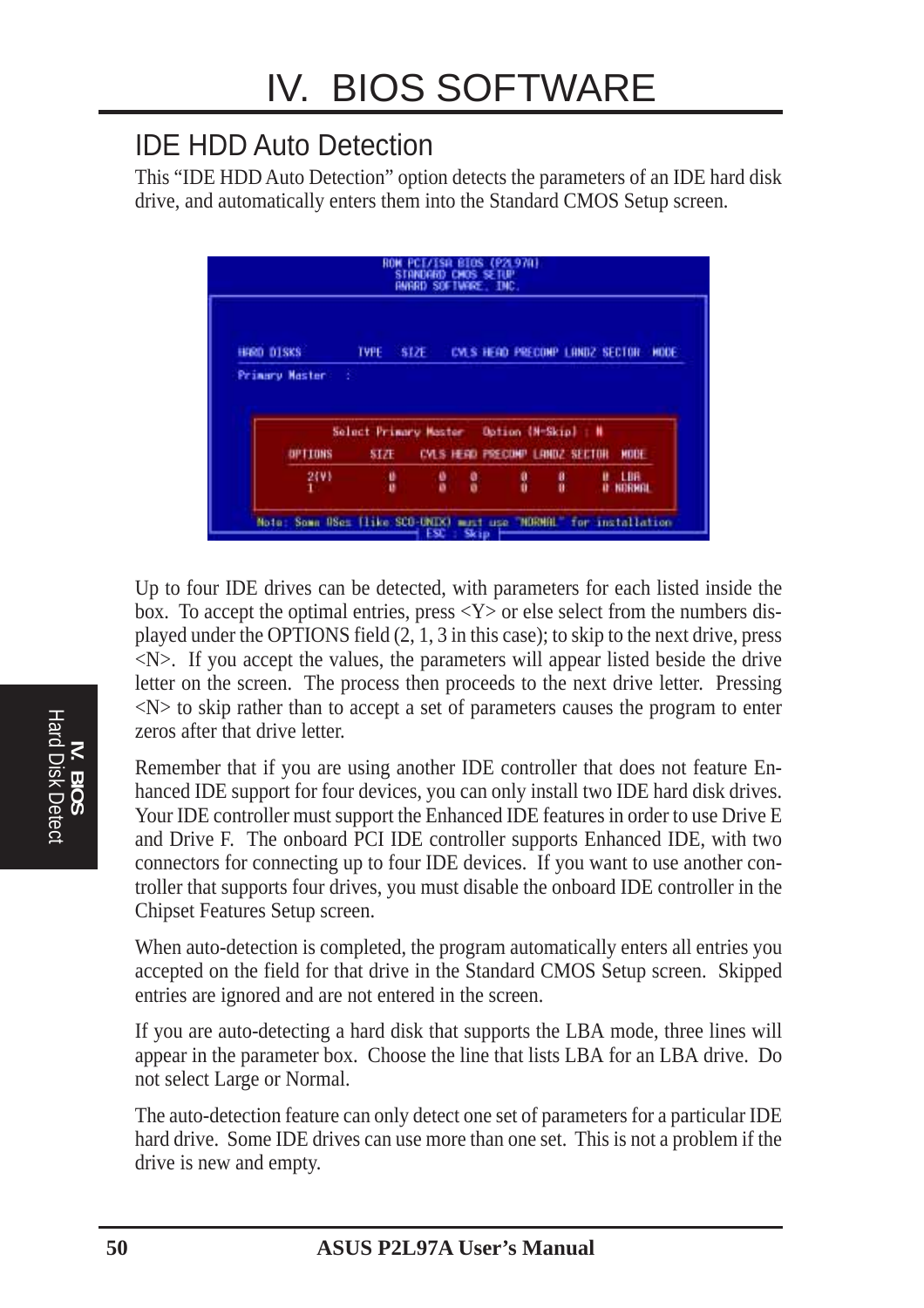## IV. BIOS SOFTWARE

**IMPORTANT:** If your hard disk was already formatted on an older previous system, incorrect parameters may be detected. You will need to enter the correct parameters manually or use low-level format if you do not need the data stored on the hard disk.

If the parameters listed differ from the ones used when the disk was formatted, the disk will not be readable. If the auto-detected parameters do not match the ones that should be used for your disk, do not accept them. Press <N> to reject the presented settings and enter the correct ones manually from the Standard CMOS Setup screen.

### Save & Exit Setup

Select this option to save into the CMOS memory all modifications you specified during the current session. To save the configuration changes, highlight the "Save & Exit Setup" option on the main screen, type "Y", and then press  $\leq$  Enter $\geq$ .

| STANDARD CHOS SETUP                                                  | SUPERVISOR PASSWORD                             |
|----------------------------------------------------------------------|-------------------------------------------------|
| <b>BIOS FEATURES SETUP</b>                                           | <b>USER PRESHORD</b>                            |
| CHIPSET FEATURES SETUP                                               | TDE HDD HUTO DETECTION                          |
| POKER MANAGEMENT SETUP                                               | SAVE & EXIT SETUP                               |
| <b>PMP AND PCI SETUP</b><br>LOAD BIOS DEFAULT<br>LOHD SETUP DEFAULTS | <b>SRVING</b><br>SAVE to CMUS and EXIT (V/N)? V |
| <b>Duit</b>                                                          | <b>Select Item</b>                              |
| Esc.:                                                                | $(ShiftIF2 -$                                   |
| F10 : Save & Exit Setup                                              | Change Color                                    |

### Exit Without Saving

Select this option to exit the Setup utility without saving the modifications you specify during the current session. To exit without saving, highlight the "Exit Without Saving" option on the main screen and then press <Enter>.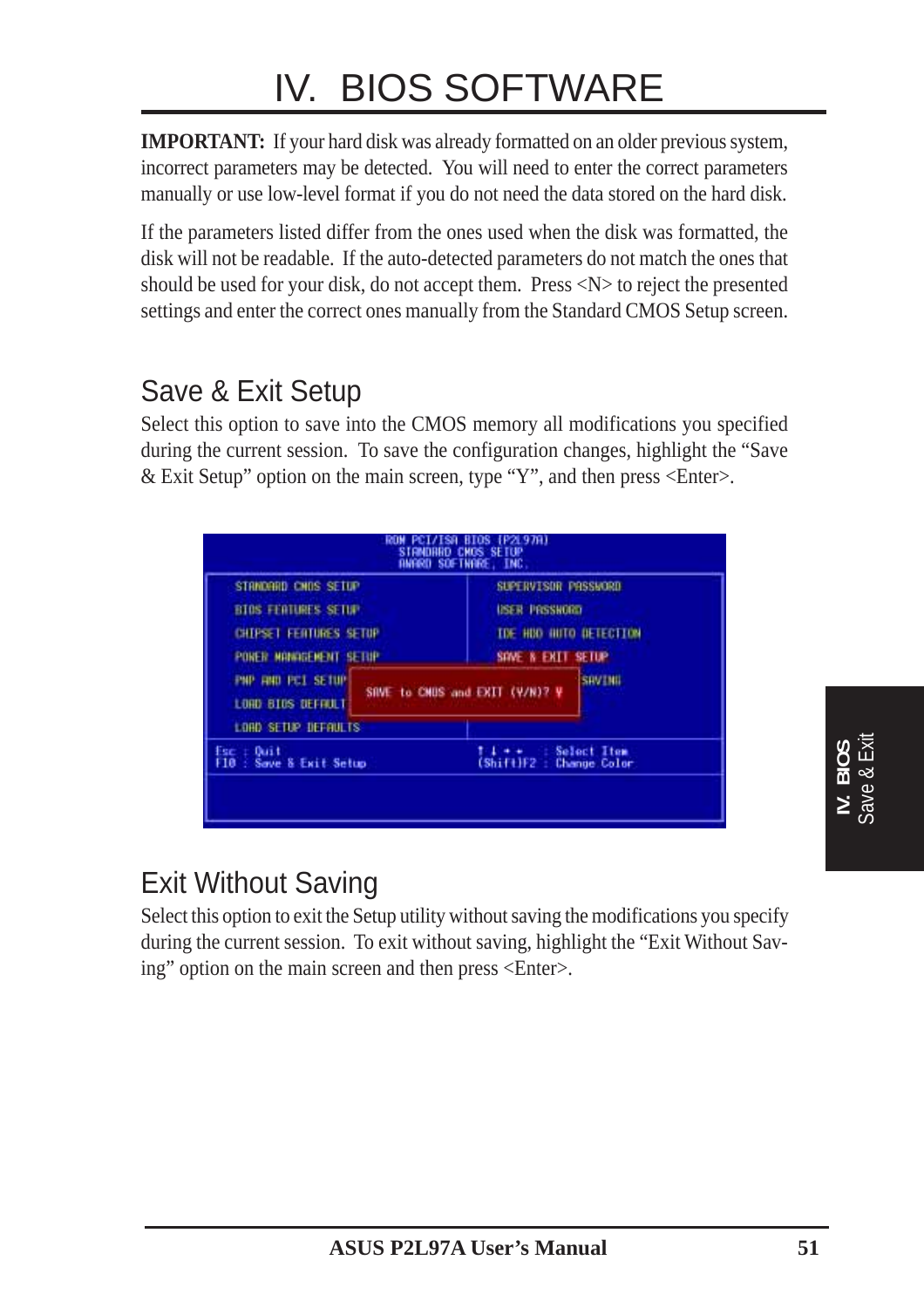## V. DESKTOP MANAGEMENT

## Desktop Management Interface (DMI)

### Introducing the ASUS DMI Configuration Utility

This motherboard supports DMI within the BIOS level and provides a DMI Configuration Utility to maintain the Management Information Format Database (MIFD). DMI is able to auto-detect and record information pertinent to a computer's system such as the CPU type, CPU speed, and internal/external frequencies, and memory size. The onboard BIOS will detect as many system information as possible and store those collected information in a 4KB block in the motherboard's Flash EPROM and allow the DMI to retrieve data from this database. Unlike other BIOS software, the BIOS on this motherboard uses the same technology implemented for Plug and Play to allow dynamic real-time updating of DMI information versus creating a new BIOS image file and requiring the user to update the whole BIOS. This DMI Configuration Utility also allows the system integrator or end user to add additional information into the MIFD such as serial numbers, housing configurations, and vendor information. Those information not detected by the motherboard BIOS and has to be manually entered through the DMI Configuration Utility and updated into the MIFD. This DMI Configuration Utility provides the same reliability as PnP updating and will prevent the refreshing failures associated with updating the entire BIOS.

#### System Requirements

The DMI Configuration Utility (DMICFG2.EXE) must be used in real mode in order for the program to run, the base memory must be at least 180K. Memory managers like HIMEM.SYS (required by windows) must not be installed. You can boot up from a system diskette without AUTOEXEC.BAT and CONFIG.SYS files, "REM" HIMEM.SYS in the CONFIG.SYS, or press <F5> during bootup to bypass your AUTOEXEC.BAT and CONFIG.SYS files.

**DMI Introduction** DMI Introduction **V. DMI**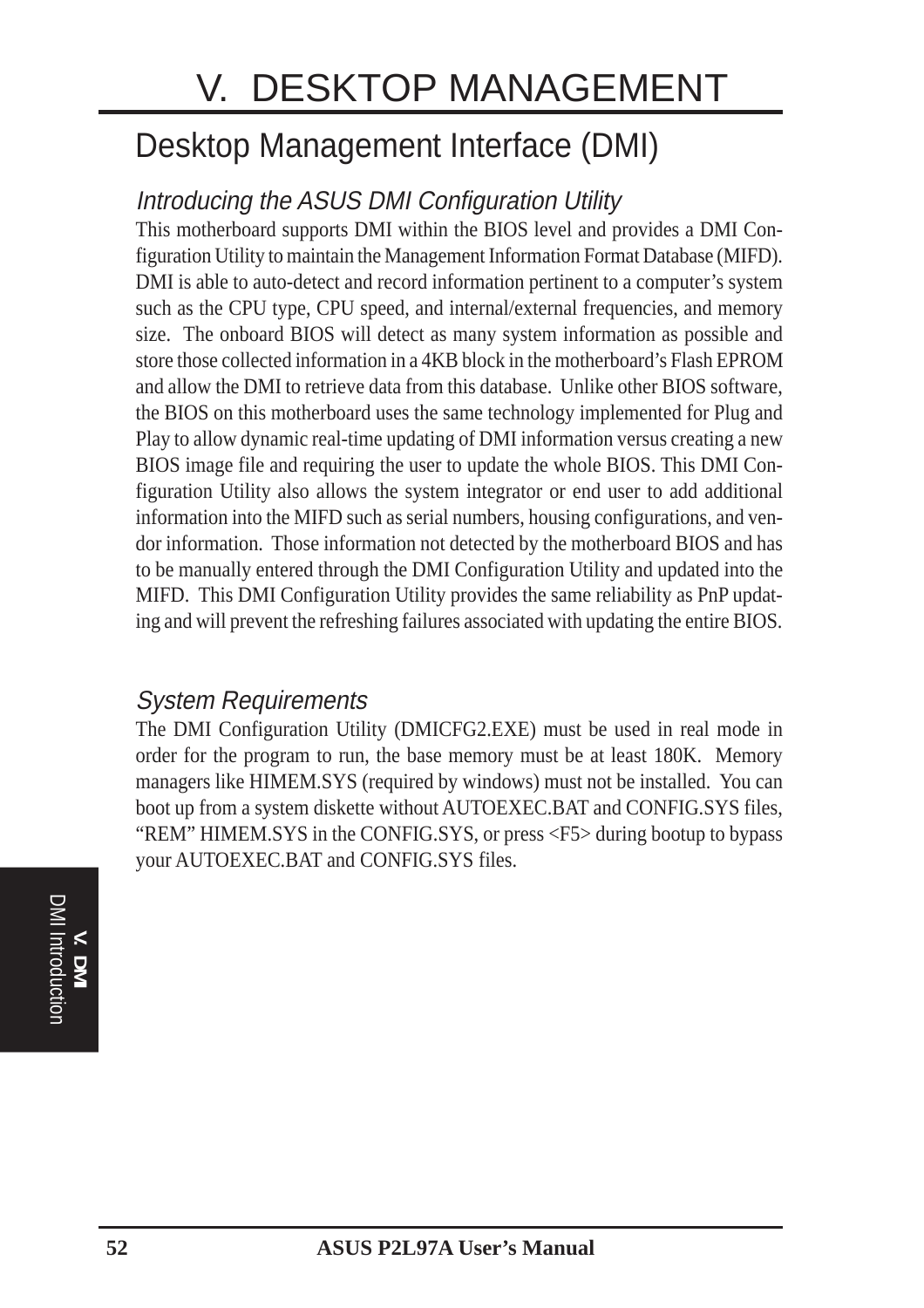#### Using the ASUS DMI Configuration Utility **Edit DMI (or delete)**

![](_page_52_Picture_2.jpeg)

Use the  $\leftarrow \rightarrow$  (left-right) cursors to move the top menu items and the  $\uparrow \downarrow$  (up-down) cursor to move between the left hand menu items. The bottom of the screen will show the available keys for each screen. Press enter at the menu item to enter the right hand screen for editing. "Edit component" appears on top. The reversed color field is the current cursor position and the blue text are available for editing. The orange text shows auto-detected information and are not available for editing. The blue text "Press [ENTER] for detail" contains a second pop-up menu is available, use the + - (plus-minus) keys to change the settings. Enter to exit *and save*, ESC to exit *and not save*.

If the user has made changes, ESC will prompt you to answer Y or N. Enter Y to go back to the left-hand screen *and save*, enter N to go back to left-hand screen and *not save*. If editing has not been made, ESC will send you back to the left hand menu without any messages.

#### **Notes**

A heading, **\*\*\* BIOS Auto Detect \*\*\*** appears on the right for each menu item on the left that has been autodetected by the system BIOS.

A heading, **\*\*\* User Modified \*\*\*** will appear on the right for menu items that has been modified by the user.

![](_page_52_Picture_8.jpeg)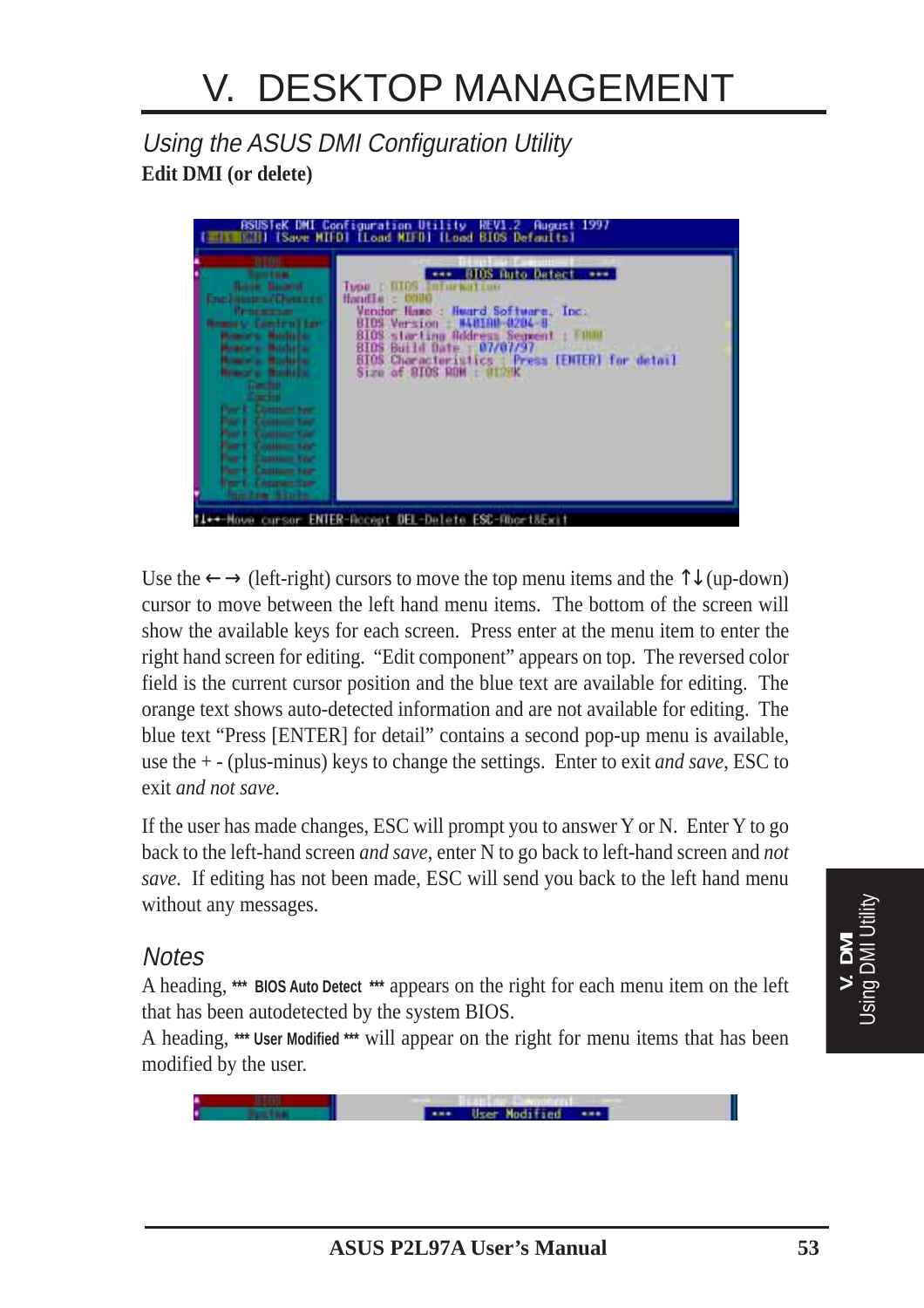## V. DESKTOP MANAGEMENT

#### **Save MIFD**

![](_page_53_Picture_2.jpeg)

You can save the MIFD (normally only saved to flash ROM) to a file by entering the drive and path here. If you want to cancel save, you may press ESC and a message "Bad File Name" appears here to show it was not saved.

#### **Load MIFD**

![](_page_53_Picture_5.jpeg)

You can load the disk file to memory by entering a drive and path and file name here.

#### **Load BIOS Defaults**

![](_page_53_Picture_8.jpeg)

| <b>ASSIst DMI Configuration Utility PLVI 2 Assoct 1997</b><br>http <b>HEI ISaac MIFDI ILood MIFDI I</b> |
|---------------------------------------------------------------------------------------------------------|
| If you hand to Lowel Gills Maturatio +++<br>+++ Plasse Fress THITRY Noy +++                             |
|                                                                                                         |
| <b>CALLED AN ANNUAL CONTRACT OF A STATE AND A STATEMENT</b>                                             |

You can load the BIOS defaults from a MIFD file and can clear all user modified and added data. You must reboot your computer in order for the defaults to be saved back into the Flash BIOS.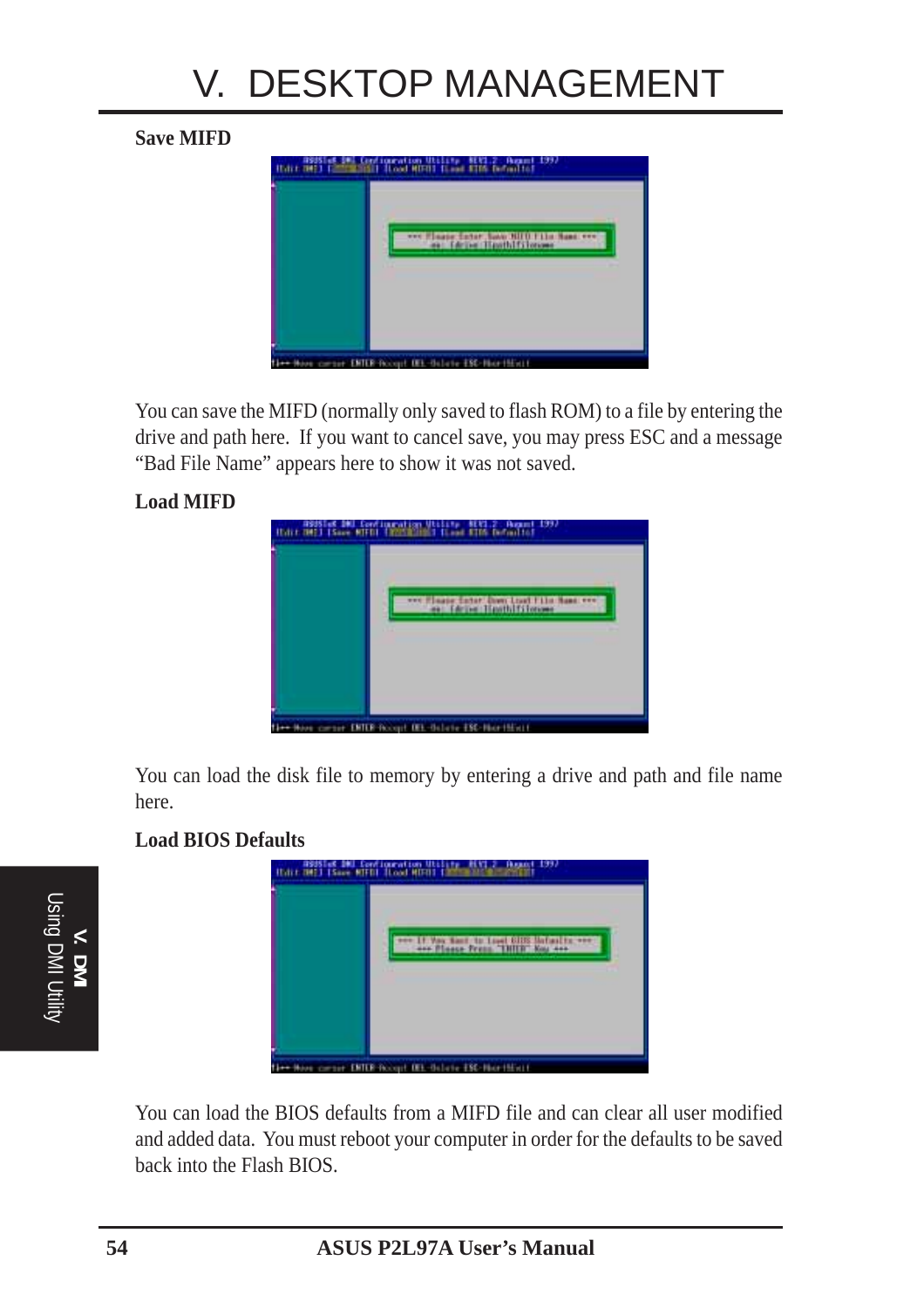## Symbios SCSI BIOS and Drivers

Aside from the system BIOS, the Flash memory chip on the motherboard also contains the Symbios SCSI BIOS. This Symbios SCSI BIOS works in conjunction with the optional ASUS PCI-SC200 controller card to provide Fast SCSI-2 interface when using compatible SCSI devices or the ASUS PCI-SC860 SCSI controller cards to provide Ultra-Fast SCSI-2 interface when using Ultra-Fast SCSI-2 devices.

All SCSI devices you install on your system require driver software to function. The Symbios SCSI BIOS directly supports SCSI hard disks under the DOS, Windows and OS/2 environments. It also uses device drivers from the DOS floppy disk included in the ASUS PCI-SC200 and ASUS PCI-SC860 controller card packages to support hard disks and other SCSI devices working under DOS, Microsoft Windows, Microsoft Windows NT, Novell NetWare and IBM OS/2. These drivers provide higher performance than the direct BIOS support. To use these drivers, you must install them into your system and add them to your system configuration files. Driver support for SCSI devices used with SCO UNIX is also provided. These drivers are included in the second SCO UNIX floppy disk. Windows 95 support is also available using the device drivers included within the Windows software. The ASUS PCI-SC200 and ASUS PCI-SC860 are Plug and Play adapters that are auto detected by BIOS and current operating systems that support Plug and Play features.

For information about these drivers and their usage, view the Readme files included in the driver packages.

## ASUS PCI-SC200 & PCI-SC860 SCSI Cards

The ASUS PCI-SC200 or the ASUS PCI-SC860 may be bundled with your motherboard or purchased separately. Both cards provide the option of connecting internal or external SCSI devices for a total of 7 devices on each SCSI card.

![](_page_54_Picture_8.jpeg)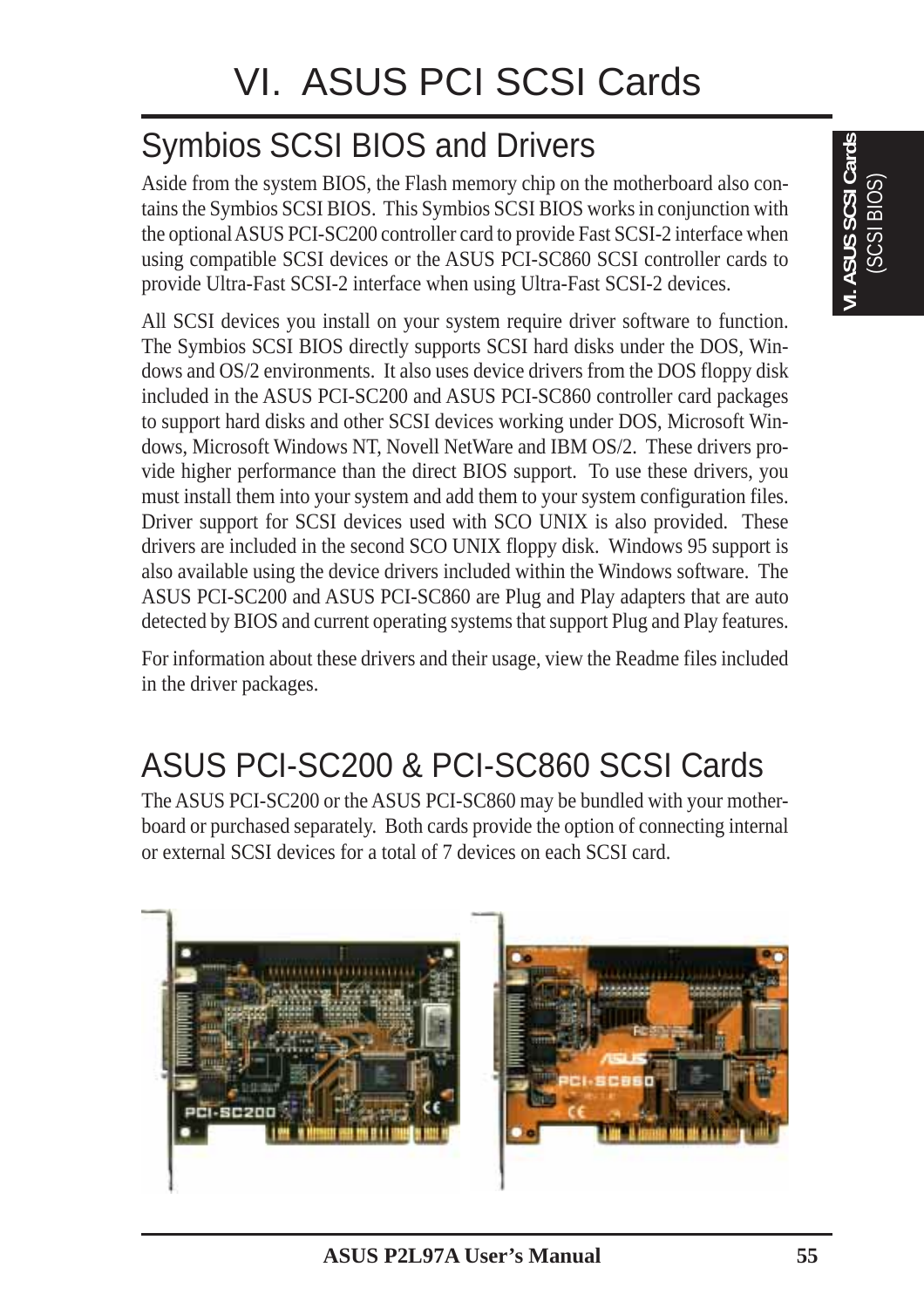# **VI. ASUS SCSI Cards** (Setup)

## Setting Up the ASUS PCI-SC200 & PCI-SC860

There are two jumper settings you may need to make on the ASUS PCI-SC200 to set it up. One setting assigns the PCI INT interrupt, the other sets the card's termination. The ASUS PCI-SC860 has no jumper settings but you should read the "Terminator Requirements."

### Setting the INT Assignment for the ASUS PCI-SC200

You must use PCI INT A setting in order to properly assign the ASUS PCI-SC200's interrupt. On the ASUS PCI-SC200, you assign the INT by setting jumper JP1 or JP2. The default setting for the card already is INT A, so you do not need to change the setting to use the ASUS PCI-SC200 with this motherboard.

![](_page_55_Figure_6.jpeg)

### Terminator Requirements for SCSI Devices

SCSI devices are connected together in a "chain" by cables. Internal devices connect to the ASUS PCI-SC200 or ASUS PCI-SC860 with a fifty-pin flat ribbon cable. External devices connect to the external port with a SCSI-2 cable. If there are more than one internal or external devices, additional devices are connected with cables to form a "daisy chain." Terminating the devices on the ends of the SCSI Bus "chain" is necessary for SCSI devices to work properly. Termination of the devices between the ends must be *Disabled*.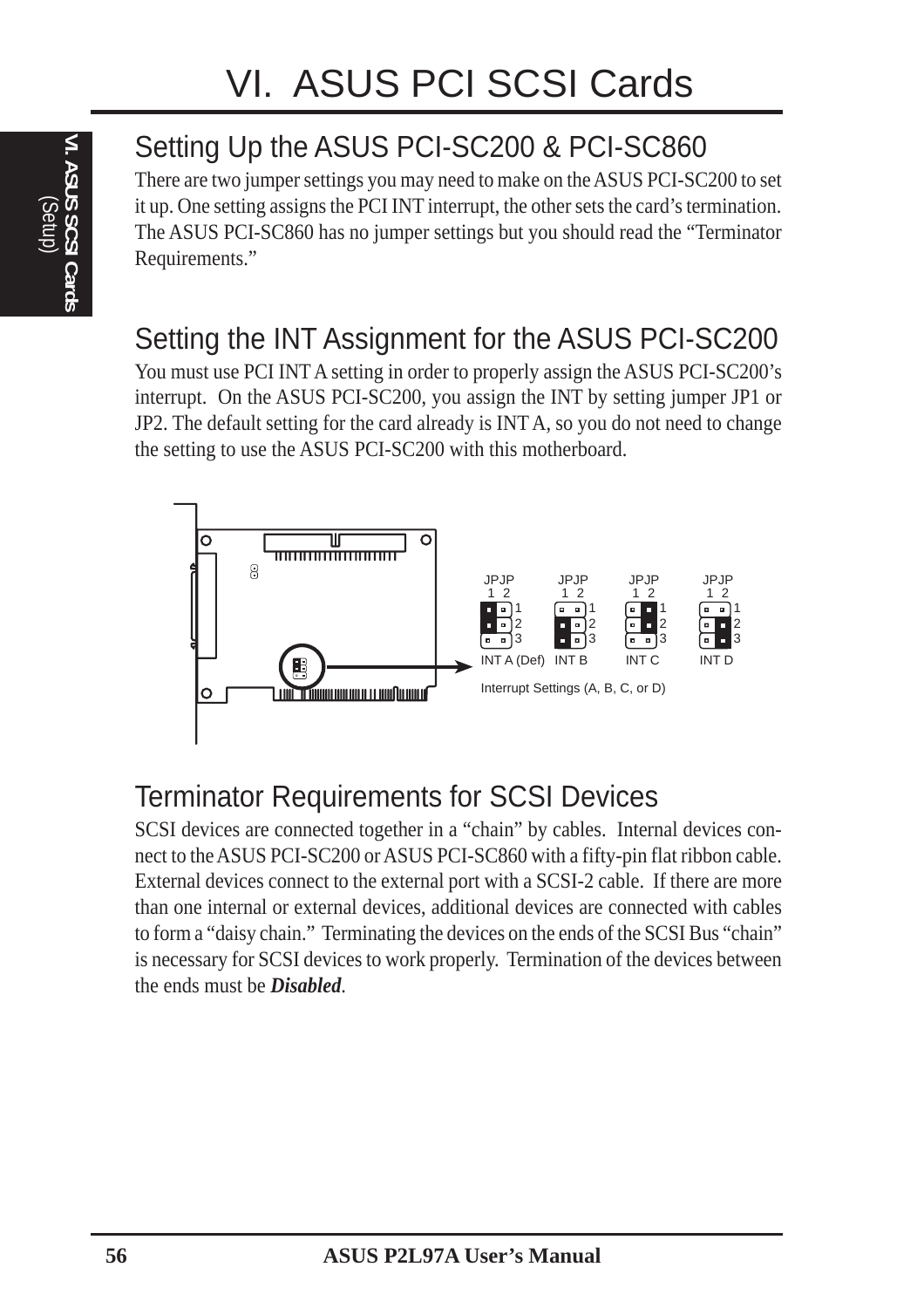## Terminator Settings for the ASUS PCI-SC860

Many SCSI devices including the ASUS PCI-SC860 use a set of onboard active resistors to terminate the devices at the ends automatically. Automatic termination requires that the SCSI devices be connected in a straight linear connection or "chain." Connect SCSI devices to one or two of the SCSI connectors in a linear "chain" for auto termination of the ASUS PCI-SC860 to be effective. Other formations will cause your SCSI devices to not mount properly. You must use the **end** of the ribbon cable when using the internal connector(s) to keep a linear path.

**Additional Note: The Symbios Logic SCSI Configuration Utility is a powerful tool. If, while using it, you somehow disable all your controllers or cannot enter the configuration utility, pressing "Ctrl-A" after memory count during reboot allows you to recover and reconfigure.**

### Terminator Settings for the ASUS PCI-SC200

The ASUS PCI-SC200, on the other hand, has "active" termination that you must set using jumper JP5. There are two settings, "terminated" and "not terminated," as shown below.

![](_page_56_Figure_6.jpeg)

Decide whether or not you need to terminate the ASUS PCI-SC200 based on its position in the SCSI chain. Only the devices at each end of the chain need to be terminated. If you have **only** internal or **only** external devices connected to the ASUS PCI-SC200, then you **must** terminate the ASUS PCI-SC200. If you have **both** internal and external devices connected, you **must not** terminate the card. See the following example which illustrates this concept.